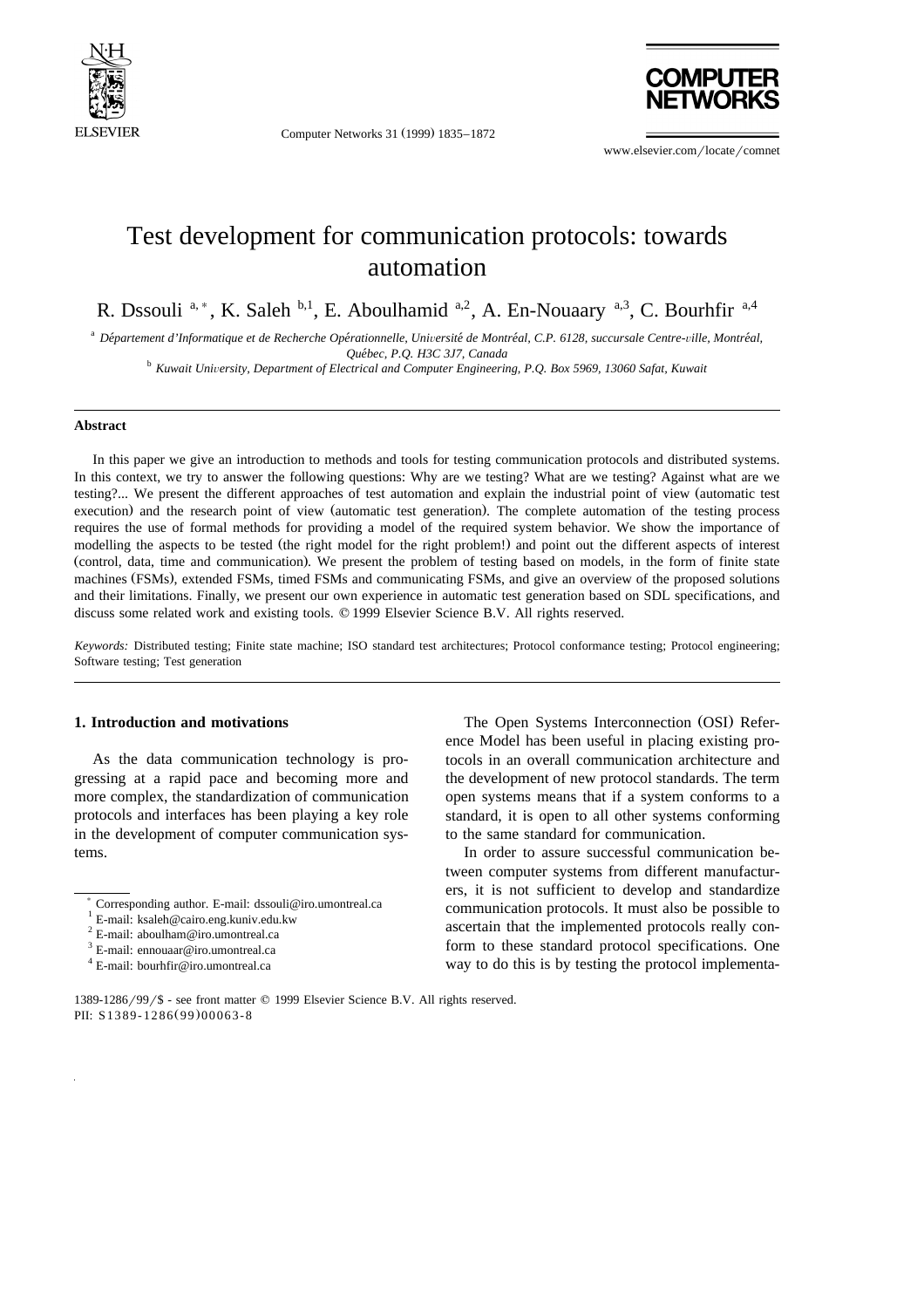tions. This activity is known as protocol conformance testing.

Testing plays a major role in the development of communication protocols. Protocol incompatibility between or among two or more systems can have various causes. First each protocol usually provides a range of options that may result in mutual incompatibility between or among two or more systems. Second, different implementations of the same protocol might result from various interpretations of the protocol specification. Third, due to the complexity of protocols, developers may introduce errors. Finally, incompatibilities may result from incompletely specified protocols and procedures that cover, for example, system administration, system management, or maintenance of individual systems.

A communication protocol is a set of rules that govern an orderly exchange of messages among communicating entities. Communication protocols are in fact a subset of software; they are characterized by complex features such as distribution, communication and synchronization.

The construction of a communication software is based on a disciplined approach known as protocol engineering, see Fig. 1. The aim of this approach is to develop safer, performant and easy to test and maintain communications software. The key elements fulfilling this aim reside in promoting and



- a: Requirement Engineering Activity
- b: Refinement
- c: Coding Activity
- d :Specification validation
- f: Module testing
- g: Test Cases Development Activity
- h: Testing Activity

Fig. 1. Software life cycle activities.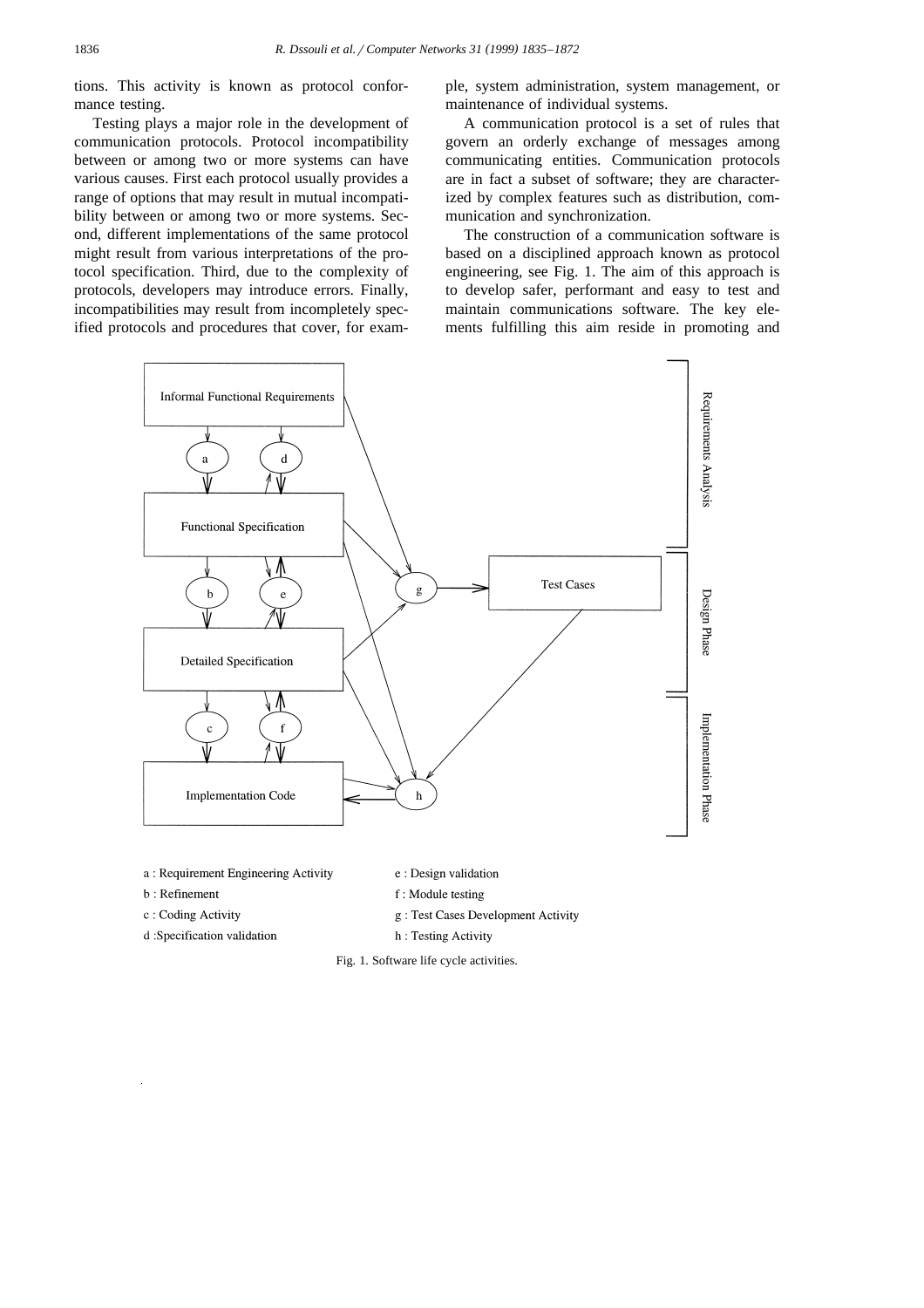integrating formal methods in the protocol engineering cycle, to develop support tools, and to provide procedures and standards [17].

Fig. 1 shows different activities of the software development cycle, and documents delivered in each of them [8]. First, the service concept should be defined, this is known in software engineering as requirement engineering phase. In the specification phase, a complete protocol definition will be produced for the required service. The specification must describe what the protocol should do, what it should not do, and how it should react to external stimuli. A protocol specification must be verified to ensure that it is complete, and free of logical and functional errors, and that it correctly delivers the intended service. After the development phase, conformance testing verifies whether an implementation of a protocol complies to its specification. The testing activity, for example, starts early in terms of test cases development. Different test cases have their origin in the different steps of the system refinement cycle: requirements (e.g. use cases / scenarios) specification, design, coding.

In addition to conformance testing, other types of testing have been proposed including: (i) inter-operability testing to determine whether two implementations (or more) will actually inter-operate and if not, why, (note: inter-operability testing requires  $N \times N$  test campaigns between *N* different implementations as shown in the Fig. 2; conformance testing against the protocol specification requires only *N* campaigns); (ii) performance testing to measure the performance characteristics of an implementation, such as its throughput and responsiveness under various conditions; (iii) robustness testing to determine how well an implementation recovers from various error conditions and abnormal situations.

Analysis of test results and their diagnostics are activities that take place in the software life cycle. In these activities there must be some (formal or informal) reference specification for testing that defines, for any behavior observed during testing, whether it is correct or not  $[34,11]$ ; this is the role of an oracle. Oracles can be easily built for deterministic specifications; the difficulty of an oracle is in the case of nondeterministic specifications. Diagnostics should pin-point the location and the type of faults introduced in the implementation  $[52,53]$ .

In the software area, we distinguish between black-box and white-box testing. In many cases, for instance, in protocol conformance testing, the internal structure of the tested software product is not known; it is tested with respect to a reference specification, the structure of which is known. Since the internals of the tested system are not known, this situation is called ''black-box'' testing. In this case,



Fig. 2. Interoperability testing.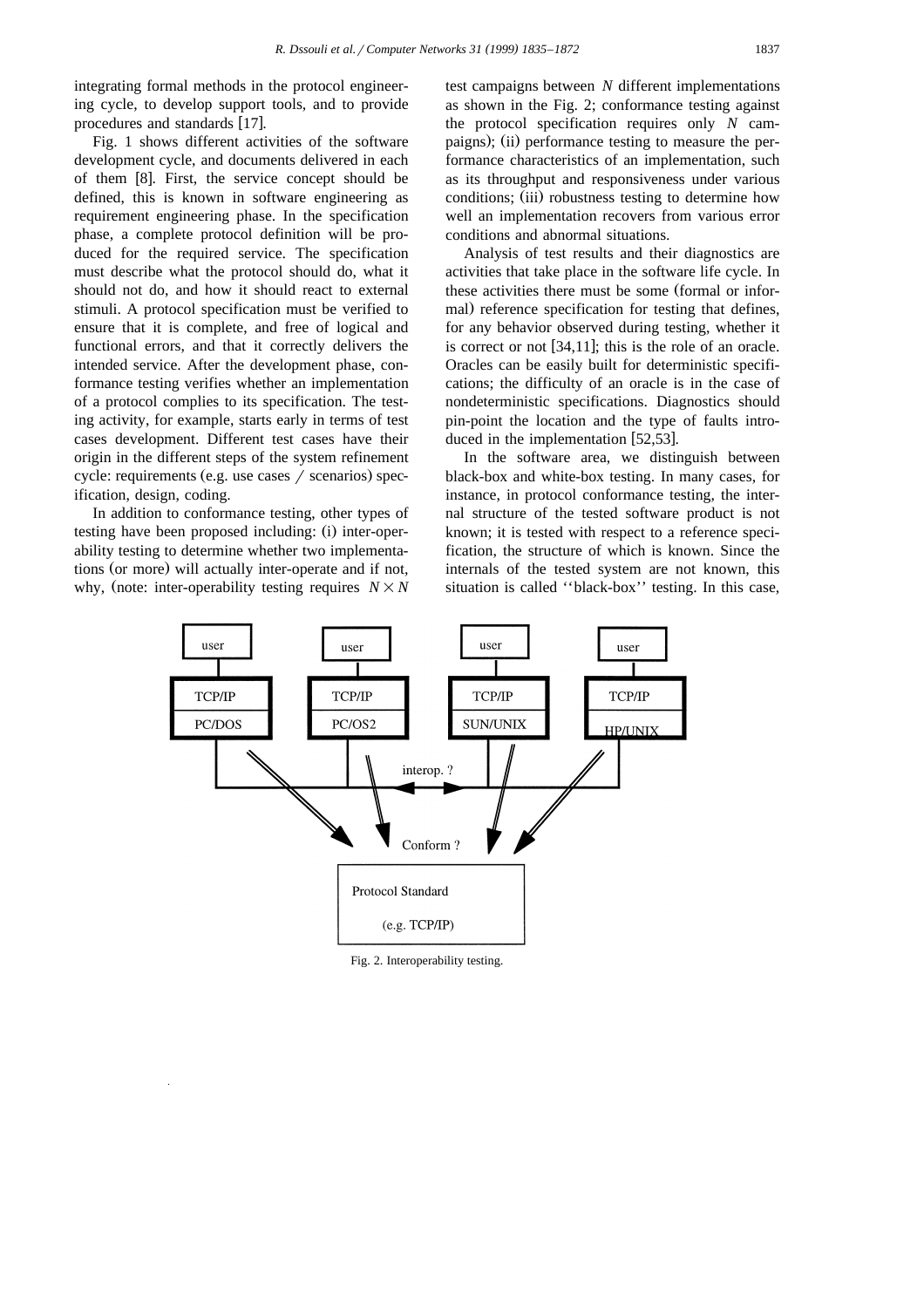the reference specification is usually taken as the basis for test suite selection, coverage criteria, and test result analysis. The diagnostics may, for instance, indicate which part of the reference specification is not correctly implemented.

The situation where the internal structure of the tested system is known is called ''white-box'' testing. Also in this case, the tested system is to be compared with a more abstract reference specification. However, both, the knowledge about the tested system and the reference specification, may be used for test selection, coverage criteria and test result analysis. The diagnostics should usually indicate which part of the tested system is responsible for the faulty behavior. In-house testing of software is usually white-box, since the structure of the tested program is known. Sometimes the term ''grey-box'' testing is used to denote the situation where the modular structure of the tested software product is known to the testers, but not the details of the programs within each component.

**Definition 1** (*Definition of a test case*). A test case defines (i) a finite sequences of (input) interactions to be applied to the implementation under test (IUT), and (ii) a finite sequence of expected output interactions generated by the IUT.

In addition, a test case may include information on how to analyse the (output) interactions received from the IUT in response to the input; this is the oracle function, and may also include diagnostics information and test preambles or preconditions. A test suite is a finite set of test cases. Each test case may be applied to the IUT independently from other test cases. Usually the order of application of the test cases is arbitrary, although some particular order may be suggested for some pragmatic considerations.

In the next section we present an overview of the test automation process and the different activities that are required. In the rest of the paper, we will present the state of the art related to each activity including comments and discussions.

### **2. The automation of testing activities**

The great hope for software developers is to achieve a complete automation of the testing process  $[47]$  for many reasons, the cost of testing that constitutes a major part in the overall development cost, and the ''fault'' coverage guarantee offered by test automation is much higher. There exist two different understanding of the test automation process, see Fig. 3. For the industrial world, automation starts when a test suite is available (usually obtained manually). For the academic world, automation deals initially with the test suite generation. Actually the whole process can be automated for simple models, but for models that take into account the different aspects listed earlier, there is a long way to go in research.

## 2.1. Classification of testing activities

The automation of software engineering activities, in most cases, requires the formalization of the artifacts that are manipulated during these activities, thus allowing these activities to be automated. In the context of testing, the relevant artifacts are: the reference specification, the test cases, and the trace of observed interactions obtained during test execution, and in the case of white-box testing, the program representing the IUT. In the following, we concentrate mainly on the activity of test suite development for black-box testing, where the reference specification is of prime importance. We assume therefore that a formal model of the system specification is available, either in the form of an FSM or Specification and Description Language (SDL).

### *2.2. The nature of test cases*

The typical structure of a test case has been defined by the OSI conformance testing methodology [56]. This structure assumes that each test case has: (i) a well defined "test purpose", (ii) a test preamble leading the IUT into the state in which the expected behavior corresponding to the test purpose can be observed, (iii) a test body invoking the behavior corresponding to the test purpose, (iv) a checking part observing the output in order to determine whether the expected behavior did effectively occur (note: in the case of FSM testing, this is essentially the state identification part; the expected transition output is already observed during the execution of the test body), and finally,  $(v)$  a test postamble leading the IUT into a neutral state (often the initial state from which another test case can be applied).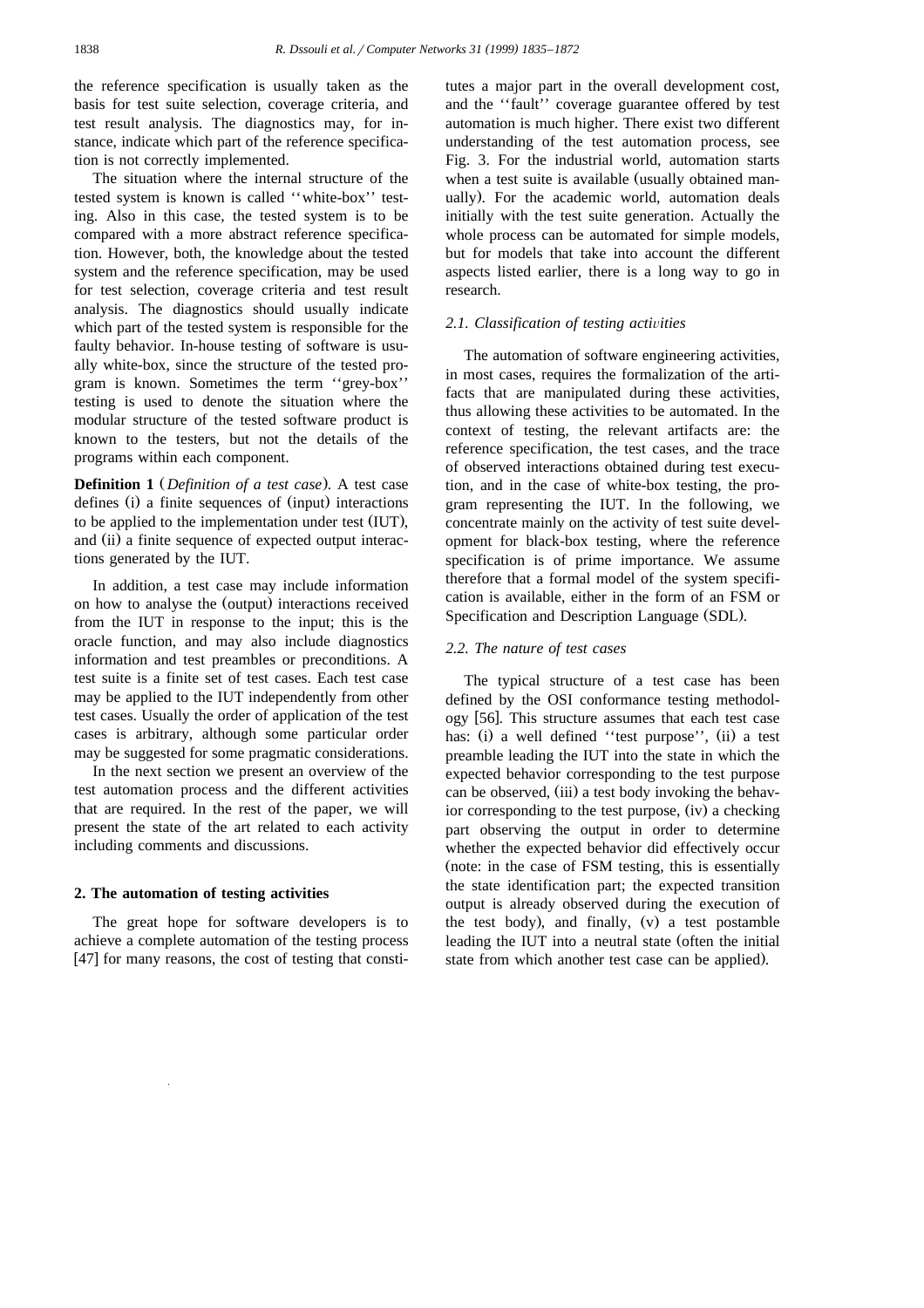

Fig. 3. Test automation.

Test case properties can be specified at different levels of abstraction.

A distinction between abstract test case and executable test case is often made. The most important aspect is the form of the interface through which the test case interacts with the IUT. An abstract definition of the interface is part of the system specification (the reference for testing). The detailed specification of the real interface may also be included in the reference specification, for example in the form of an Application Programming Interface (API), usually given in terms of a set of procedure heading definitions and associated data types. An executable test case uses a real interface (software API and/or hardware). The so-called abstract test cases used for protocol conformance testing are defined in terms of the abstract service interfaces which are associated with the protocol.

The behavioral aspects to be specified for a test case are similar to those of the specification of the correct system behavior. The specification of a test case includes the definition of the inputs to be applied to the IUT (possibly in response to particular

outputs received from the IUT). It may also include the definition of the expected output interactions and the constraints on the expected outputs and their parameter values. If the observed output does not satisfy these constraints, the verdict of the test execution is FAIL. However, if the test case does not specify the expected output, a separate oracle is required to analyse the test results (trace of applied inputs and observed outputs) and provides the verdict. The possible values of a verdict include the following: FAIL indicates that the observed behavior is in contradiction with the reference specification), and PASS or INCONCLUSIVE indicating that the observed behavior conforms to the reference specification. Moreover, in the case of INCONCLUSIVE, the test purpose was not covered during the execution of the test, possibly due to an unexpected (but allowed) choice of interactions by the IUT (e.g. not accepting a request because of the lack of resources; some test purposes are difficult to test because of possible race conditions).

Usually, the test designer defines a test suite in such a way that each test case has a particular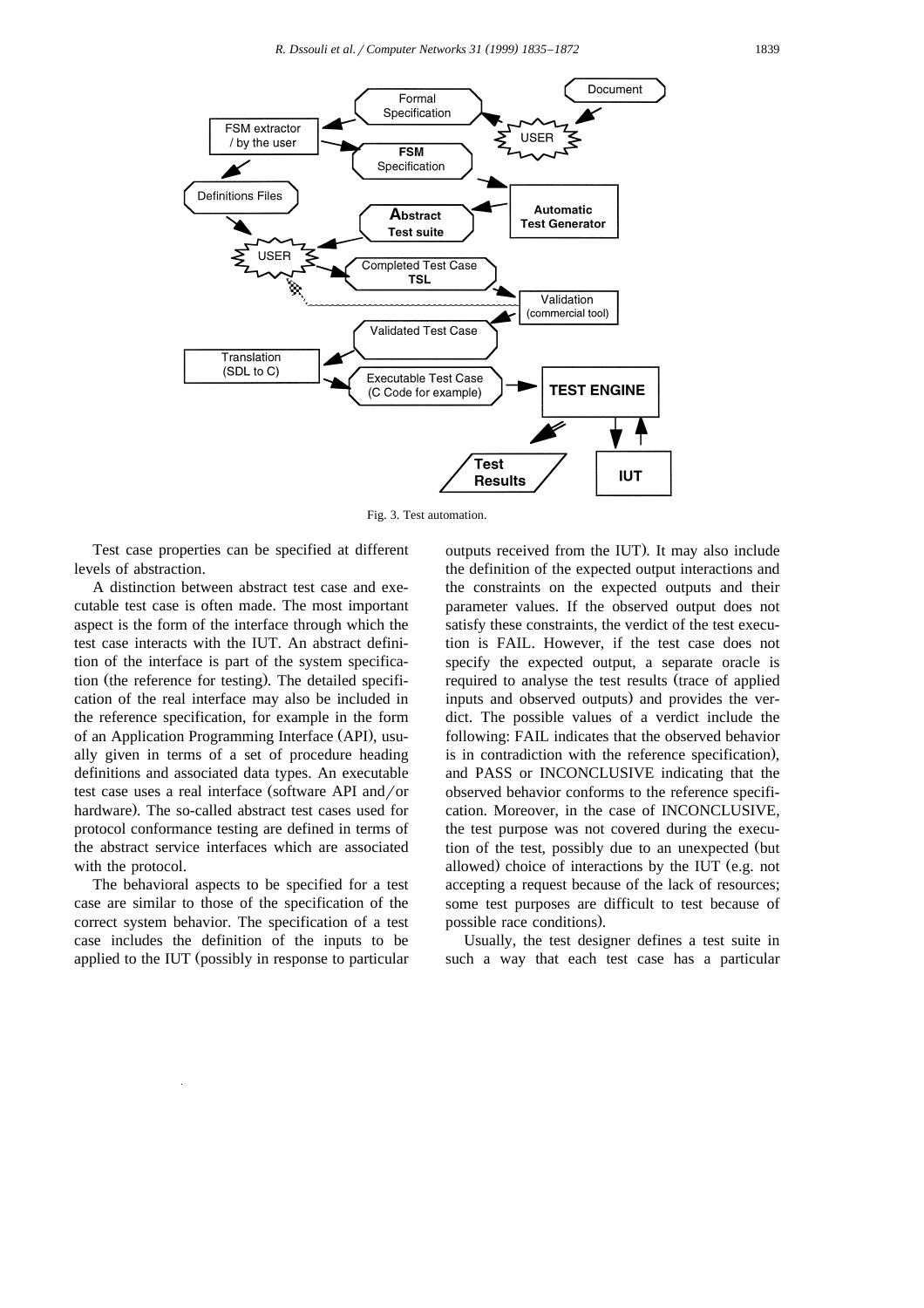''purpose'', i.e. a particular set of faults for which the test case is designed to detect.

The OSI conformance testing methodology [56] gives several examples of test purposes for protocol testing. Most standardized conformance test suites for communication protocols consist of a hierarchically organized set of test cases, each having a specific test purpose. Often these purposes are related to a given transition of the protocol specification. Moreover, an important subset of the test purposes to be supported by a given test suite are obtained by considering the state transition table of the protocol specification (a form of FSM model of the protocol) and defining a test purpose for each transition that is considered important. In contrast, certain test derivation methods foresee the concatenation of several test cases into a single sequential test case which combines many purposes. The execution of such a combined test case is more efficient that the sequential execution of all the original test cases that were combined. Such optimisation has the following drawbacks: (i) the intuitive notion of "test" purpose'' is largely lost, and (ii) the diagnostic power of the tests is reduced.

One may ask in which language should the test cases be defined? Many languages might be used to define test cases.  $(1)$  Programming language, e.g. C same as implementation language, that is ease of use for in-house testing. It is at low level of abstraction, often leads to lengthy programs and it is implementation-dependent. This type of language is not so interesting for standardized conformance tests. (2) TTCN: standardized by ISO and IUT-T (CCITT) for describing protocol conformance tests. It is difficult to understand by people not familiar with language, and there a need for editing and translation tools. (3) SDL: standardized by IUT-T has an intuitive graphical representation for many aspects also used for protocol specifications. In this case too, there is a need for editing and translation tools.

### *2.3. Test execution*

Automated test execution is important, especially for debugging (where the same tests are executed on different versions of implementations) and for regression testing. In most cases, abstract test cases are translated into programs which are compiled and executed, after being linked directly or through some

inter-task communication facilities with the IUT (test engine for example). Various tools exist for the management of a test campaign. Such tools control the execution of many test cases in sequence, including conditional execution depending on the verdicts of previous test cases. The test results are usually automatically recorded in the form of so-called test traces. No standard exists for the description of these traces. Certain tools for the automatic analysis of these traces also exist. Moreover, there are possibilities for partially automating the test result analysis and diagnostics processes, and obtaining automatically an oracle starting from a given specification. In the case of a deterministic specification which is written in an executable specification language, an execution environment for this language provides the means for obtaining an oracle, since it is sufficient to execute the specification with the same inputs as applied to the IUT: the output obtained from the specification is the output to be expected from the IUT. An Oracle for deterministic specifications is shown in Fig. 4.

In the case of nondeterministic specifications, its execution will provide only one of all the possible outputs (or output sequences) which are allowed. Their direct comparison with the outputs obtained from the IUT is not suitable for determining whether this output is correct. Simulated execution with back-tracking has been explored for the automatic generation of oracles and diagnostics from a given executable reference specification (e.g. TETRA for LOTOS specifications, and TANGO for Estelle specifications, developed at University of Montreal). Unfortunately, in many cases there exist an explosion of possibilities for unsuccessful backtracking, and these methods become very inefficient, if not unfeasible, in these cases. However, in other cases, useful results have been obtained.

### *2.4. Automatic FSM diagnostics*

Using the FSM fault model of output and transfer faults, certain methods allow the automatic generation of diagnostic information when a fault is detected. The diagnostics are based on the knowledge of the reference specification (an FSM model) and the obtained output from the previous execution of other test cases. Various algorithms have been developed for single and multiple fault diagnosis, includ-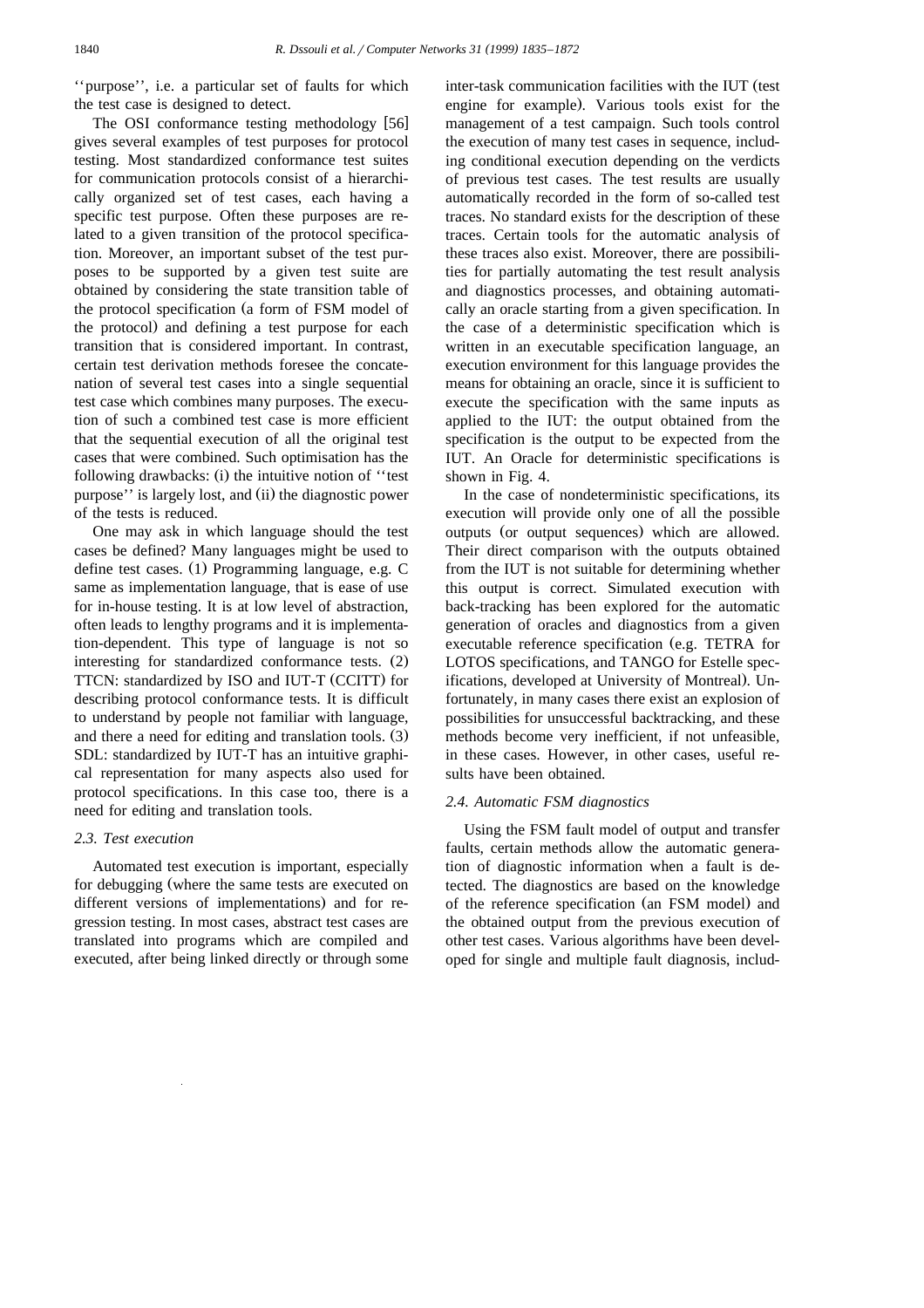

Fig. 4. Oracle.

ing the case of several communicating FSMs. Some of these algorithms have been implemented  $[53,43]$ 

#### **3. Testing models and architectures**

One may ask why do we test? A simple answer might be: for detecting errors in implementations. But testing is seen as a process for demonstrating the conformance to a reference specification, e.g. protocol conformance testing. One may also consider testing as a way for the assessment of the correctness of an implementation.

In fact, testing is a method of software verification that deduces from execution results or traces that the software under test possesses certain ''good'' properties. The intuitive meaning of test is the following, ''a good test provides convincing evidence that an implementation is correct''  $[74]$ . The problem is how to obtain this ''good test''.

Howden [50] defined a reliable test to be a test whose success implies the implementation correct-

ness. The problem with achieving the correctness via testing is that a reliable test is not attainable in general. To achieve implementation correctness in protocol testing means to apply exhaustive testing, which implies in general to apply an infinite input test suite to the implementation. Thus, it is important to define clear criteria for the description and the evaluation of the quality of a test. The notion of fault coverage should play this role when test is based on a fault model. Testing is a major concern in the computer industry; in practice a test campaign is allowed a limited time and budget. For these reasons, compromises should be made between the cost of testing, the feasibility of exhaustive testing and the ''target'' quality of the end product one would like to obtain via testing.

Testing is in some sense how to obtain a ''finite test suite'' from an infinite behavior.

For most systems, not all their behaviors can be tested. Examples:

Ø For boolean function of two arguments, only 4 possible input patterns are possible (easy to test).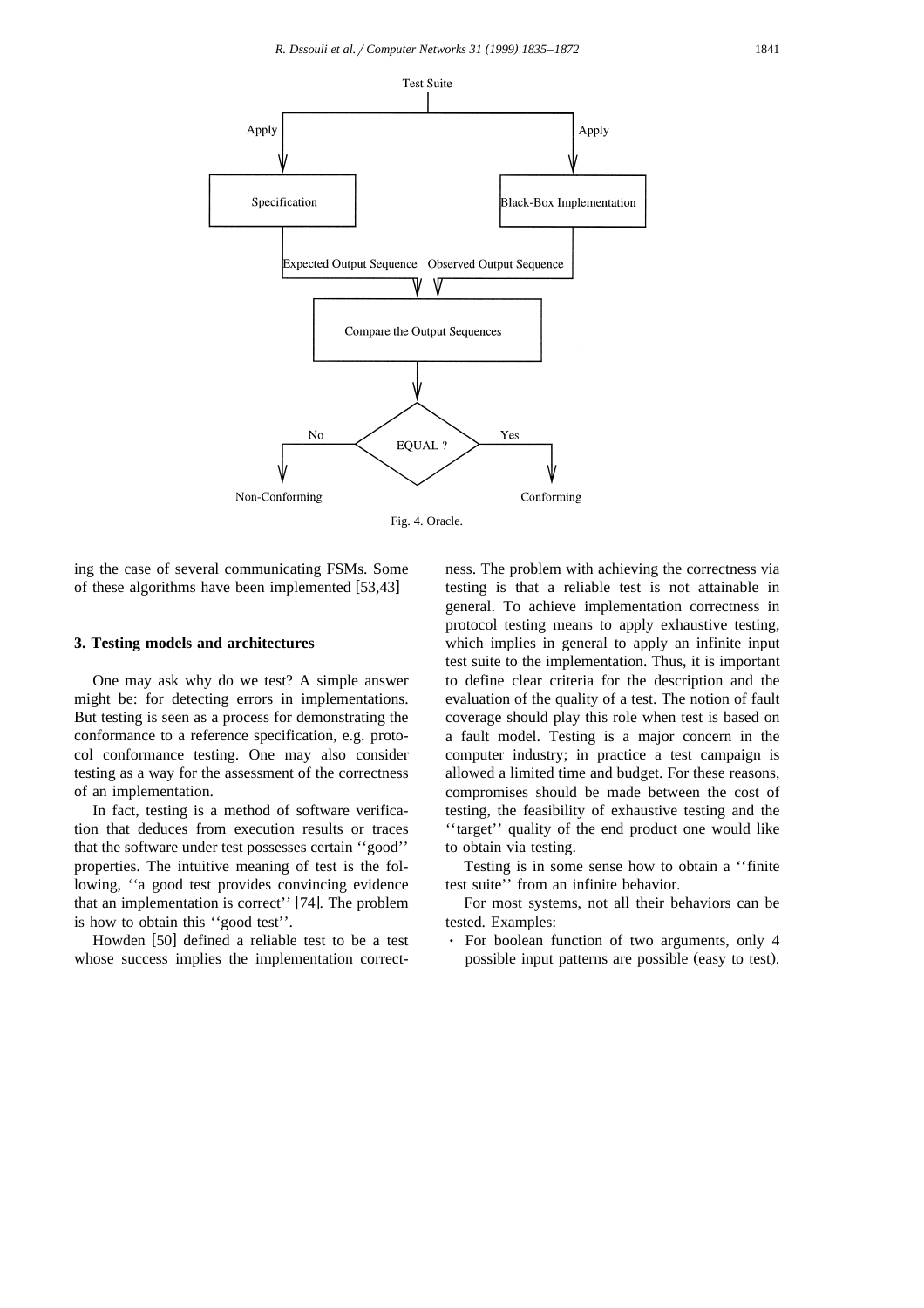- For a hardware multiplication unit for fixed-point integers with a precision of 32 bits, there are  $2^{**}32 \times 2^{*}32$  possible input patterns (practically impossible to test all).
- $\cdot$  For a sequential machine with two states (in its specification), the length of input sequences is unbounded; therefore an infinite number of tests are possible (impossible to test all)

We can show that a finite number of finite test cases cannot detect all possible faults in the implementation of a sequential machine, by constructing an implementation which is correct for any input sequence not longer than the given test cases, but which is wrong for longer sequences.

The correctness via testing is also a problem of conformance relation verification.

**Definition 2** (*Conformance relations*). What is a correct implementation?  $[61,14]$  There are many possible definitions of a conformance relation. Here are some examples:

- For sequential program specified through input and output assertions: for any input which satisfies the input assertion, the output satisfies the output assertion.
- For sequential machines with deterministic (partial) specification: for any input sequence for which the specification is defined, the implementation provides the same output as the specification. (This relation is called quasi-equivalence.)
- The coverage problem and the fault models. There are usually an infinite number of possible faulty

implementations, not all of them can be detected by the tests to be applied. How can one characterize the types of faults that will be detected (covered)?

• Distinguishing the non-conforming implementations. One usually introduces (often implicitly) a model of the possible implementations and/or of the possible faults. For instance, in the mutation testing approach, one considers various ''mutations" of a correct program (or of the reference specification) and checks whether such mutations would be detected by the tests to be applied.

The question of test coverage becomes: Among all the faulty implementations considered within the given fault model, which implementations (or what percentage of these implementations, or which single faults in implementations, or which sets of multiple faults) will be detected by the tests to be applied?

Definition of complete fault coverage [99]: A test suite TS has complete fault coverage with respect to a given fault model if for each implementation considered by the fault model, it either satisfies the conformance relation (i.e. it is not faulty) or there is a test case in TS which results in the verdict FAIL when executed against the implementation (see Fig. 5).

# *3.1. Cost models for the testing process*

The cost of the testing phase within the development cycle includes the following aspects:

• Cost of test development.



Fig. 5. The implementation univers.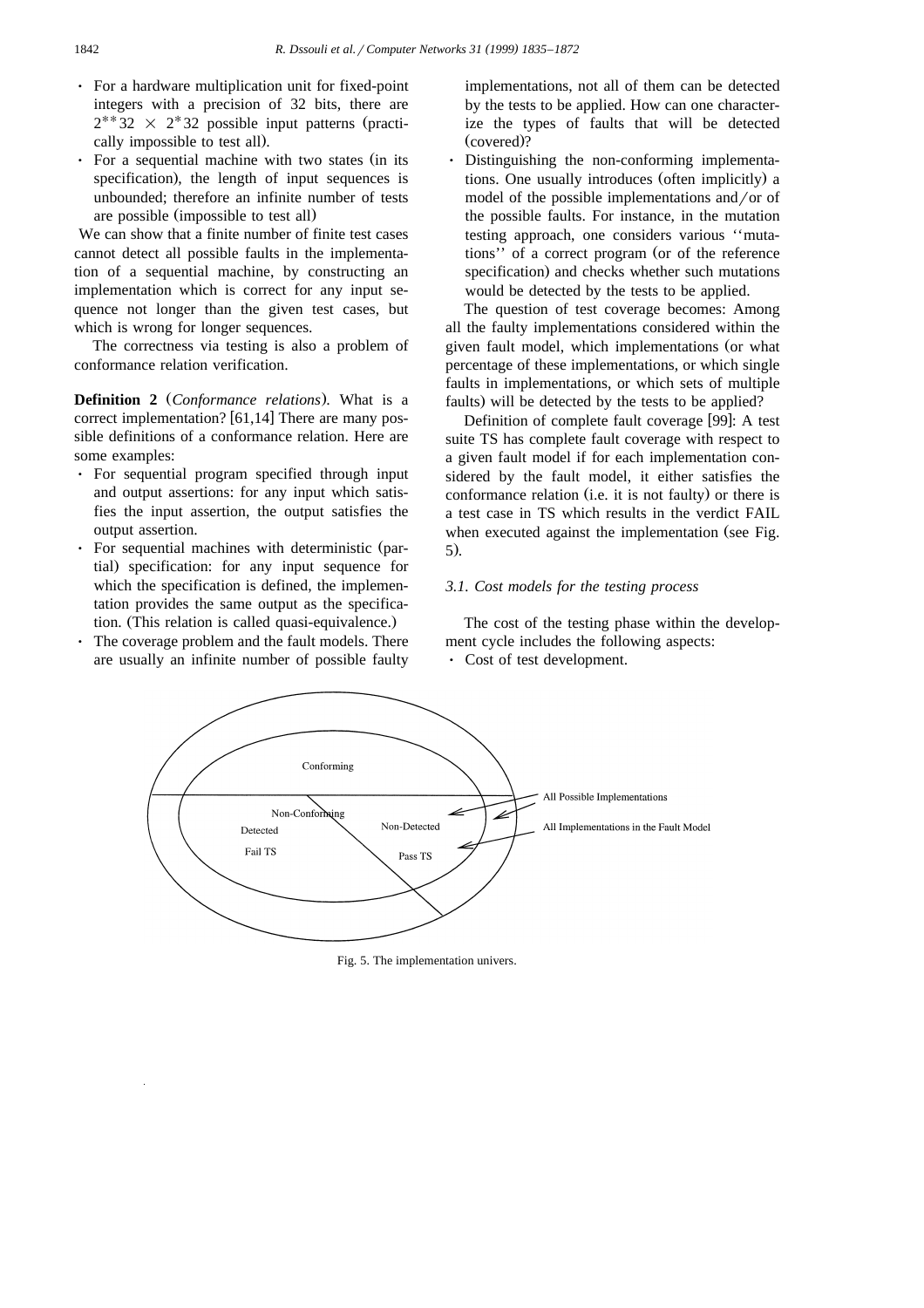- Cost of test execution.
- Ø Cost of test result analysis, diagnostics, etc.
- Cost of modifying the implementation under test in order to eliminate the detected faults.

The cost of test execution is often based on the number of test cases to be executed, or the total number of input/output interactions included in all test cases. The optimisation methods mentioned above address this point. In order to determine at what point a system has been tested thoroughly (a question difficult to answer), it is necessary to consider not only the cost required to detect and eliminate the remaining undetected faults in the system under test, but also the costs which occur if these undetected faults remain in the system. The latter cost is difficult to estimate; it is clearly higher for systems with high reliability requirements.

Optimizing the testing process means organizing this process in such a manner that the overall cost (testing cost plus cost of remaining faults) is minimized.

#### *3.2. Models and their representation*

Most systems are too complicated to be understood in detail and to be tested. Very often, we have to build simplified models that allow us to reason about them. In our context, a model is a particular mathematical model that represents and simplifies our concept of a system. In general, the use of a model, makes the study of some complex problems easier  $[6,78]$ . In order to have a complete view, we have to build a model of a system specification, a

model of a real implementation to be tested and a model of faults that we try to capture during the testing process.

Often simplified models of the reference specification are built to approximate the precise specification. Often one assumes simplified models for the behavior of the IUT (corresponding to the assumed fault model) in order to justify the method for test suite development. In Fig. 6, the conformance relation that may be verified by testing is a conformance relation that takes place between two abstract models. The implementation abstract model and the specification abstract model consider behavior aspects that are important to test. The temptation to deduce from this modelling process and testing, is that a corresponding conformance relation is verified between an entire real specification and its corresponding entire real implementation is a misunderstanding of the modelling step. In the case where a modelling of a specification and its corresponding implementation is adequate, and assumptions are verified, the conformance relation that holds between a real specification and its implementation concerns only the modeled aspects.

How is the correct behavior (*i.e.* the reference specification) specified?

What aspects of behavior are important?

To answer these questions, one may consider the various aspects of the behaviour to be specified and to be tested:

(a) Temporal ordering of interactions.

 $(b)$  Range of possible interaction parameters  $[not]$ to be tested.



Fig. 6. The modelling.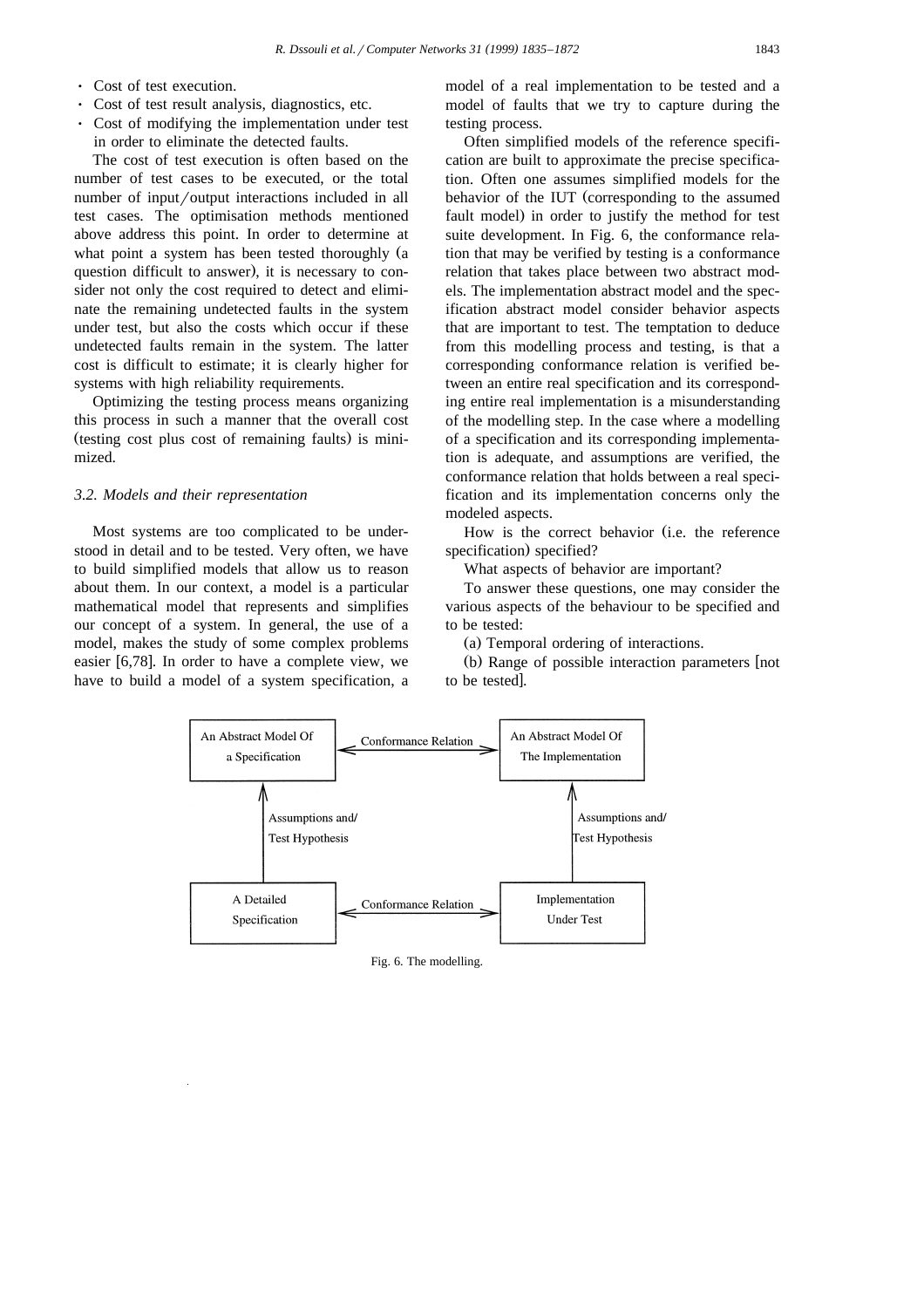(c) Rules concerning actual values of parameters.

(d) Coding of interactions (PDU's).

Corresponding specification languages are:

(a): FSMs, Petri nets, grammars, LTS.

 $(b,c)$ : Abstract data types.

 $(a,b,c)$ : Programming and specification languages.  $(b,d)$ : ASN.1 (used for defining protocol messages).

Formal Description Techniques FDTs developed by ISO and ITU (CCITT) for OSI communication protocols and services are:

- SDL (CCITT): version 1980: interconnected FSM's.
- version 1988: extended FSM, module interconnections.
- version 1992: extended with object-oriented features.
- Bestelle (ISO): extended FSM model, module interconnections.
- LOTOS (ISO): process algebra and abstract data types.

Certain formal methods (used in Europe):

- $\cdot$  Z (first order predicate calculus  $+$  sets).
- VDM (similar concepts).

A legitimate question arises,which models are the most useful? The answer is to use the right model for the right system! In the following, we list the suitable models for each aspect to test:

- Control flow, Finite State Machine (FSM).
- Data flow, high-level programming language.
- Data and control aspects, Extended FSM (e.g. SDL or Estelle).
- Communicating Components, Communicating FSMs, Communicating EFSMs, (e.g. SDL or Estelle).

# *3.3. ISO standards test architectures for protocol conformance testing*

ISO has defined four types of test architectures for protocol conformance testing. These are the local, distributed, coordinated and remote test architectures  $[56,82]$ . Local test architecture corresponds to traditional software testing, where PCO and IUT refer to Points of Control and Observation, and the implementation under test, respectively. In this architecture, the two PCOs of the IUT can be viewed as a single port since the IUT and the tester are located in the same place. In the distributed test architecture, the system is divided into so-called upper and lower testers which access the PCO1 and PCO2 of the IUT, respectively, as shown in Fig. 7. The lower interface PCO2 is accessed over distance and indirectly through the underlying communication service. The coordinated test architecture is similar to the distributed test architecture, and the only difference between the two is that the former has some kind of coordination between upper and lower testers, established using the so-called test coordination protocol through a (possibly separate) communication channel between upper and lower testers. The remote test corresponds to the distributed test architecture where only a lower tester is used, the IUT may include a stack of several protocol layers above the layer being tested.

Test architectures differ in their observability and fault detection capabilities  $[34,35]$ . For a system that receives inputs and produces outputs, the observability refers to the ease of determining if specified inputs affect the outputs; fault detectability refers to the ease of detecting specified faults. Observability and fault detectability of an IUT vary in different test architectures. Consider the ISO test architectures: an IUT has the highest observability and fault detectability in the local test architecture, and has a lowest observability in the remote test architecture. The ISO test architectures only deal with an individual single protocol entity. To test the overall properties of distributed application and communication networks, one may face a general distributed test architecture where the IUT has several ports (PCOs)



Fig. 7. The distributed test architecture.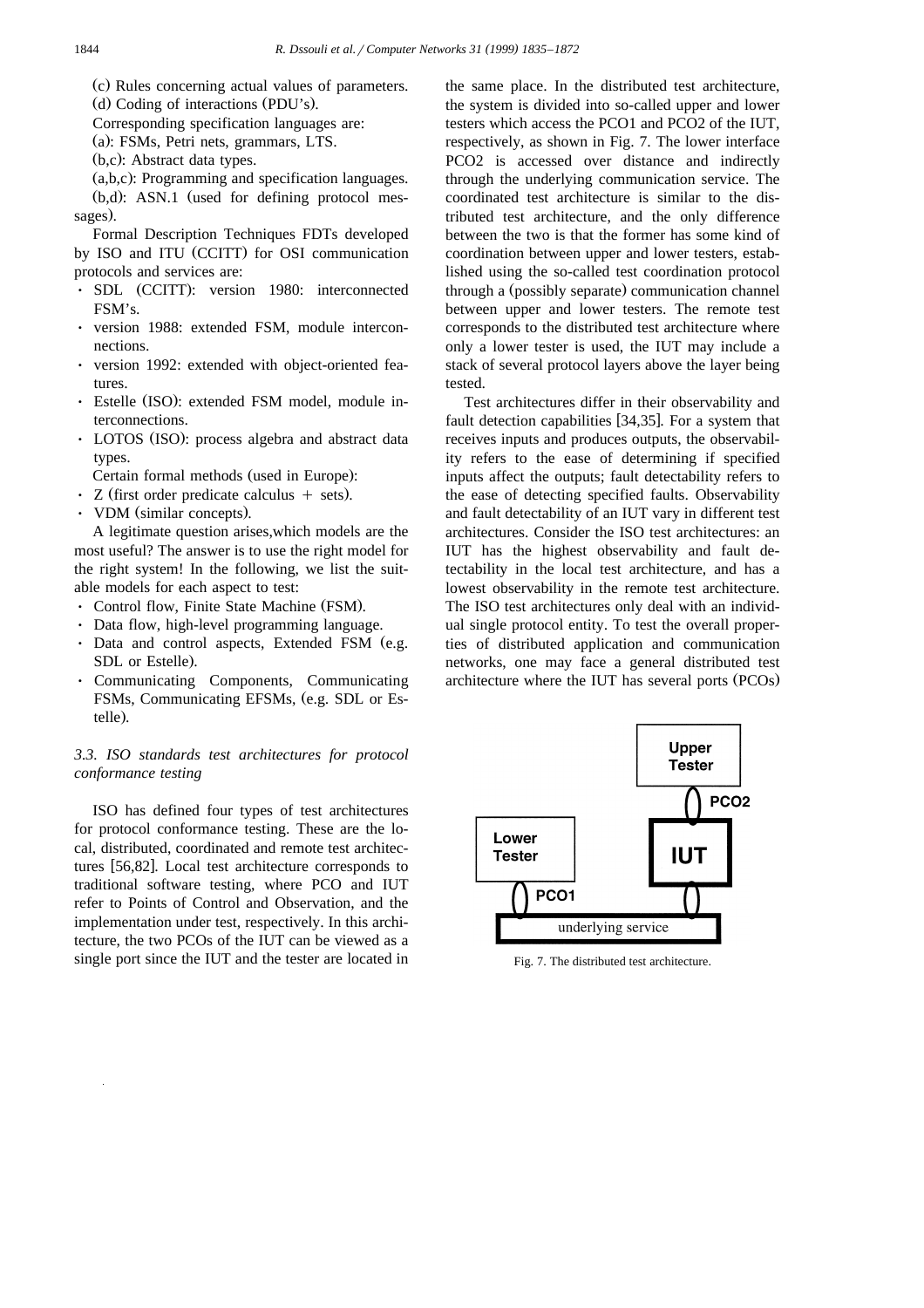and corresponding testers cannot communicate and synchronize with one another unless they communicate through the IUT, and no global clock is available  $[66]$ .

In the next section we give an overall view of test hypothesis and assumptions that are often made to reduce the set of implementations to consider for testing.

# **4. Hypothesis and assumptions**

Test hypothesis have been introduced to simplify testing. Some of these hypothesis were made implicitly such as the capability of the programmer or the testing system is correct. The purposes of the use of test hypothesis and assumptions, when a specification of a system is determined, is the reduction of the set of implementations to consider for testing. This can be achieved in the following two possibilities  $[92]$ :

- The use of test purposes which may have the effect of partially covering a given specification, or enlarge specification which imply to test less properties.
- The verification of a weaker conformance relation. It is well known that the verification of weaker conformance relation between the implementation and a specification requires less tests

# *4.1. General test hypothesis*

Test hypothesis have been used for a long time in testing. The explicit definition of test hypothesis concept was given for the first time in Refs.  $[7,41]$ . They applied the concept to algebraic specifications. Tretmans, Phalippou and Charles [92,78,23] based a large part of their thesis on these concepts. The usual test hypothesis are the following: the regularity assumption, the uniformity assumption, the independency assumption and the fairness assumption.

• The regularity assumption: This type of assumption allows to limit testing to a finite set of behaviors for systems that exhibit an infinite behaviors. Examples are programs (or specifications) with loops and integer input and output parameters, finite state machines, and reactive systems, in general.

Principle: assume that the implementation has a ''regular'' behavior, which means that the number of control states of the implementation is limited.

If the number of states is not higher than the corresponding number of states of the specification, then all loops (of the specification) have to be tested only once. This corresponds to the idea behind the FSM fault model where the number of implementation states is limited to *n*, or to some number  $m > n$ , where *n* is the number of states in the specification and *m* a number of states in the implementation. This is also the idea behind certain approaches for testing program loops and for testing with respect to specifications in the form of abstract data types.

• The uniformity assumption or congruence: The origin of this assumption is in Partition Testing ''There exist similar behaviors, if grouped under an equivalence relation, then it is sufficient to test one behavior of each equivalence class for conformance testing.''

Principle of partition testing: Apply test for at least one representative for each partition of the input domain (equivalent actions for EFSM, equivalent states for FSM).

• The independency assumption: The different submodules of the system under test are independent, and faults in one module do not affect the possibility of detecting the faults in the other modules. This means that the testing of a system is equivalent to testing each of its components separately. This is a controversial assumption: In most complex systems, modules or components are interdependent. They may share resources (e.g. memory), and have explicit interactions.

The use of the independency assumption permit to break down the complexity of testing a large system. It is largely used and very often misused. This assumption avoids the consideration of a class of faults that can be captured by considering the interleaving of actions between submodules.

Example: The case where several connections supported by a protocol entity, see Fig. 8. One may test only one connection in detail (it is in some sense independent of the others). The others need not be tested, since they are all equal (uniformity assumption, see above). The indepen-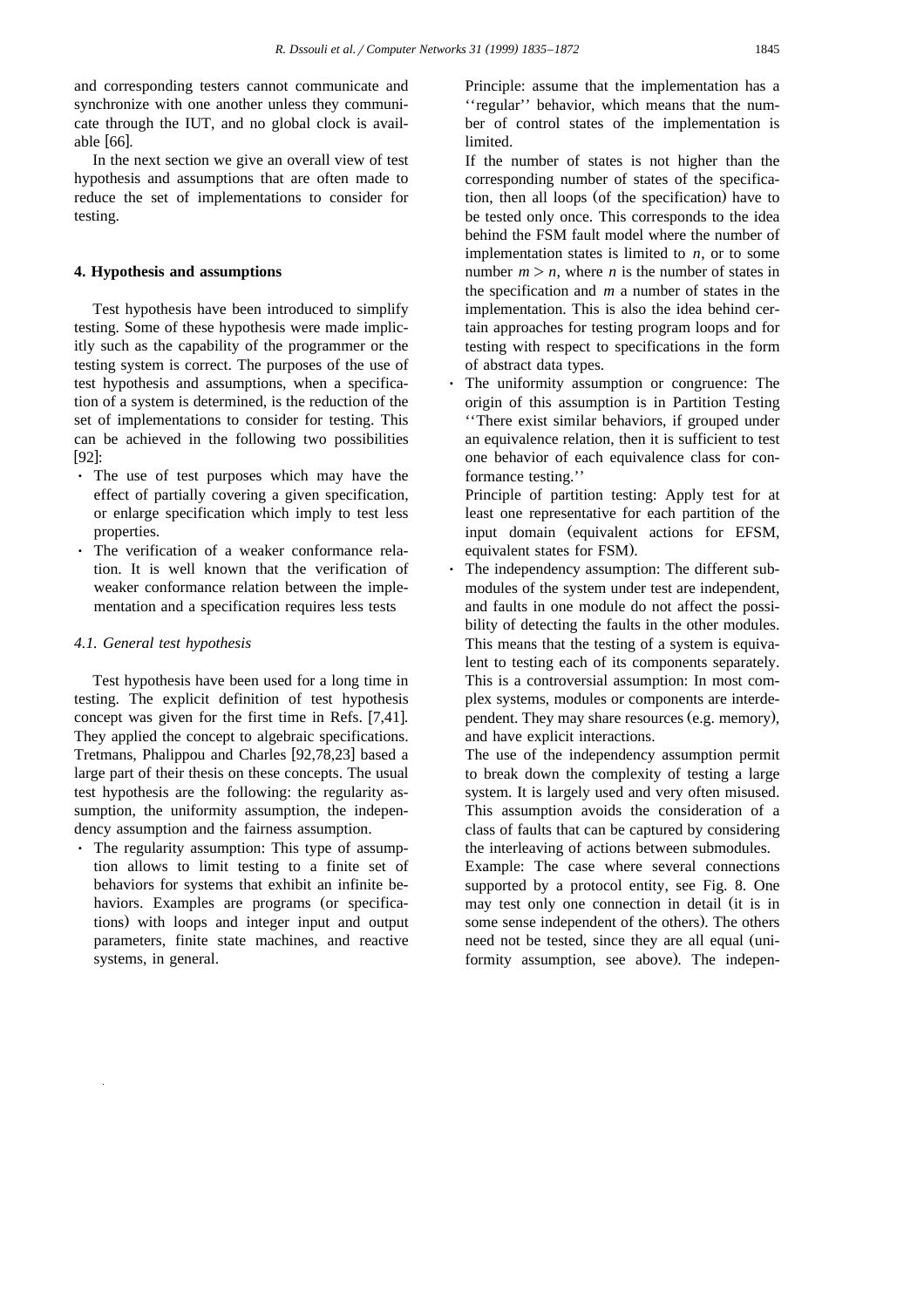

Fig. 8. Independency assumption.

dency relation is a reasonable assumption in certain cases.

Fairness assumption with respect to nondeterminism: Many systems have a nondeterministic nature. In particular, the parallelism of distributed systems introduces many possible interleavings of individual actions within the different system components. The assumption is that all the execution paths effectively realized during testing cover all paths that are relevant for detecting the possible implementation faults.

The above defined test hypothesis have shed some light on the form of the fault models that can be used for analysing the fault coverage of a given test suite, or for deriving test suites with a given fault coverage. Often fault models are based on a mutation approach: Each faulty implementation (mutant) is obtained from the specification by introducing a localized mutation. The fault model is a kind of add-on to the specification. Examples:

- Ø Output and transfer faults in the FSM model. Often it is useful to introduce additional test cases to check whether the testing assumptions are satisfied.
- Checking the independency assumption for the implementation of a protocol entity by testing a large number of connections in parallel. Note: In the case of overload, independency is often lost; therefore stress testing is very useful.
- Ø Using extreme values in the context of parameter variation testing is a means of checking whether the uniformity assumption is satisfied.
- Ø Running a very long test case may check the regularity assumption.

## **5. The fault model**

The large number and the complexity of physical and software failures dictates that a practical approach to testing should avoid working directly with those physical and software failures. In fact, in most cases, we are mostly concerned with the detection of the presence or absence of any failure. Many failures may very well cause the same error for a given test or set of tests. One method of resolving this problem is by using a fault model to describe the effects of failures at some higher level of abstraction (logic, register transfer, functional blocks, etc.). This implies various tradeoffs between accuracy and ease of modeling and analysis. If the fault model describes the faults accurately, then one needs only to derive tests to detect all the faults in the fault model. This approach has several possible advantages. A higher level fault describes many physical and software faults, thus reducing the number of possibilities to be considered in the generation of tests  $[10]$ .

In the following, we define a FSM, a fault model for FSM, software fault model and hierarchical fault model.

# 5.1. The Finite State Machine (FSM) model

**Definition 3** (*Finite State Machine*). A Finite State Machine  $(FSM)$   $M$  is defined as a tuple  $(S, S_0, X, Y, D_s, \delta, \lambda)$ , where

- Ø *S* is a finite set of states,
- $\cdot$   $S_0 \in S$  is the initial state,
- $\cdot$  *X* is a finite set of inputs,
- $\cdot$  *Y* is a finite set of outputs,
- $\cdot$  *D*<sub>s</sub>  $\subseteq$  *S*  $\times$  *X* is the specification domain,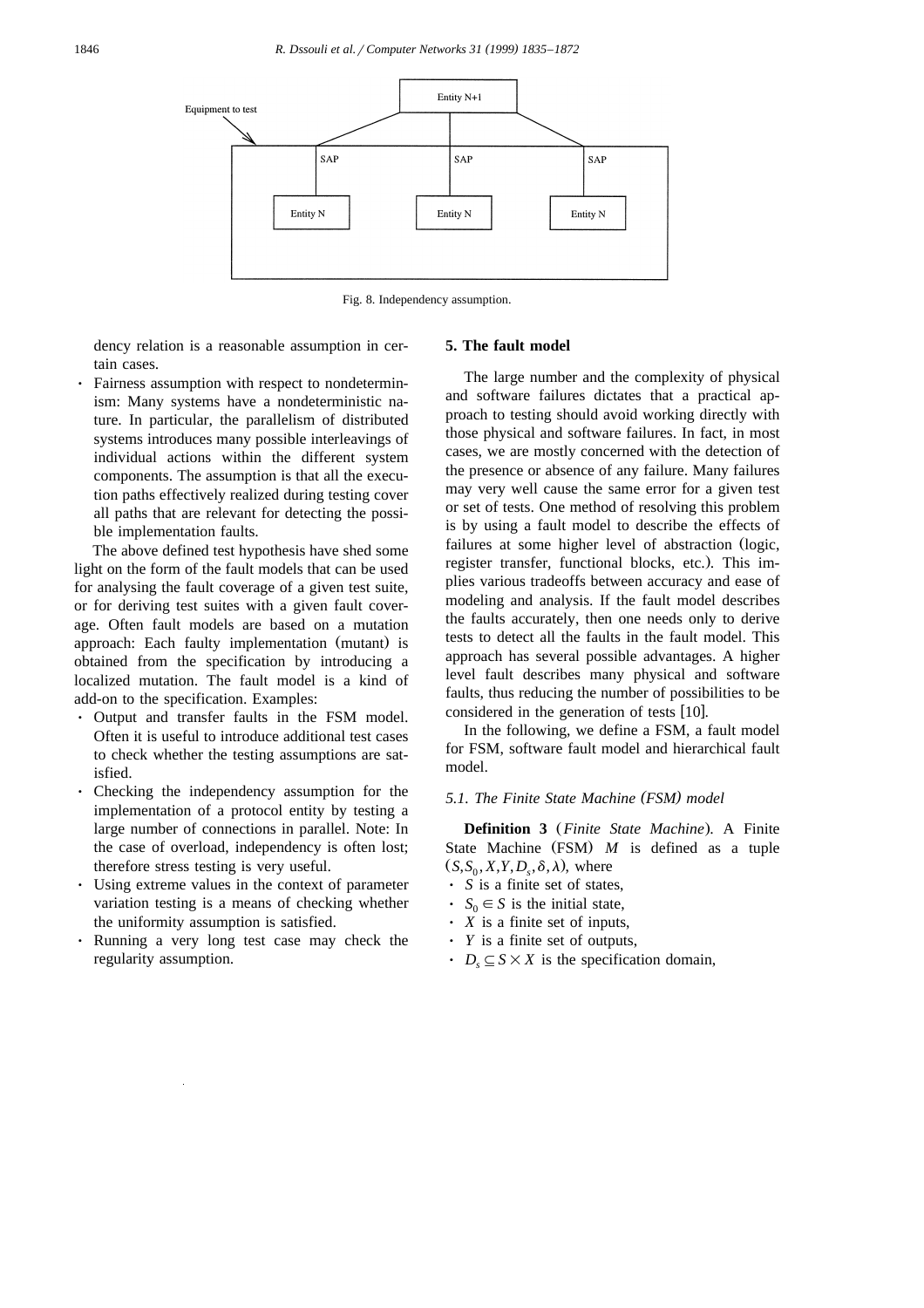

Fig. 9. A partially specified, deterministic and initialized FS.

- $\cdot$   $\delta: D_s \to S$  is the transfer function, and
- $\lambda: D_{s} \to Y$  is the output function.

An example of FSM is depicted in Fig. 9.

## *5.2. FSM-based fault model*

In our FSM model, we assume that the machine is completely specified, that is, the output and next-state functions are defined for all state and input values. The type of faults considered in this model are the following:

• Output fault: We say that a transition has an output fault if, for the corresponding state and input received, the machine provides an output different from the one specified by the output function. In Fig. 10, transition t2 of the imple-



The Specification S

mentation I has an output fault e, while transition t2 of the specification S has an output f.

- Ø Transfer fault: We say that a transition has a transfer fault if, for the corresponding state and input received, the machine enters a different state than the one specified by the transfer function. In Fig. 10, transition t1 of the implementation I has a transfer fault to state s0, while the next state of transition t1 of the specification S is s1.
- Transfer faults with additional states: In most cases, one assumes that the number of states of the system is not increased by the presence of faults. (Note that a smaller number of states could be explained by normal transfer faults making a subset of the states unreachable.) Certain types of errors can only be modelled by additional states, together with transfer faults which lead to these additional states. In Fig. 10, transition t6 of the implementation I has a transfer fault to the new state s3, while the next state of Transition t6 of the specification S is state s1.
- Additional or missing transitions: In many cases, it is assumed that the finite state machine is deterministic and completely specified, that is, for each pair of present state and input, there is exactly one specified transition. In the case of incompletely specified machines, no transition may be specified for a given pair, while in the case of non-deterministic machines, more than one transition may be defined. In these cases, the fault model could include additional and/or missing transitions.



An Implementation I

Fig. 10. Example of FSM's.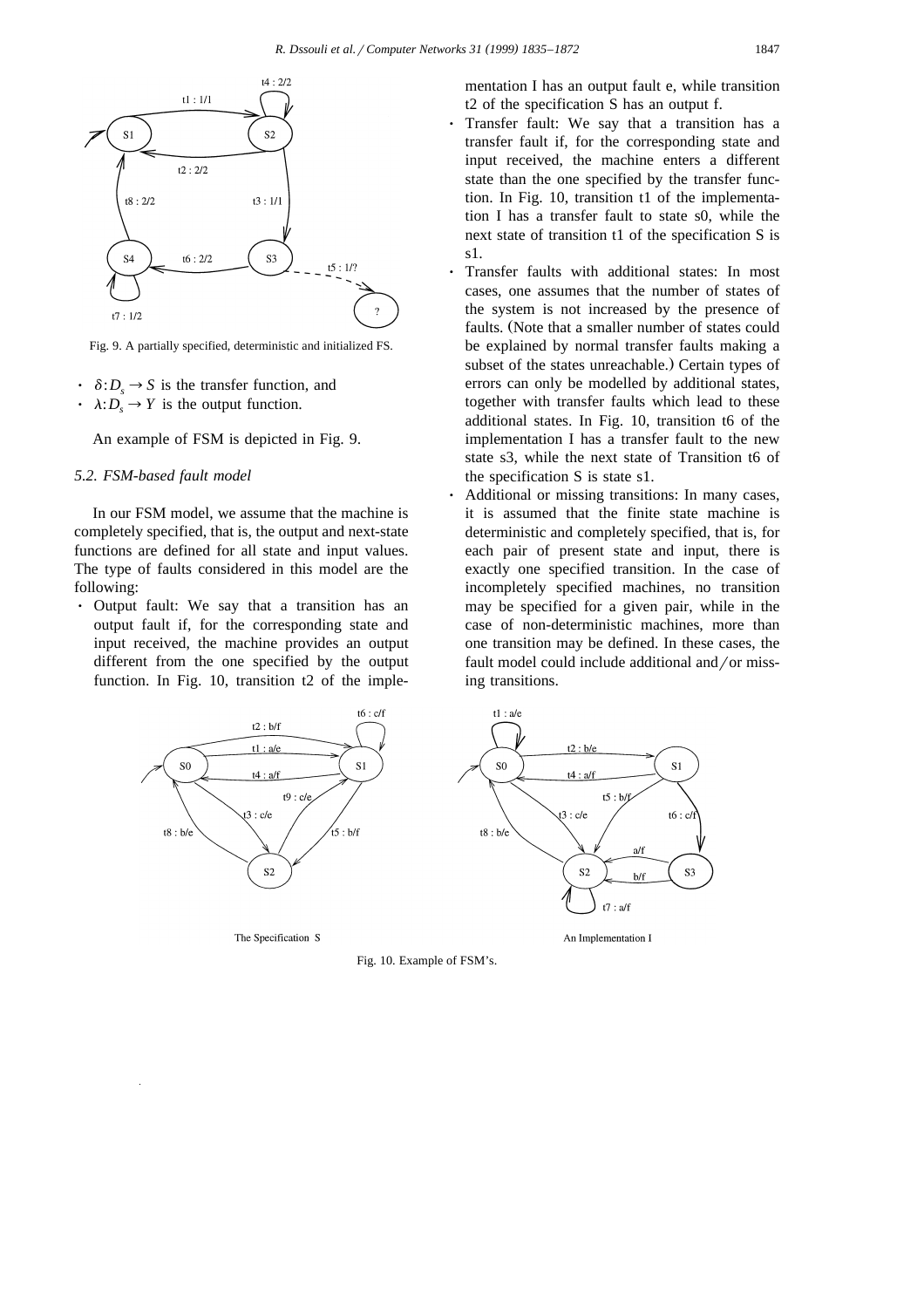Furthermore, missing or additional spontaneous transitions (transitions without input) may be considered for non-deterministic machines. In comparison to the specification S, Fig. 10 shows transition t7 of the implementation I as an additional transition, while t9 is missing from I but exists in S.

## *5.3. Software fault model*

There is a very large number of different types of software faults that may be considered. In order to handle this complexity, a high level abstract fault model is desirable. The following list identifies the most important types of software faults. Usually, the software faults are classified into process faults  $((a)$ (c) below) and data faults  $((d)$ – $(g)$  below). Within this paper, we also use the classification into sequencing faults  $((a)$  below), data manipulation faults  $((b)–(d)$  below) and data flow faults  $((e)–(g)$  below). We note that this list does not include the system errors considered in Ref. [6].

(a) Sequencing faults, such as missing alternative path, improper nesting of loops, WHILE instead of REPEAT, wrong logic expression to control a conditional or looping statement, etc.

(b) Arithmetic and manipulative errors, such as ignoring overflow, wrong operator (e.g. GT instead of GE or  $+$  instead of  $*$ ), etc.

(c) Calling wrong function.

(d) Wrong specification of data type and  $\emph{/}$  or wrong format of data representation.

(e) Wrong initial values, or wrong number of data elements.

(f) Referencing an undefined variable, or the wrong variable.

 $(g)$  Defining a variable without subsequent use.

While in the past, control faults and data flow faults were usually considered separately, there have been some recent proposals to combine these two aspects within a single model  $[85,94]$ . It is to be noted that the FSM fault model described in subsection above is a special case of a control flow model.

## *5.4. Hierarchical fault models*

Often the specification of a system is hierarchically structured. At the highest level of abstraction, the system is composed of a certain number of

components. Each component is then described at a more detailed level possibly again in terms of a composition of subcomponents, and so on. Sometimes, several different descriptions of the same component exist, one in terms of the composition of subcomponents, and one which describes the behavior of the component directly in terms of its interactions with the environment.

Given such a hierarchical system description, the corresponding fault models may be established using these different levels of abstraction. In the simplest case, the following fault model based on the system decomposition into components may be considered. Each component may either be faulty or operating correctly. The interconnection structure specified for the components within the system determines which externally visible interactions of the system may exhibit the erroneous behavior of a given faulty component. This information may be used for the selection of test cases covering all components or for fault location [30].

A more detailed fault model for the specified system may be obtained by considering the specifications of each of the components at the next level of details. If the component is specified in terms of a composition of subcomponents, the same fault model (of faulty and correct behavior) may be considered at the level of the interconnected subcomponents. For instance, the assumption of a single fault of a subcomponent will restrict the type of malfunctions which would be observable at the component level. If the behavior of the component is specified directly in terms of its interaction sequences, one of the fault models described above may be applicable for the component and provide a collection of faults which could be expected to explain a malfunction of the component.

In the following, we address test based on different models.

### **6. Testing based on finite state models**

The research contributions in test derivation and selection are mostly based on the FSM specification of the control aspects of a protocol  $[19]$ . In this section, we first list some assumptions. Then, we present some known methods such as, Transition tour (TT-Method) [75], W-method [24], Distinguish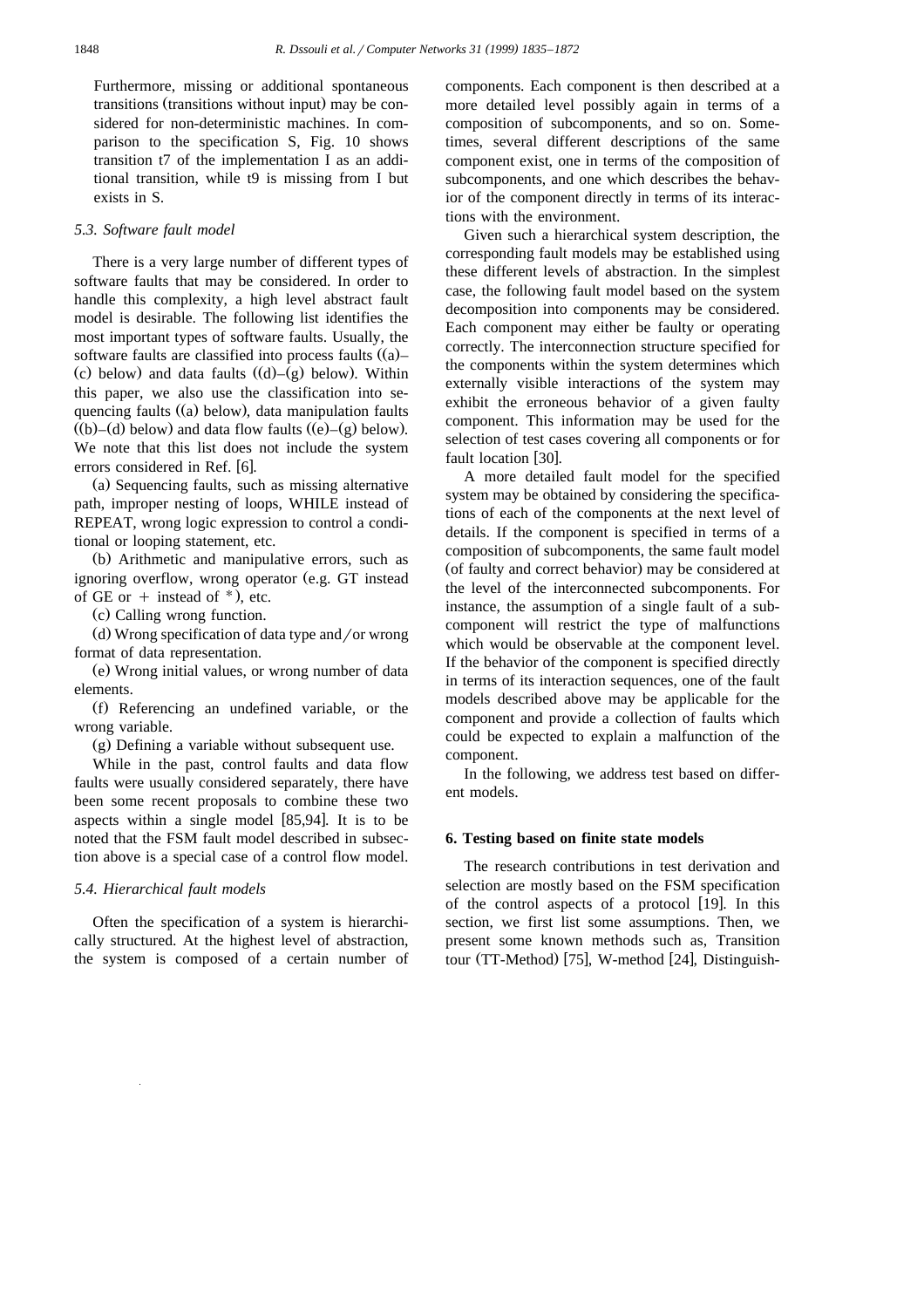ing Sequence method (DS method) [45], and Unique-Input-Output method (UIO method) [83]. Many variations of these methods are also given.

#### *6.1. Assumptions*

Assumptions that should be made for FSM-based testing can be classified into two classes. The first class of assumptions is about the desirable properties of the specification. The second class of assumptions is about the types of faults (i.e., the fault model  $[9,74]$ ) that can be present in an implementation. Without the second class of assumptions, any FSM can be considered as an implementation of a given specification, the number of implementation machines will be infinite. This makes the problem intractable. Therefore, assumptions of the second class are introduced to limit the number of implementation machines to be considered [44,59]. An interesting work has been made by researchers to define, explain and show the importance of test hypothesis and assumption for test and coverage estimation, see  $[42,78,99,23]$ 

For the specification machine, assumptions made are basically about the following structural properties:

- Deterministic or non-deterministic;
- Ø Completeness: if a specification is completely or partially specified;
- Connectedness: if a specification is strongly or initially connected;
- Reducibility: if a specification is reduced or nonreduced.
- Assumptions about implementations:
- Deterministic or non-deterministic:
- Completely defined which means that the implementation will react to any input;
- It has a limited number of extra states:
- It has a reliable reset (that is not necessary in some cases).

Many of these assumptions can be avoided (see [99]) and methods have been developed for partially specified and nondeterministic behaviors (see below).

# *6.2. Test deri*Õ*ation methods*

## *6.2.1. Transition tour TT-method ( )*

The TT-method [75] generates a test sequence called ''transition tour''. For a given FSM, a transition tour is a sequence which takes the FSM from an initial state, traverses every transition at least once, and returns to the initial state.

The T-method allows the detection of all output errors but there is no guarantee that all transfer errors can be detected. This method has a limited error detection power compared to other methods since it does not consider state checking. However, an advantage of this method is that the test sequences obtained are usually shorter than test sequences generated by the other methods.

To further optimize a Transition Tour, we find the shortest path through the automaton which covers all transitions (variation of the so-called "Chinese Postman algorithm'').

In the example of Fig. 9, no transition needs to be traversed twice. A possible transition tour is formed by the input sequence 1.2.1.2.1.2.2.

Clearly, the final state of the last transition is not checked. And if the previous transition, t8, leads to state s2, this fault would not be detected either.

In order to systematically detect transfer faults, one has to identify the state into which the implementation goes after the execution of the tested transition.

# *6.2.2. The UIO method*

The UIO method [83] is quite simple and produces a variable-length state identification sequence. This method can be applied if for each state of the specification, there is an input sequence such that the output produced by the machine, when it is initially in the given state, is different than that of all other states. If a transition is supposed to lead to state s1, it suffices to apply the UIO input sequence of state s1 and check that the output is as expected.

As an example, an FSM with its UIO sequences is shown in Fig. 11 and Fig. 12, respectively. Certain methods propose the concatenation and overlapping of the sequences belonging to different test cases. If a given state possess several UIO sequences, one may choose the one which leads to optimized concatenation possibilities. However, fault detection guarantees are usually lost by such approaches.

The UIO method does not guarantee full fault coverage (with respect to the fault model of implementations having at most *n* states). However, Vuong found a counter-example [95].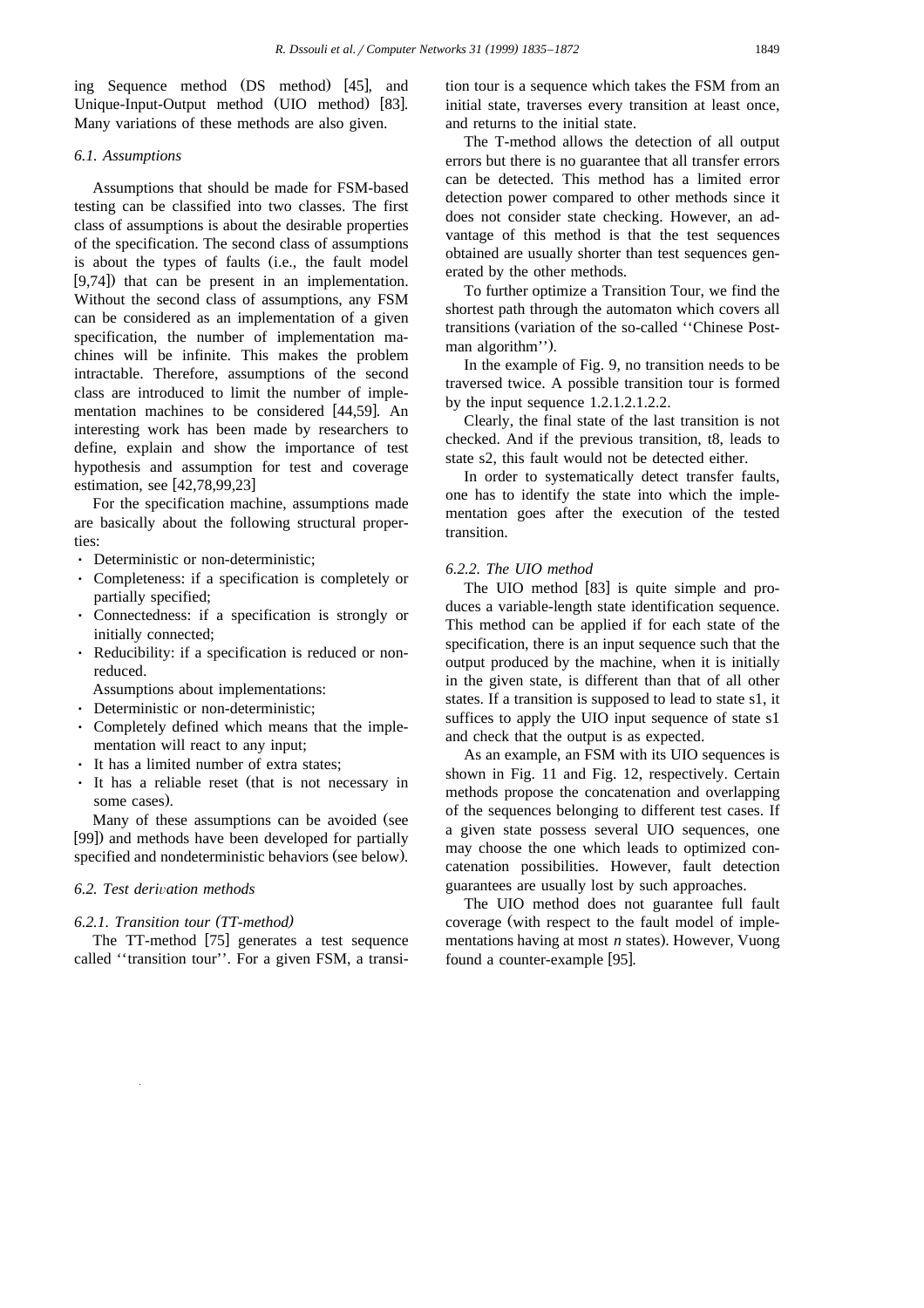

Fig. 11. An example of FSM specification.

The reason for such an undetected fault is that the UIO input sequence leads to unique output for the specification, but not for the faulty implementation Žcertain multiple faults compensate themselves partly). The solution is to check the uniqueness of the applied identification sequences on the implementation, meaning that each identification sequence must be applied on each state of the implementation and the outputs are compared with those expected from the specification.

Checking the identification sequences is realized by various methods, such as the following: UIOvmethod, DS-method, W-method, Wp-method and HSI-method.

#### *6.2.3. DS-method 45 [ ]*

A distinguishing sequence (DS) is used as a state identification sequence. An input sequence is a DS for an FSM, if the output sequence produced by the FSM is different when the input sequence is applied to each different state. The test sequences obtained by the DS method guarantee to identify a particular FSM from all other FSMs. It has a full fault coverage (detecting both transfer and output errors). However, the disadvantage of this method is that a DS

| State $S_i$ | $UIO(S_i)$ | $Preamble(S_i)$ |
|-------------|------------|-----------------|
| $S_0$       | b/1        | Null            |
| $S_1$       | a/0.b/1    | a/0             |
| $S_2$       | a/1        | b/1             |

Fig. 12. An UIO sequence for the FSM of Fig. 11.



Fig. 13. An example of FSM specification.

may not be found for a given FSM (as one single sequence is the UIO for all states). Also applying a fixed-length sequence may not lead to the shortest state identification sequence.

As an example, Fig. 13 and Fig. 14 show an FSM that has a distinguishing sequence  $DS = a.a$  and the test cases generated by the DS-Method, respectively.

## *6.2.4. W-method 24 [ ]*

The W-set is a set of sequences which allows to distinguish all states. Since all sequences must be applied to the state to be identified, it is necessary to execute the same transition to be tested several times, one for each sequence to be applied. The W-method involves two sets of input sequences: one is the W-set, the other is the P-set. The W-set is a characteristic set of the minimal FSM, and consists of input sequences that can distinguish between the behaviors of every pair of states. This set is sometimes represented by W, hence the W-method. A method for constructing minimal W-sets can be found in Ref. [44]. We write P for any set of input sequences (including the empty sequence) such that for each transition from state A to state B on input x, there are input sequences p and p.x in P such that p takes the machine from the initial state into state A. This

| State $S_i$ | Output For $DS = a.a$ Preamble( $S_i$ ) |      |
|-------------|-----------------------------------------|------|
| $S_0$       | 0.1                                     | Null |
|             | 1.0                                     | a/0  |
| S,          | 0.0                                     |      |

Fig. 14. A DS sequence for the FSM of Fig. 13.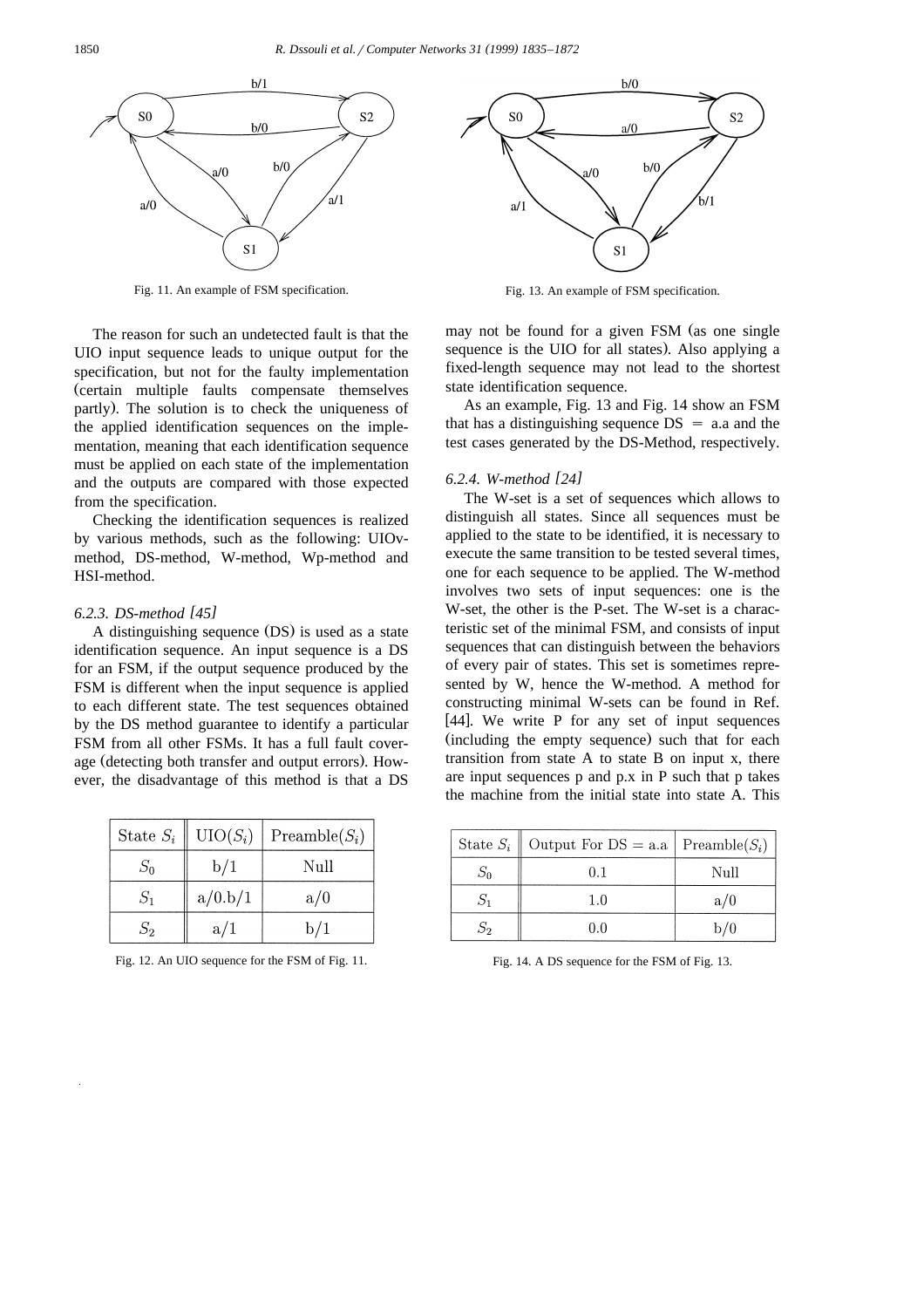

Fig. 15. An example of FSM specification.

means, the set P (or P-set) consists of all partial paths.

The W-method gives a set of test sequences formed by the concatenation of the W-set and P-set. Each test sequence starts with the initial state and returns to it again afterwards. It is also guaranteed to detect any misbehavior of the machine.

The W-set is constructed using a special method, and the P-set can be formed from a testing tree, which shows every transition from state i to state j on each input.

The W-method applies the W-set, which consists of a number of input sequences such that the last output symbols observed by applying the strings in W in the same order are different for each state of the FSM  $[24, 87]$ .

The assumptions about the machine under test are that the machine is minimal, may start in a fixed initial state, and is strongly connected. Under these assumptions a W-set exists, and the W-method gives a set of sequences that are guaranteed to detect any misbehavior of the machine. However, the limitation of using this method is that it is not certain that every FSM will have a W-set sequence, especially if it is an incompletely specified machine. Therefore, before using this method, one should first make sure

that the defined machine has a W-set sequence. When a machine does not have a W-set sequence, a procedure can take place to form a completely specified machine which has a W-set, for example, adding an 'error' state and declaring all unspecified transitions to lead to this state.

Fig. 15 and Fig. 16 show an FSM and the resulting test cases generated by the application of W-Method, respectively.

#### *6.2.5. Wp-method 40 [ ]*

This is a generalization of UIOv method which is always applicable. It is at the same time an optimization of the W-method. The main advantage of the Wp method over the W method is to reduce the length of the test suite. Indeed, instead of using the set W to check each reached state  $S_i$ , only a subset of W is used in certain cases. This subset *W*, depends on the reached state *Si* and is called *an identification* set of  $S_i$ . An identification set of a state  $S_i$  is a *minimal* input sequence  $W_i$  such that for each state  $S_i \in S$  with  $(i \neq j)$  there exists an input sequence of  $\dot{W}_i$  for which  $S_i$  and  $S_j$  produce two *different* output sequences. The Wp method consists of two phases with the following purposes:

- The first phase checks that all states defined by the specification are identifiable in the implementation. Moreover, the transitions leading from the initial state to these states are checked for correct output.
- The second phase checks that the remaining transitions are correctly implemented.

As an example, let us consider again the FSM given in Fig. 15. The application of the Wp-Method to this FSM leads to the sets  $P$ ,  $Q$  and  $W_i$  ( $i = 0,1,2$ ) and their corresponding outputs as shown in Fig. 17. Instead of using the set  $W = \{a, b\}$  to check the reached states  $S_1$  an  $S_2$ , we use only the subsets

| State $S_i$   Output For W = {a, b}   Preamble( $S_i$ ) |      |
|---------------------------------------------------------|------|
| $\{1, 1\}$                                              | Null |
| $\{0, 1\}$                                              | a/1  |
| $\{1, 0\}$                                              |      |

Fig. 16. A W-set for the FSM of Fig. 15.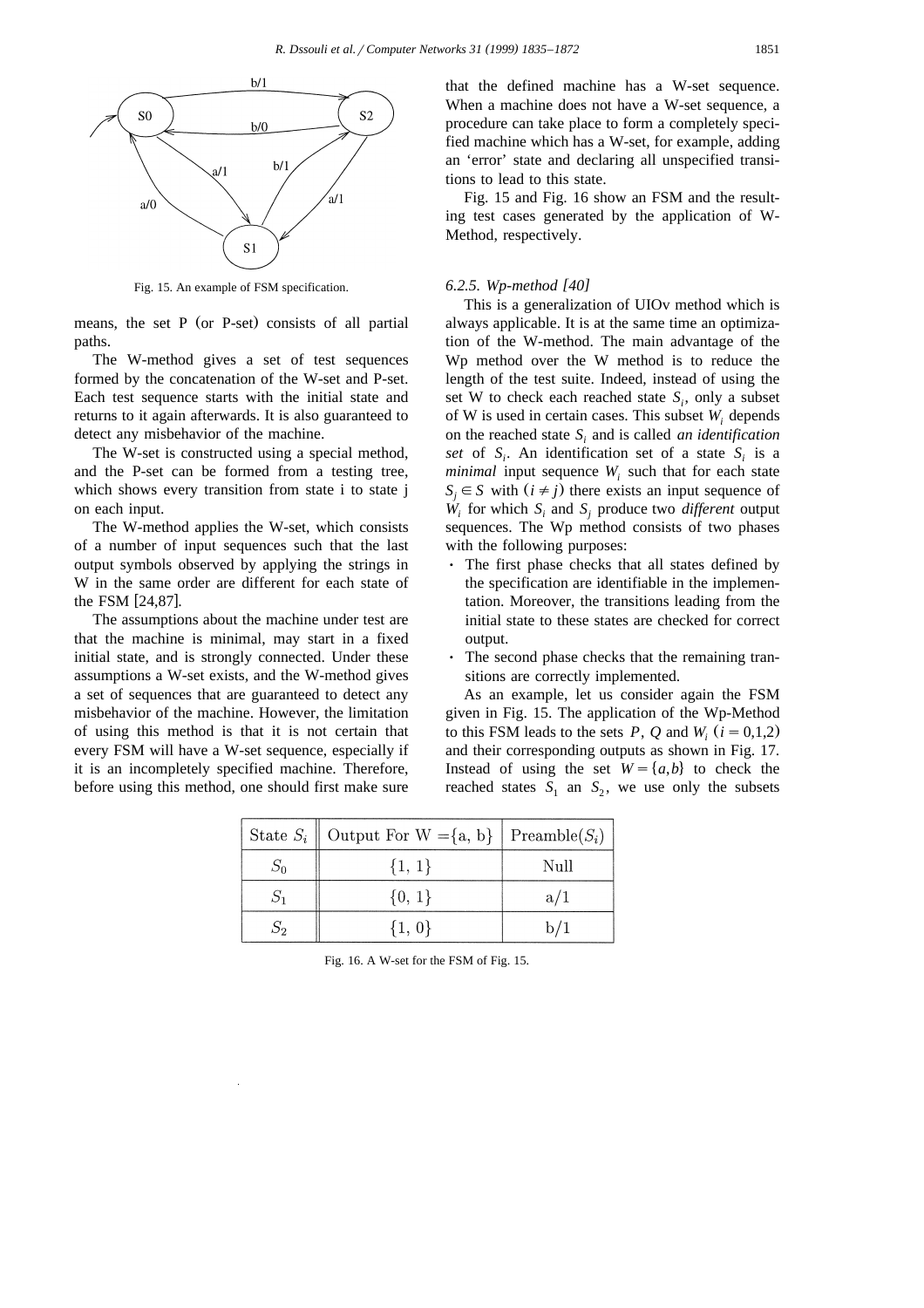|       | State $S_i$   Output For W = {a, b}   Preamble( $S_i$ )   Set $W_i$   Output for $W_i$ |      |            |            |
|-------|----------------------------------------------------------------------------------------|------|------------|------------|
| $S_0$ | $\{1, 1\}$                                                                             | Null | $\{a, b\}$ | $\{1, 1\}$ |
|       | $\{0, 1\}$                                                                             | a/1  | $\{a\}$    | $\{0\}$    |
| $S_2$ | $\{1, 0\}$                                                                             | b/1  | {p]        |            |

Fig. 17. W and Wi Sets for the FSM of Fig. 15

 $W_1 = \{a\}$  and  $W_2 = \{b\}$  to verify these states. However, we use the entire set  $W = \{a, b\}$  to check the reached state  $S_0$ . Note that most of these methods have been generalized to be able to provide full coverage guarantee also for a fault model of implementations with less than *m* states, where  $m \ge n$ . However, the length of the required test suite increases strongly as *m* increases [99].

#### *6.3. Optimization techniques*

This group of testing techniques is based on the UIO sequences  $[1,86,98,100]$ . These methods have a better fault coverage than the TT method. A single test case generated by such a method will not only traverse all the transitions (to detect all output faults), but also somehow checks the ending state of each transition (and therefore can detect some transfer faults). The general principles underlying these methods are to

- 1. construct a test subsequence for each transition specified in the specification. A test subsequence is formed by the input symbol of the transition under test followed by the input sequence of the UIO for the ending state of that transition; and
- 2. find a single optimal test case which traverses each of the test subsequences at least once, and if possible at most once by using the Rural Chinese Postman (RCP) tour algorithm.

This general approach can be enhanced by using multiple UIOs and overlapping test subsequences  $[86,98,100]$  to obtain an even shorter test case. However, these optimization techniques cannot guarantee complete fault coverage for the implementation class with n states, *i.e.*, a single test case generated in such a way can sometimes fail to detect a non-conforming implementation. As an example, let us consider the FSM specification given in Fig. 18a. We use the UIO sequences  $x/1$ ,  $x/0.x/1$  and  $y/1.x/1$  for the three states S1, S2 and S3, respectively, to form the transition test subsequences nt1, nt2, nt3, nt4, nt5 and nt6 given in Fig. 19. By using the above general approach, we generate a single test case which is also given in Fig. 19. It is easy to verify that this test case traverses each of the six transition test subsequences once. However, a faulty implementation modeled by the FSM given in Fig. 18b can still pass this test case. (The same problem also exists for the multiple testing approach). The specification FSM in Fig. 18a and the implementation FSM in Fig. 18b were used in Ref.  $[95]$  to show that the UIO-method cannot guarantee complete fault coverage..

The reason that this sort of problems may happen is that a UIO sequence derived from a given specification may no longer be a UIO sequence in a faulty implementation  $[95]$ . As in the above example, the UIO " $y/1.x/1$ " for state S3 in Fig. 18a is no longer a UIO sequence for the corresponding state I3



Fig. 18. (a) FSM specification, (b) an implementation of the FSM.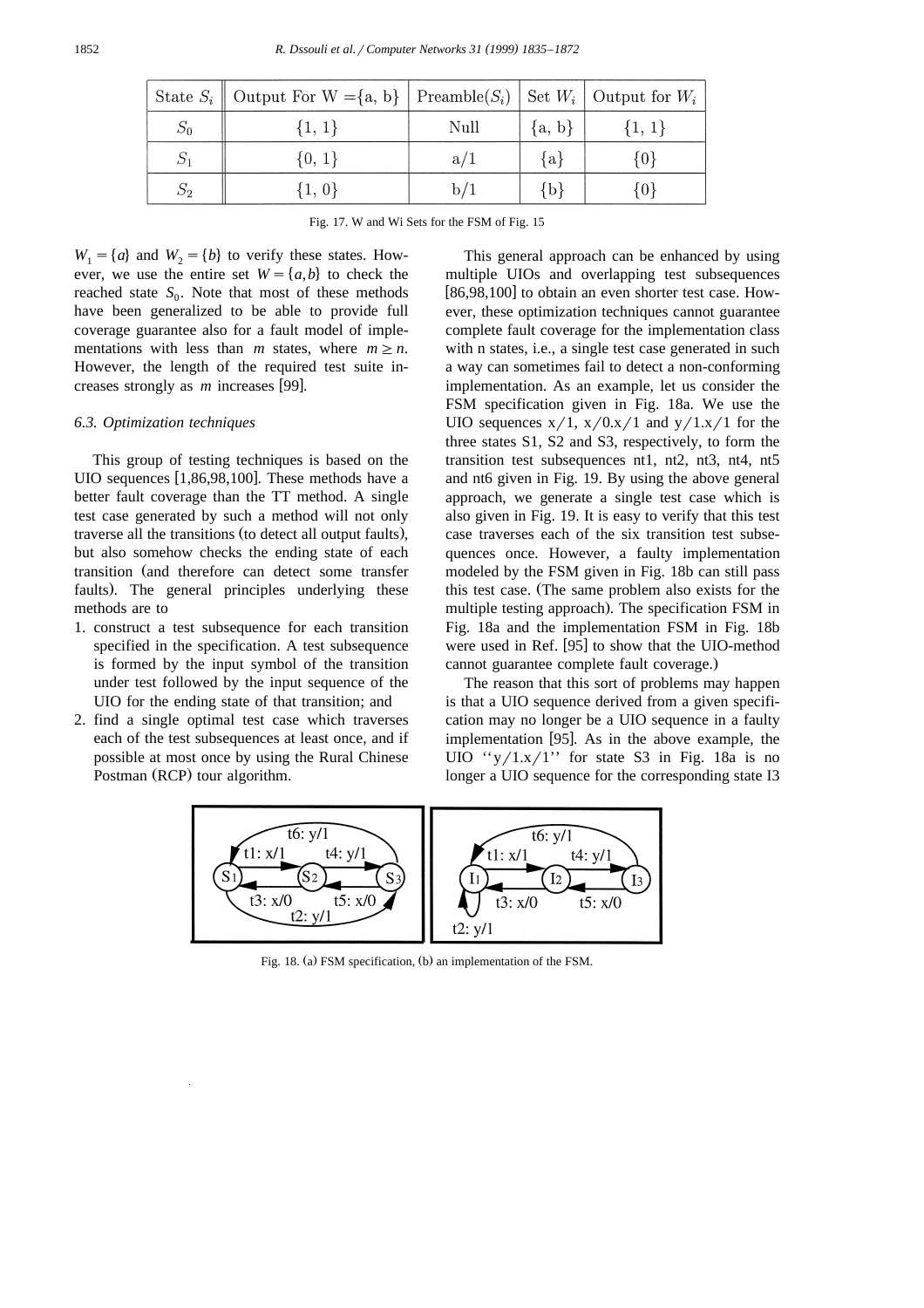$\mathsf{N}$ t1: [1] X [2] X [1] X [2]  $n_{t2}: [1] \, y \, [3] \, y \, [1] \, x \, [2]$  $n_{t3:}$ [2]  $X$  [1]  $X$  [2]  $\textsf{n}$  t4: [2]  $\textsf{y}$  [3]  $\textsf{y}$  [1]  $\textsf{x}$  [2]  $\mathsf{N}$ t5: [3] X [2] X [1] X [2]  $n_{t6}$ [3]  $Y$  [1]  $X$  [2]  $TS = [1] X [2] X [1] X [2] X [1] X [2] Y [3] Y [1] X [2] X [1] Y [3] Y [1] X$ [2] Y [3] X [2] X [1] X [2] Y [3] Y [1] X [2]



in Fig. 18b, since both states I1 and I3 possess this  $I/O$  sequence. Note that the integer in a pair of square brackets in an input sequence indicates a state number. For instance,  $[1]x[2]x[1]$  means that the input sequence starts from state S1, passes state S2 and ends at state S1. Individual test cases may be concatenated into a single, large test case, thus reducing the total number of test inputs required. Such approaches are often called optimization techniques.

# **7. Test development for extended FSM specifications (e.g. SDL)**

# *7.1. The Extended FSM model*

The basic Extended FSM (EFSM) model describes a module (process) as a basic FSM extended by the following:

- Interactions have certain parameters, which are typed.
- The module has a certain number of local variables, which are typed.
- Ø Each transition is associated with an enabling predicate, which depends on the effective parameters of the received input and the current values of the local variable, with an action, which is executed when (and if) the transition is fired and which may update the local variables, and for each output generated, there is an expression for each associated parameter which determines the parameter value as a function of the local variables and the input parameters.

Formally, an EFSM is described by a tuple  $M =$  $(S, s_0, I, O, T, V)$  where

Ø *S* is an nonempty set of states the process can be in,

- $\cdot$  *s*<sub>0</sub> is the initial state ( $s_0 \in S$ ),
- *I* is an nonempty set of input interactions,
- Ø *O* is an nonempty set of output interactions,
- $\cdot$  *T* is an nonempty set of transitions,
- $\delta: S \times (I \cup O) \rightarrow S$  is a transition relation.

Each element of *T* is a tuple  $t = (s_i, s_i, i, p, b)$ . Here,  $s_i$  and  $s_j$  are the states of *S* representing the starting state and the tail state of *t*, respectively. *i* is either an input interaction from *I* or empty. *p* is a predicate expressed in terms of the variables in *V*, the parameters of the input interaction and some constants. *b* is a set of assignment and output statements.

This basic model underlies many specification languages, including SDL, Estelle, StateCharts, and many state-oriented notations for describing the behavior of object-oriented systems.

The basic problem that the test generation encounters for this model is the executability problem. This is equivalent to finding a path for which all transitions are executable, meaning that all predicates are satisfied along the path. This problem is known to be undecidable in general.

Since the EFSM specification model combines the FSM and programming language approaches to specification, the corresponding testing methods can be combined for testing with respect to EFSM reference specifications. Typically, one of the FSM methods is combined with data flow criteria and parameter variation methods. Sometimes, the control flow of the action associated with a transition is ''normalized'' in order to be closer to the FSM flow control model.

The main problems are that the control flow is not independent of the data. The question of what input sequence to apply for leading the IUT to the execution of a given transition is undecidable (that is, it is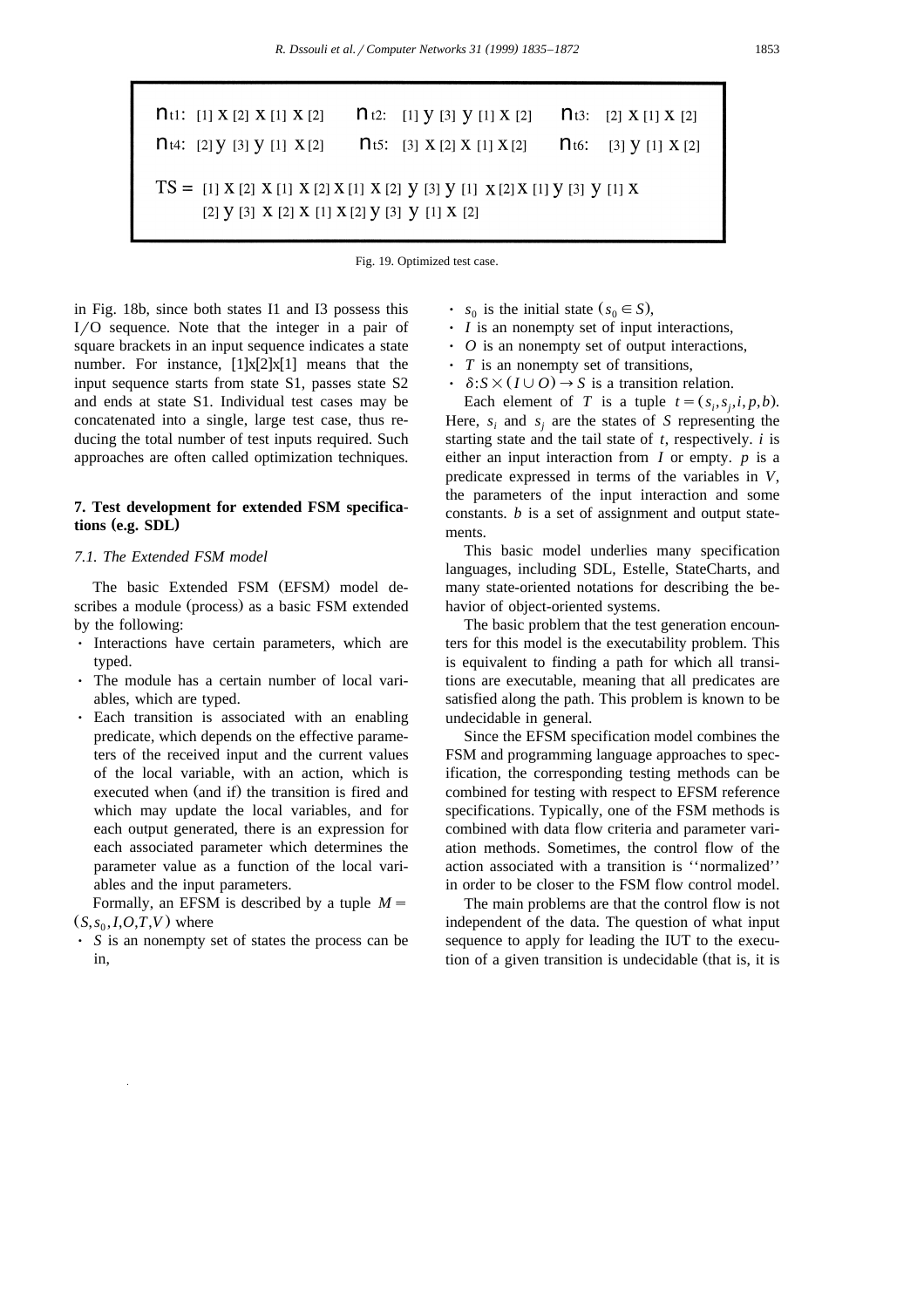impossible to find an algorithm which returns such an input sequence or returns the message ''this transition is not executable''). Therefore, heuristics are needed. (Note: The same problem is true for software testing, in general).

#### *7.2. Data flow analysis*

This technique originated from attempts for checking the effects of testing data objects in software engineering. It is usually based on a data flow graph which is a directed graph whose nodes representing the functional units of a program and the edges representing the flow of data objects. The functional unit could be a statement, a transition, a procedure or a program. In the context of EFSM modeled communications protocols, data flow analysis analyzes the data part of the EFSM in order to find data dependencies among the transitions. It usually uses a data-flow graph where the vertices represent transitions and the edges represent data and control dependencies. The objective is to test the dependencies between each definition of a variable and its subsequent use(s).

## **Definition 4.**

A transition *T* has an assignment-use or A-Use of variable *x* if *x* appears at the left-hand side of an assignment statement in *T*. When a variable *x* appears in the input list of *T*, *T* is said to have an input-use or I-Use of variable *x*. If a variable *x* appears in the predicate expression of *T*, *T* has a predicate-use or P-Use of variable *x*. *T* is said to have a computational-use or C-Use of variable *x* if *x* occurs in an output primitive or an assignment statement (at the right-hand side). A variable  $x$  has a definition-use (referred to as def-use) if  $x$  has an A-Use or I-Use.

We now define some sets needed for the construction of the path selection criteria.

### **Definition 5.**

 $def(i)$  is the set of variables for which node *i* contains a definition,  $C$ -Use $(i)$  is the set of variables for which node *i* contains a C-use and  $P$ -Use $(i, j)$  is

the set of variables for which edge  $(i, j)$  contains a P-use. A path  $(t_1, t_2, \ldots, t_k, t_n)$  is a def-clear-path with respect to  $(w.r.t.)$  a variable x if the path  $t_2, \ldots, t_k$  do not contain definitions of *x*. A path  $(t_1, \ldots, t_k)$  is a du-path w.r.t. a variable x if and either or, and  $(t_1, \ldots, t_k)$  is a def-clear path w.r.t. *x* from  $t_1$  to  $t_k$ .

Obviously, when selecting a criterion, there is a trade-off. The stronger the selected criterion, the more closely the program is scrutinized in an attempt to detect program faults. However, a weaker criterion can be fulfilled, in general, using fewer test cases. As the strongest criterion all-paths can be very costly, we will use the second strongest criterion all-du-paths. *P* satisfies the all-du-paths criterion if for every node *i* and every *x*, *P* includes every du-path w.r.t *x*. For a complete list of the selection criteria, refer to [96].

The main difference between the ''all definitionuse'' or ''all du'' criterion and a fault model such as the FSM fault model is the following: in the case of the ''all du'', the objective is to satisfy the criterion by generating test cases that exercise the paths corresponding to it. Exercising the paths does not guarantee the detection of existing faults because of variable values that should be selected. If the right values are selected then certain ''du'' criteria are comparable to fault models.

#### *7.3. Handling the executability of the test cases*

The executability problem is in general undecidable. However, in most cases, it can be solved.

#### *7.3.1. Control and data flow testing*

In the EFSM model, the traditional methods for testing FSMs such as UIO sequences, distinguishing sequences (DS), or W-Method are no longer adequate. The extended data portion has to be tested also to determine the behaviors of the implementation. Recently, there has been some work on data flow testing of protocols  $[85,94,97]$ . However, they have focused on data flow analysis and control flow has been ignored or considered separately, and they don't consider the executability problems. As to control flow test, applying the FSM-based test gener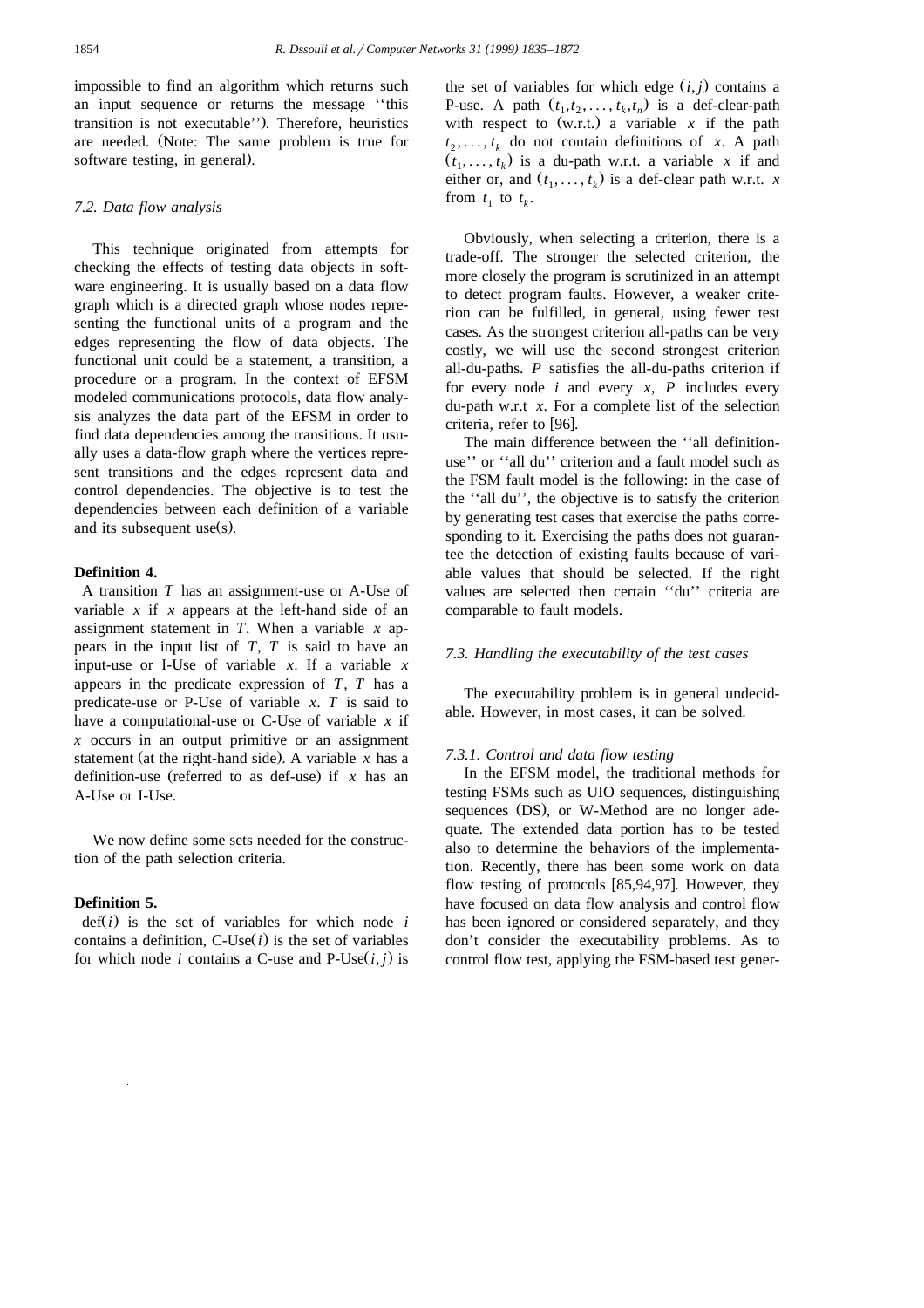ation methods to EFSM-based protocols may result in non-executable test sequences. The main reason is the existence of predicates and conditional statements.

In Ref.  $[94]$ , the authors presented a method for the automated selection of test sequences for testing both control flow and data flow aspects of a protocol. As mentioned before, the selection of test sequences is based on the identification and subsequent coverage of every association between an output and those input that influence that output. The method requires that each such association is examined at least once during testing. The authors stated that the application of the IO-df-Chain criterion results in a test sequence which covers every transition at least once. However, we tried this method on an EFSM, and the results showed that one transition was not covered. The problems of building test sequences which cover the IO-df-Chains and checking their executability are left to the user.

In Ref. [54], the authors presented an executable data flow and control flow protocol test sequence generation techniques for EFSM-specified protocols. In the data flow part, the transition paths that contain definition uses and output uses of variables in the protocol specifications are detected and tested. An executable test sequence (ETS) contains three parts:  $(1)$  the executable switching sequence EDSS (or ECSS) which can reach DO-paths, is generated by expanding Transition Executability Analysis (TEA) trees rooted from the EFSM's initial state configuration,  $(2)$  the executable DO-path (EDO-path) or the executable control path (EC-path) which is generated by expanding TEA trees rooted from the state configurations of the tail states of EDSSs, and  $(3)$  the executable back path (EBP-path) which is derived by expanding a TEA tree rooted from the tail state of the EDO path. The DO-path is a definition-output path (the same as in Ref.  $[94]$ ), the EDSS (or ECSS) is the preamble and the EBP-path is the postamble. In this technique, all derived sequences are executable, but this technique is a kind of reachability analysis for EFSMs and hence has the same disadvantages (i.e., state explosion). Also, to derive the executable test sequences, one must instantiate the input parameters. The generated test sequences vary according to the values given to the input parameters.

Ref. [80] presented a unified test case generation method for EFSM-specified protocols using the context independent unique sequences. This method considers the feasibility of the test cases while they are being generated. A new type of state identification sequence, namely, the context independent unique sequence (CIUS) is defined. The trans-CIUSset criterion used in the control flow test case generation is superior to the existing control flow coverage criteria for EFSMs. In order to provide observability, the ''all-uses'' data flow coverage criterion is extended to what is called the ''def-use-ob'' criterion. Finally, a two-phase breadth-first algorithm is designed for generating a set of executable test tours for covering the selected criteria. An interesting method, described in Ref. [21], uses data flow analysis techniques, all "definition-use" paths  $(96)$ , to find data and control dependencies among the transitions of the EFSM. The testing task is then to test these dependencies. For the purpose of data flow testing, it suffices to determine and test the relations among the variables in the protocol specification. The algorithm presented generates all control and data dependencies between transitions, the corresponding def-clear paths and the linking variables. Then, subsequences which cover all du-paths (definition-use) and all transitions (and states) are generated.

## *7.3.2. Test data selection approaches*

One may observe that in EFSM test sequence generation, some subsequences may not be executable because the transition enabling predicates (also called constraints) along the path cannot be satisfied for any inputs. Test data selection is the critical step in testing. Test data sets must contain not only input to exercise the implementation, but also provide the corresponding correct output responses to the test data inputs. Thus the development of test data sets involves two aspects: the selection of data input and the determination of the expected response. Often the second aspect is most difficult.

To our knowledge, the two techniques that are used for test data selection are CLP techniques (which use symbolic evaluation) and mutation analysis. But first, lets define symbolic execution because it is the technique used to generate the constraints along paths to be tested.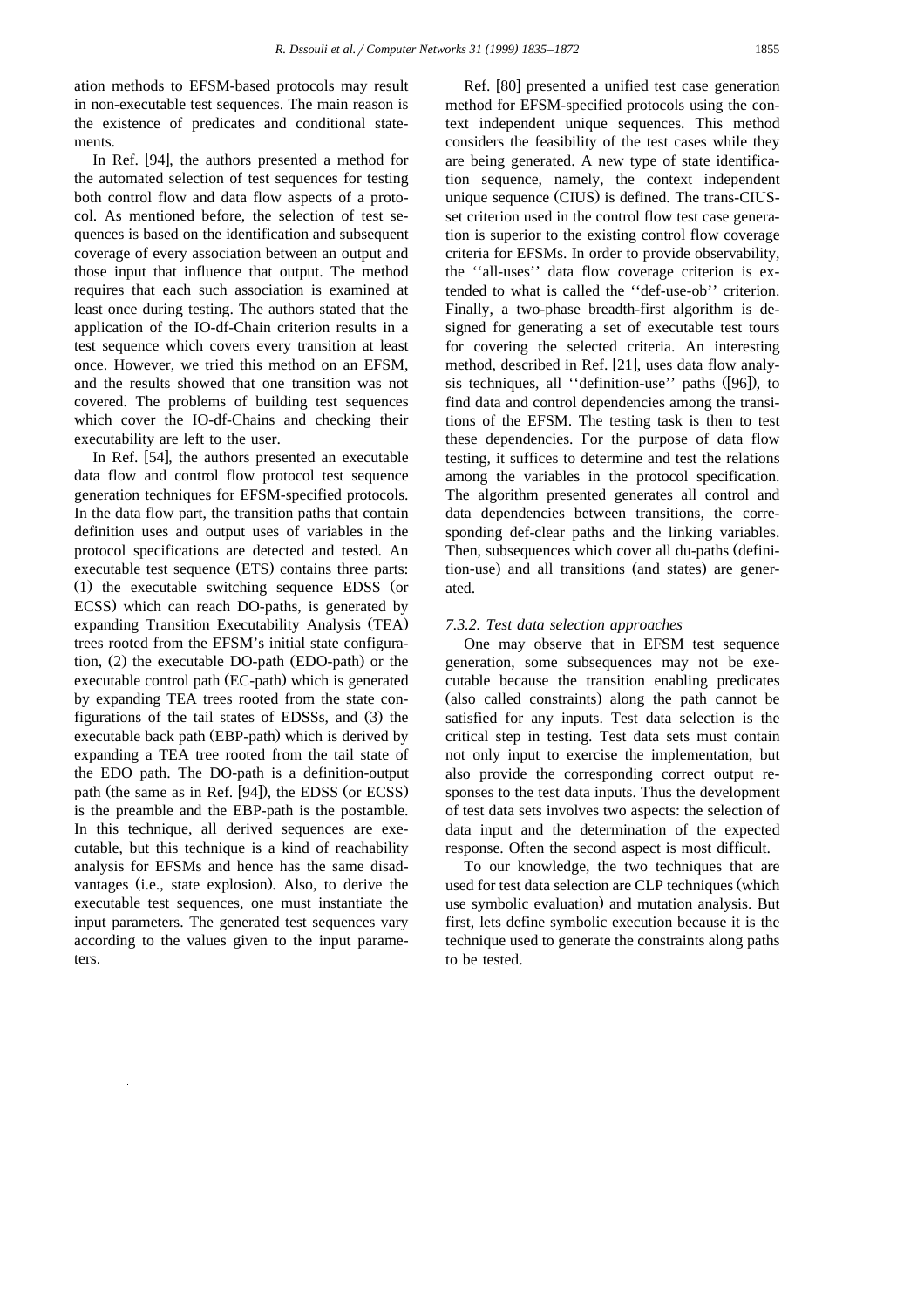*7.3.2.1. Symbolic execution*. Symbolic execution  $[27,51,58]$  is a program analysis method that represents a program's computations and domain by symbolic expressions. It derives an algebraic representation over the input values of the computations and their applicable domain. Thus symbolic evaluation describes the relationship between the input data and the resulting values, whereas normal execution computes numeric values but loses information about the way in which these numeric values were derived. There are three basic methods of symbolic evaluation which differ primarily in their techniques for selecting the paths to be analyzed: path-dependent evaluation, dynamic symbolic evaluation, and global symbolic evaluation.

Symbolically executing a program is closely related to the normal notion of program execution. It offers the advantage that one symbolic execution may present a large, usually infinite, class of normal executions. Formal verification methods use symbolic evaluation techniques to formulate the verification conditions that must be proven. Typically, input, output, and loop invariant assertions are supplied. Verification conditions are then created by symbolically evaluating the code between two adjacent assertions.

Support of the path selection process is a natural application of symbolic evaluation (data flow techniques). The symbolic representation created by symbolic evaluation can be quite useful in determining what test data should be selected in order to have confidence in a path's reliability. Symbolic evaluation can also be used in program debugging, program optimization and software development (program requirements can be expressed in terms of symbolic representations).

*7.3.2.2. Constraint satisfaction problem and constraint logic programming*. Techniques for solving the constraint satisfaction problems (CSP) [31] have been an active research area in the AI community for many years. Its application has extended to many other areas such as operations research and hardware design. A CSP involves a set of *n* variables  $X_1, \ldots, X_n$ , each represented by its domain values  $R_1, \ldots, R_n$  and a set of constraints. A constraint  $C_i(X_{i1}, \ldots, X_{i}$  is a subset of the Cartesian product  $R_{i1} \times \cdots \times R_{ij}$  which specifies which values of the

variables are compatible with each other. A solution is an assignment of values to all the variables which satisfy all the constraints and the task is to find one or all solutions. CSPs are in general NP-complete problems. However, by exploiting domain knowledge and manipulating constraints cleverly, researchers  $[39,73,68]$  have shown that CSPs can be solved efficiently.

CSPs can be solved using CLPs (Constraint Logic Programming) [79]. As the name suggests, CLP is a descendent of logic programming, which was famous for the Prolog language as a consequence of the Japanese ''5th Generation'' project and the expert systems boom of the mid-80's. Now CLP languages make logic programs execute very efficiently by focussing on a particular problem domain.

In a CLP language, the purely abstract logical framework is supplemented by objects that have meaning in an application domain – for example the integers or the real numbers, along with their associated algebraic operations (e.g. addition and multiplication) and predicates (e.g.  $=$  ,  $\lt$  , and  $\gt$ ). Hence there isn't a single CLP language, but a whole family of them defined for different application domains. A CLP programmer introduces arithmetic expressions called "constraints" (e.g.  $X > 0$  or  $Y + Z < 15$ ) into programs, which have to be satisfied for successful execution of the program.

CLP does mathematics with uninstantiated variables, so that in the absence of complete information the answer might be a symbolic expression like  $10-X$ , or even a constraint like  $X > 23$ . A CLP program still needs to search a database of facts, but it can use constraints to rule out many possible outcomes (i.e. to prune away large parts of the search tree) resulting in enormously improved efficiency, comparable to custom solutions written in C.

The founding work on the CLP scheme was done at Monash university in Melbourne, Australia, by Jaffar and Lassez [57]. They created  $CLP(R)$  system which works on the domain of real linear arithmetic. In Europe, a language called CHIP was developed at the ECRC (European Computer-Industry Research Centre). CHIP provides constraint solvers over finite arithmetic, linear rational, and boolean domains. In 1990, Alain Colmerauer created Prolog III, a CLP language over the domains of linear rational arithmetic, booleans, and finite strings or lists. Interesting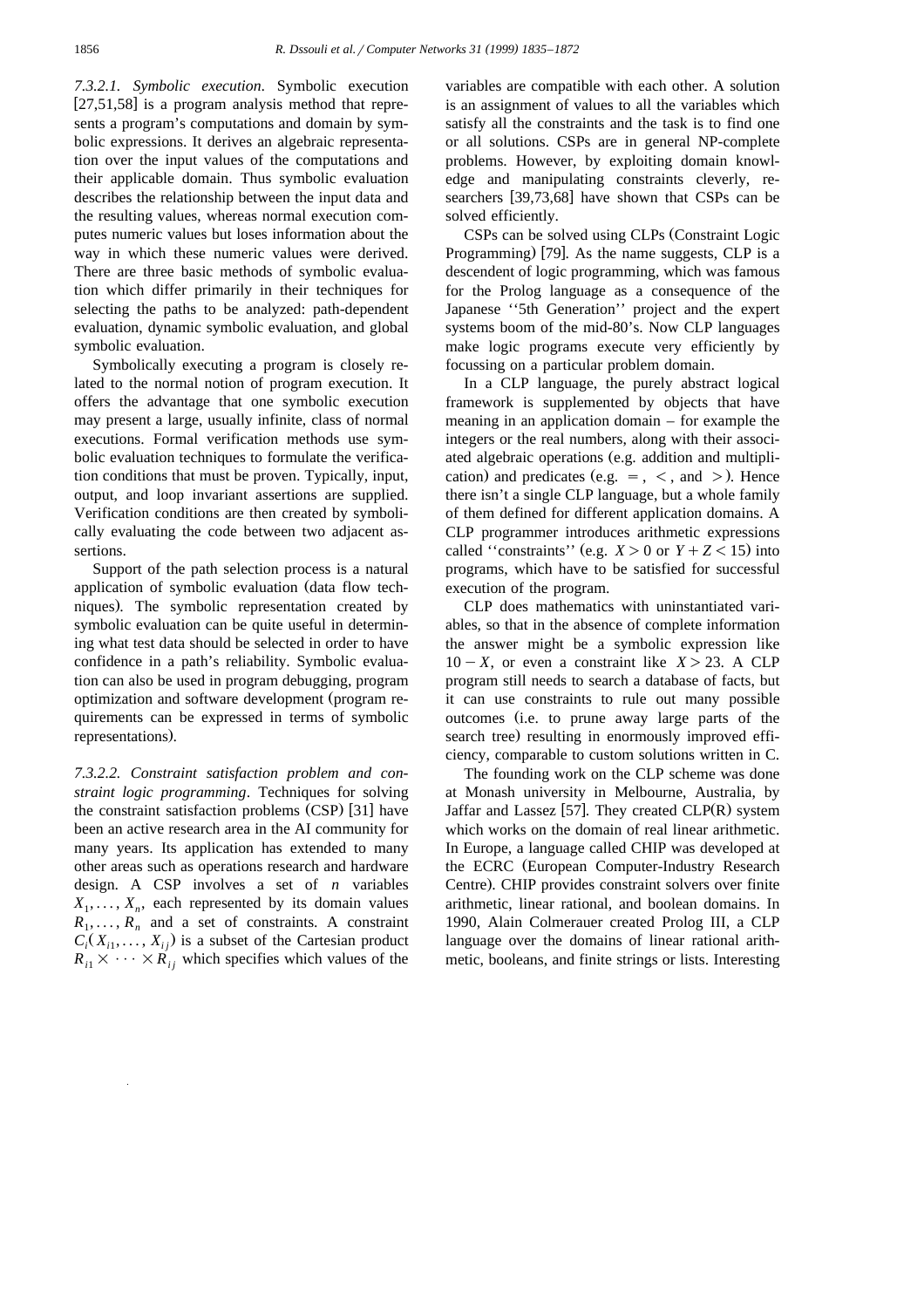non-Prolog-based CLP languages include ''Trilogy'', from the Vancouver-based Complete Logic Systems, and ''Oz'', an object-oriented concurrent CLP being developed at DFKI (German Research Center for Artificial Intelligence) in Kaiserlautern.

*7.3.2.3. Mutation analysis.* Mutation analysis [32,70] is a fault-based method that measures the adequacy of a set of externally created test cases. In practice, a tester interacts with an automated mutation system to determine and improve the adequacy of a test data set. This is done by forcing the tester to test for specific types of faults. These faults are represented as simple syntactic changes to the test program that produces mutant programs. The goal of the tester during mutation analysis is to create test cases that differentiate each mutant program from the original program by causing the mutant to produce different output. In other words, the tester attempts to select inputs that cause each mutant to fail. When the output of a mutant program differs from the original program on some input, that mutant is considered dead and is not executed against subsequent test cases. A test case that kills all mutants is adequate relative to those mutants.

After all mutants have been executed, the tester is left with two kinds of information. The proportion of the mutants that die indicates how well the program has been tested. The live mutants indicate inadequacies in the current test (and potential faults in the program). The tester must add additional test cases to kill the remaining live mutants.

It is generally impossible to kill all mutants of a program because some changes have no effect on the functional behavior of the program.

# *7.3.3. Test data selection methods*

Ref. [94] addressed the test data selection problem, but didn't completely solve it. The authors stated that a particular selection of values for parameter fields of input interactions in a given test subsequence is subject to two major constraints requiring human intervention. The first constraint is that only some representative values from a relatively large ranges of values for interaction parameter fields should be selected. The second constraint for a particular selection of values for parameter fields of input interactions in a given test subsequence is that the values must satisfy the predicates associated with the state transitions covered by the test sequence.

In Ref. [48], only integer and boolean parameter types are considered and operators are restricted to  $''$ +" and "-". Hence, integer linear programming techniques are employed to find solutions for the constraints.

Ref.  $[25]$  used CLP techniques to solve the executability problem. To generate only executable test cases, a sequence of transitions, such as UIO as in FSM-based techniques, should be constructed while keeping conditions satisfiable. However, since the test case generation is based on the specification, not on the implementation, the concrete values of a context cannot be determined during test case generation. Symbolic evaluation of each variable in a specification is used instead of the concrete value. In this case, the condition cannot be checked against current values of variables. Thus, the constraint concept is introduced. A constraint is a set of relations which define valid ranges of arguments of input interactions. Initially, the constraint is true. As a transition is selected and appended to a sequence being generated, a constraint dependent on the transition is added.

To generate only executable sequences, the CSP under a given context and arguments must be solved. With finite domains, checking the feasibility of a sequence can be solved by using CLP  $[57]$ . Although the problem is NP-complete, it can be used in the context of communication protocols due to their simplicity.

A tool for generating test cases from TOF (Test) Oriented Form), an intermediate form whose modeling power lies between that of a pure FSM and that of Estelle, has been implemented.

In Ref. [70], after test sequences are generated, test data for each sequence is chosen using a weak mutation technique to guarantee detection of specific kinds of faults in the data flow. Weak mutation technique was adopted because of its advantages regarding the choice of a test data set. Also, in this method, as mentioned previously, all possible def-ob (definition-observation) paths and conditional paths are traversed, which guarantees a better fault coverage than traversing a subset of such paths. This approach generates an executable test sequence and also guarantees a high degree of fault coverage.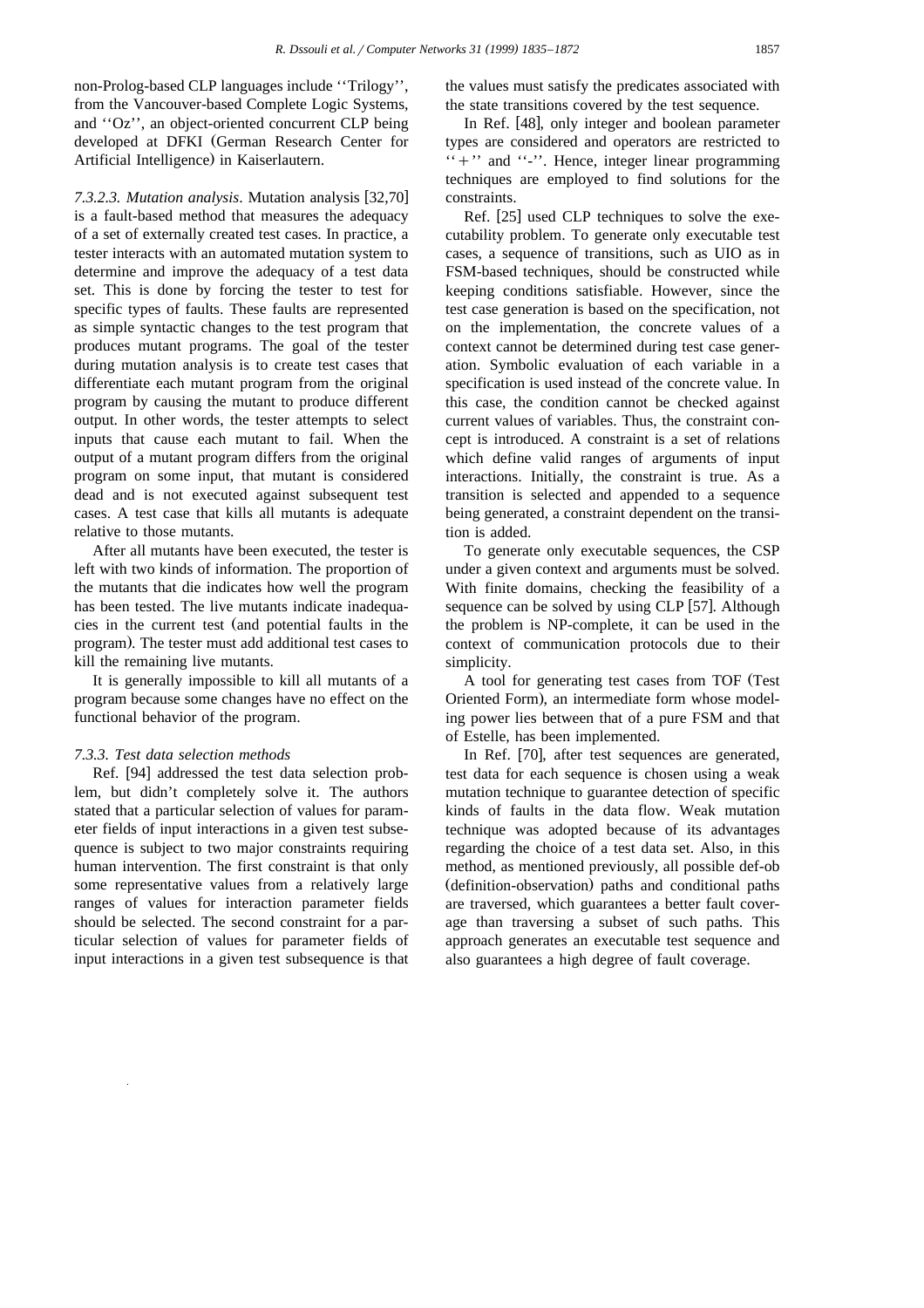Ref. [32] presents a technique for automatically generating test data. The technique is based on mutation analysis and creates test data that approximates relative adequacy. The technique is a fault-based technique that uses algebraic constraints to describe test cases designed to find particular types of faults. A set of tools, collectively called Godzilla, has been implemented to automatically generate constraints and solves them to create test cases for unit and module testing. This set of tools has been used as an effective way to generate test data that kill program mutants.

Ref.  $[21]$  used transition loop analysis  $(27)$  for influencing self-loops and the CSP method to solve the executability problem. Test data selection is not mentioned. However, in Ref. [22], an automatic protocol test case generator that generates both test sequence and test data is presented. First, test sequences are generated using the method described in Ref.  $[21]$ . A set of path conditions associated with each test sequence is obtained using symbolic execution techniques. By solving the path conditions as a group of constraints (input constraints), test data are then automatically generated.

A heuristic to find a solution for a constraint system is proposed. The procedure repeatedly assigns values, randomly chosen from the variable's domain, to each variable until a solution is found. When a dead-end is encountered (i.e., a given value of the variable *x* cannot be used to satisfy all occurrences of  $x$ ), other values are tried. This procedure is repeated until all constraints are satisfied or a maximum number of trials is performed. In that case, the constraint system is assumed to be unsolvable.

Ref. [81] used the same technique for test data selection as the one described in Ref. [22] to generate test data for Fortran programs.

## **8. Testing real-time properties**

### *8.1. Introduction and formal model*

The last two decades have witnessed a lot of research activity in the area of untimed black box conformance testing for communication protocols. However, nowadays, protocol communications are increasingly involved in safety-critical and real-time

systems, such as patient monitoring systems, plant control systems, air traffic control systems, etc. Moreover, we witness the rapid development and deployment of new time dependent applications such as multimedia communications. All these systems are commonly specified with time constraints to control their behaviors. Since the functional misbehavior of these systems is usually due to the unsatisfiability of time constraints, testing such systems becomes an unavoidable issue.

There are two types of real-time properties:

- Hard real-time properties, which state that certain actions must occur within certain time bounds; usually, there is a minimum and maximum delay associated with the action, and
- Performance properties, which usually state properties of a statistical nature, such as average and standard deviation of the response time of the system or maximum throughput obtainable.

The performance properties are usually not difficult to test, except for high-performance systems for which the testing equipment must also support such high performances. We do not consider these issues here.

For the systematic testing of hard real-time properties, one has to select an appropriate fault model which would typically be associated with the specification formalism used to define the real-time properties.

There are different specification formalisms in use:

- Introducing a real-time variable, sometimes called NOW, the value of which always represents the real time.
- Ø Timers: these are independent processes which may be started and stopped, and which generate a timeout interaction after a given time has elapsed after being started.  $(SDL [20]$  combines the NOW variable with timers..
- Ø Various versions of timed automata and Petri nets exists, where minimum and maximum times may be associated with states and/or transitions.
- Ø Extension of classical temporal logic to incorporate timing aspects [69].

In the following, we focus only on timed automata model since it is very suitable for describing real-time systems, and therefore is very popular among researchers for testing and verifying timed systems.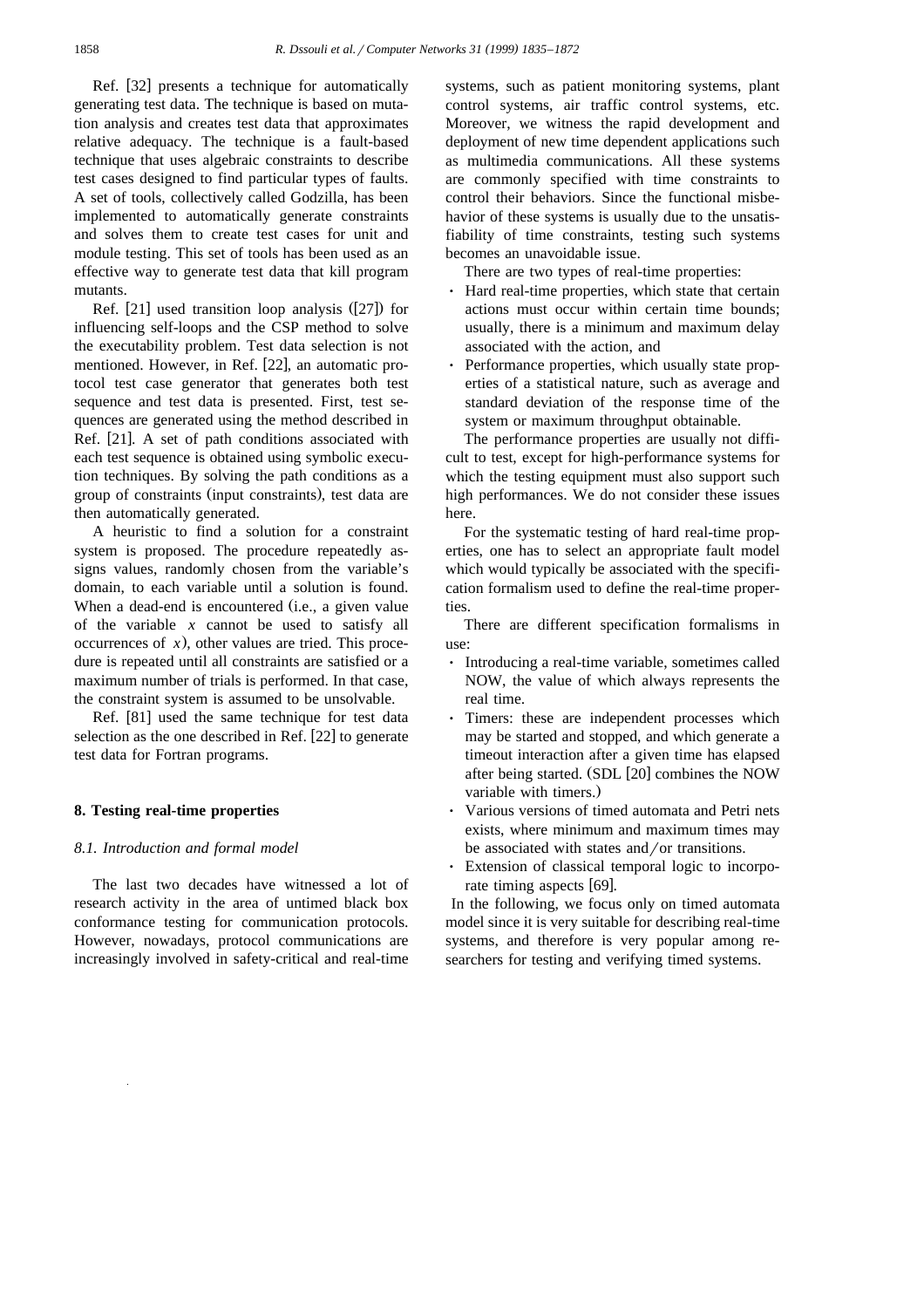The timed automata model gives rise to different models depending on the domain of time variables, the semantic of time, and the form of time constraints. If we try to make a distinction based only on the time domain, the time models can be grouped into three major categories [33], *discrete time model*, *fictitious clock model*, and *continuous time model*.

In the discrete time model, time is isomorphic to natural numbers. This model has the advantage of being easily transformable onto an FSM model by extending the alphabet with a silent event, *Next Time*, to indicate the passage of time from *t* to  $t+1$ . So, we can apply all existing FSM's techniques to this model. However, for asynchronous systems, we have to choose an adequate time quantum to avoid any error.

In the fictitious clock model, the time is continuous, but timing assertions are made by comparing with a fictitious global clock that ticks at some known, fixed rate. The limitation of this model is that the timing information is not exact.

The continuous time model is more general than the above ones in the sense that it can describe any timed system that can not be specified in the other models. In this model, time is dense with no restriction. The density of time gives rise to an infinite state space and, as a consequence, testing such model becomes very difficult.

In the following, we address the issue of testing real-time systems described in a continuous time model. First, we begin by defining the *Timed Input Output Automata* (TIOA for short) model. Secondly, we introduce the fault model in the timed setting. Thirdly, we present the timed test cases generation methods.

**Definition 6** (*Timed Input Output Automata*). A Timed Input Output Automaton (TIOA) A is defined as a tuple  $(\Sigma_A, L_A, l_A^0, C_A, T_A)$ , where

- $\cdot$   $\Sigma_A$  is a finite alphabet composed of input actions beginning with  $\cdot$ '?'' and denoted by  $I_A$ , and output actions beginning with ''!'' and denoted by  $O_{A}$
- $\cdot$  *L<sub>A</sub>* is a finite set of locations,
- $\cdot$   $l_A^0 \in L_A$  is the initial location,
- $\cdot$   $C_A$  is a finite set of clocks all initialized to zero in  $l_A^0$ ,

 $\cdot$   $T_A \subseteq L_A \times L_A \times \Sigma_A \times 2^{C_A} \times \Phi(C_A)$  is the set of transitions.

A tuple  $(l, l', \{?, !\}, a, \lambda, G) \in T_A$ , denoted in the rest of paper with  $l \rightarrow \binom{l^2, l^2, a, \lambda, G}{A} l'$ , represents a transition from location *l* to location *l'* on action  $\{?,!\}a$ . The subset  $\lambda \subseteq C_A$  gives the clocks to be reset with this transition, and  $G \in \Phi(C_A)$  is a clock guard (time constraint) for the execution of the transition. The term  $\Phi(C_4)$  denotes the set of all guards over  $C_4$ , built using boolean conjunction over atomic formulas of the form  $x < m$ ,  $x > m$ ,  $x = m$ , and  $x \le m$ , where  $x \in C_A$  and  $m \in N$ . The operator  $\leq$  is particularly used in output action constraints. The choice of naturals as bounds in constraints helps us, later, to discretize the set of reals into integer intervals reducing thereby the state space of timed systems.

As an example, we consider the 1-clock Timed Input Output Automaton given in Fig. 20. The automaton has two locations named  $l_0$  and  $l_1$ , one clock, *x*, and two transitions. The transition from  $l_1$ to  $l_0$  has *Off* as an output action, and a guard condition  $x \leq 1$ , while the transition from  $l_0$  to  $l_1$ can execute on input *On* at any time, and resets to zero clock *x*.

Informally, the system starts at location  $l_0$  with its clock initialized to zero. The value of the clock increases continuously and measures the amount of time elapsed since its last initialization or reset. At any time, the automaton can change its current location *l* to *l'* by making a transition  $(l, l', a, \lambda, G)$ . provided the current value of the clock satisfies *G*.

To give the semantic of a TIOA, we define a state of a TIOA as a pair  $(l, v)$  consisting of a location  $l \in L$ <sub>*A*</sub> and a configuration of the clock values v that assigns to each clock *x* a real value  $v(x) \ge 0$ . The set of all states is denoted by  $S_A$ . Furthermore, we



Fig. 20. An example of TIOA.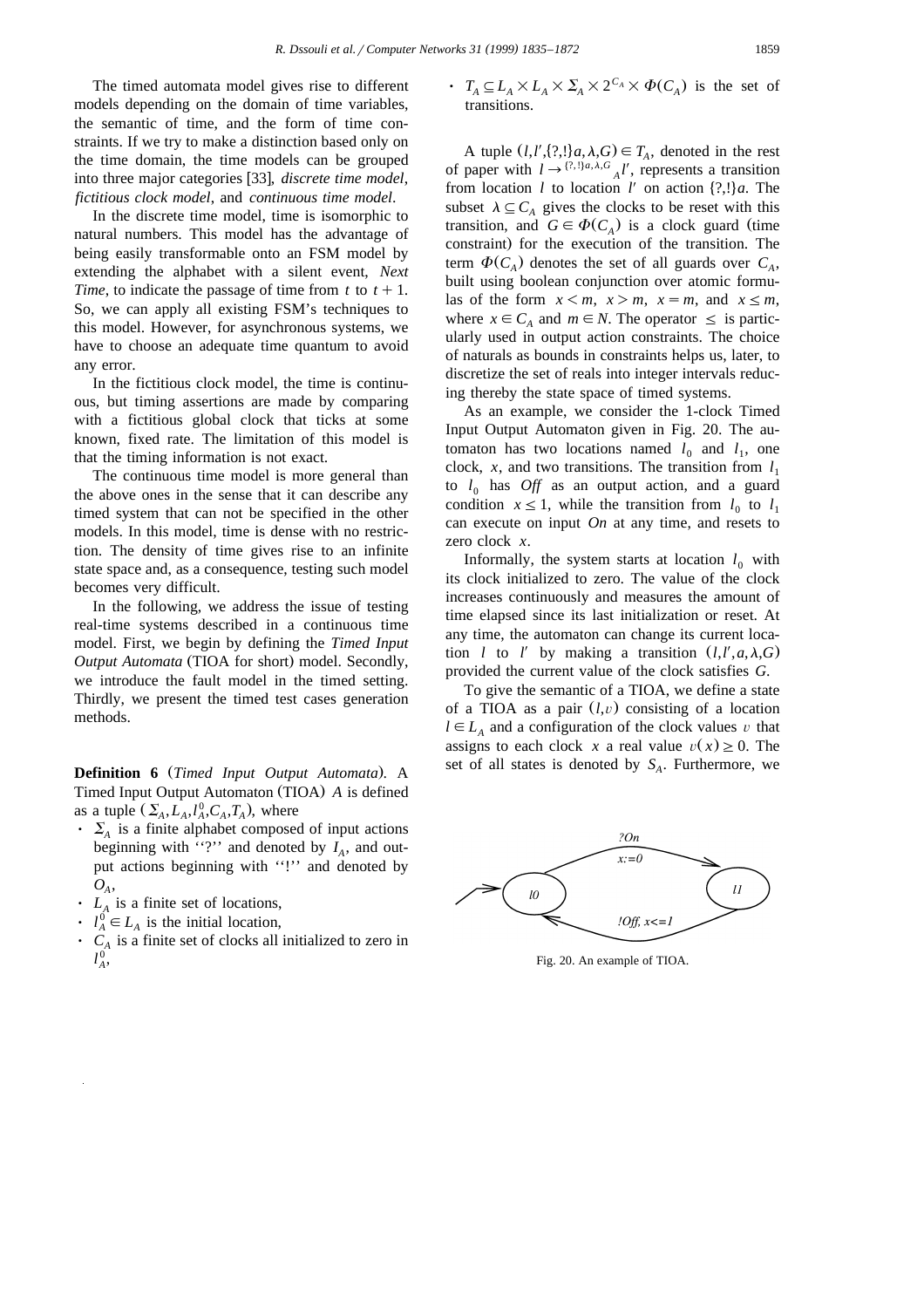distinguish between two types of transitions in a TIOA:

- Ø Elapse of time: being in a state, when time progresses, the automaton changes automatically its state. These transitions are referred to as delay transitions.
- Explicit transitions: starting from a state, as time progresses, the automaton makes many transitions of the first type, and when it reaches a state where the guard condition of an outgoing transition is satisfied, the automaton may execute the transition.

The semantic model of a TIOA *A* is given by a timed labeled transition system  $S_t(A)$  that consists of the state set  $S_A$ , the label set  $R \geq 0 \cup \Sigma_A$ , both input/output actions and time increments, and the transition relation  $\rightarrow$ <sup>*a*</sup>, for  $a \in R^{\geq 0} \cup \Sigma_A$ .

Since the timed labeled transition system  $S(A)$  is infinite, due to the infinity delay transitions, we can not deal with it to generate test cases. The challenge is therefore to reduce the number of states in the system. To achieve this, an equivalence relation is defined on the set  $S_t$  in order to cluster equivalent states into equivalent classes. The resulting timed labeled transition system is called region graph  $[4,5]$ . For example, the TIOA of Fig. 20 gives rise to the region graph shown in Fig. 21.

In addition to the TIOA model presented above there are many like models [...refs...] that are used as basis for timed test cases generation methods and that differ from the TIOA on the semantic of time and the form of time constraints.

Once the basic timed models are presented, we point out now the fault model in the case of timed systems.

## *8.2. Fault model for timed systems*

The faults that may arise in an implementation of timed systems can be classified into two categories:

- Ø Timing faults: these faults are due to the non respect of the time constraints under which the timed system must make its transitions.
- $\cdot$  Input/Output action faults: this category concerns the faults related to both input and output actions, and is similar to the well known fault model of the FSM and LTS models (see Section 5).

Under the timing faults fall the restriction and the enlargement of the time interval in which an input (respectively an output) action must be performed. This leads to the modification of the interval bounds. With the enlargement of the time interval, we mean that the specification says that an input (respectively an output) action must occur (respectively, be produced) after time  $B_i$  and before time  $B_i$ , with  $B_i \leq B_i$ , and the implementation accepts the input (respectively answers with the output) action outside the specified bounds (i.e. before the time  $B_i$  or after the time  $B_i$ ). In such situation, the implementation is considered as a faulty implementation. As an example, let us consider again the specification given in Fig. 20. So, any implementation of this specification that produces the output action *Off* more than 1 unit



Fig. 21. The region graph of TIOA.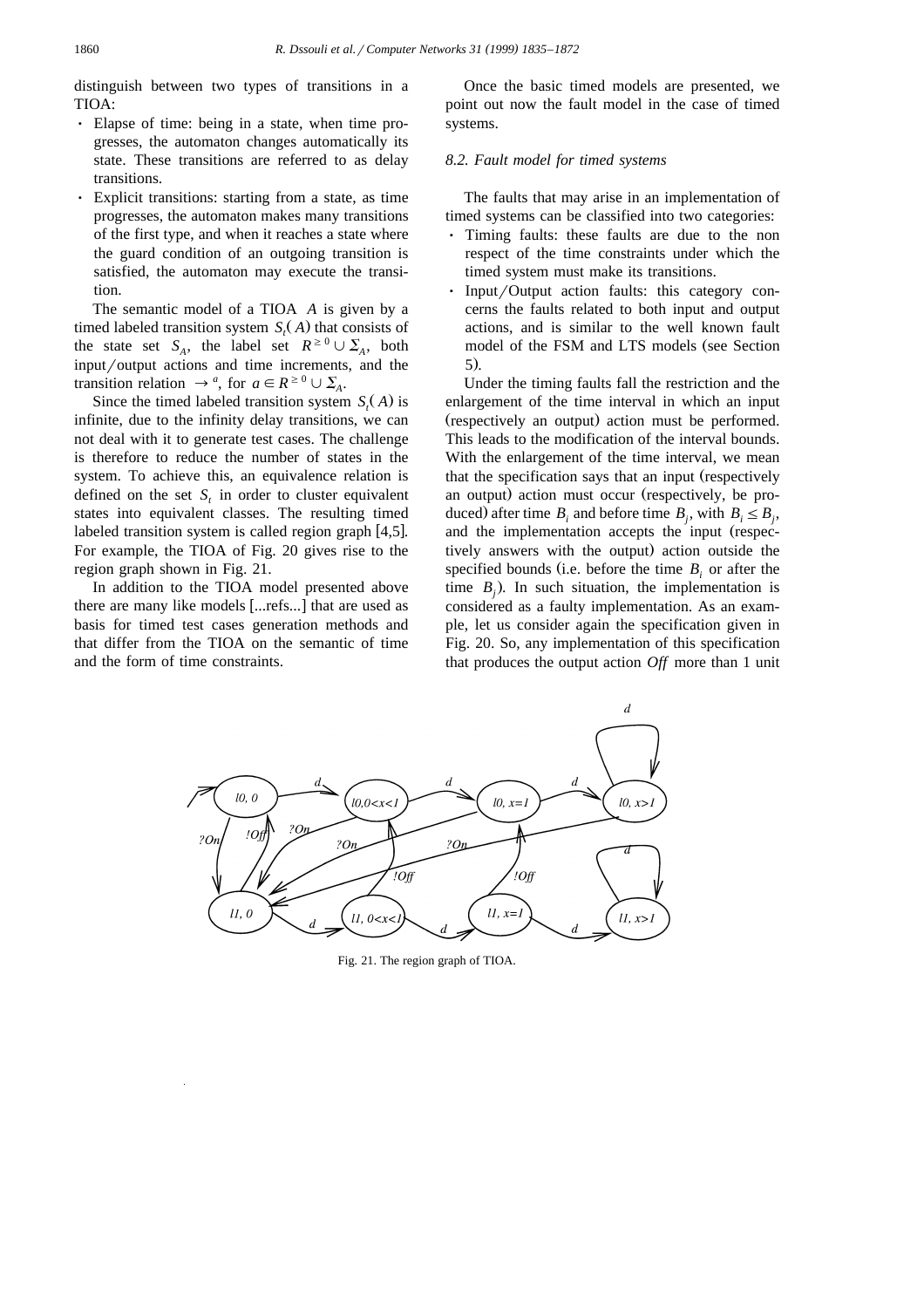

Fig. 22. The timer FSM.

of time after it received an input action *On* is considered faulty.

On the other hand, the restriction means that the specification requires that an input (respectively, an output) action must occur (respectively be produced) after time  $B_i$  and before time  $B_i$ , with  $B_i \leq B_i$ , and the implementation accepts the input (respectively answers with the output) action not in all the points between  $B_i$  and  $B_j$  (i.e. after a time  $B_k$  and before a time  $B_i$ , with  $B_i \leq B_k$ ,  $B_i \leq B_i$ ,  $B_k \leq B_i$ , and  $(B_i, B_i)$  $\neq (B_k, B_l)$ . In this case, we distinguish between input and output actions. While the restriction is considered as a fault for input action, it is not considered so for output actions, but it is seen as a valid reduction. For example, any implementation of the specification given in Fig. 20 that produces the output action *Off* no more than  $1/2$  unit of time after it received an input action *On* is considered a valid reduction and is therefore a correct implementation. But, any implementation that accepts the input action *On* only before 2 units of time after it was in its initial location is considered faulty.

#### *8.3. Timed test cases generation methods*

In the following, we present a survey of the existing timed test cases generation methods.

# *8.3.1. Test cases generation for FSM with timers and counters*

In this work  $[64]$ , the author adapted the Wpmethod (see Section  $6.2.5$ ) to generate test cases from a specification given as an FSM with timers and counters. For this purpose, he first draws the FSMs to represent the behavior of the timer and the counter. Then, the three FSMs are combined to obtain the FSM product. Finally the Wp-method is applied on the resulting FSM. Despite the good coverage of the Wp-method, this approach does not deal with a general case of timed specifications.

As an example, let us consider the INRES protocol [49]. The Timer and Counter FSMs are given in Fig. 22 and Fig. 23 respectively. The timer's FSM has two states *{active, inactive}*, three inputs *{start, stop, Dt}*, and two outputs *{null, timeout}* (*null* means no output is produced). A timer is *active* if it is running; otherwise it is *inactive*. *Dt* is an external event used to represent a time interval of *Dt* time units, during it no input (*start* or *stop*) occurs. When the timer is *set* (the input event *start*), it enters the state *active* and waits an interval *Dt* for an input event *start* or *stop*. If any of these two events does not occur in the interval *Dt*, the timer *expires* and produces the output *timeout*. At any time, a timer can be switched off by the input event *stop*. As consequence, the timer goes to the state *inactive*.

The counter's FSM has  $N+1$  states representing the values  $0 \le i \le N$  of the counter; *N* is the greatest integer the counter is compared to. Initially, the counter takes the value 0. Then, it is either incremented by 1  $(C: = C + 1)$  or reset to zero  $(C: = 0)$ . Thus, the set of inputs consists of two input events  $C: C = T + 1$  and  $C: C = 0$ . However, the set of outputs consists of two output events  $C < N$  and  $C \ge N$  to indicate whether or not the value of the counter is less than *N*. From a state *i* and on input  $C = C + 1$ (respectively  $C: = 0$ ), the counter goes to the state  $(i + 1)$  and produces either the output  $C < N$ , or



Fig. 23. The counter FSM.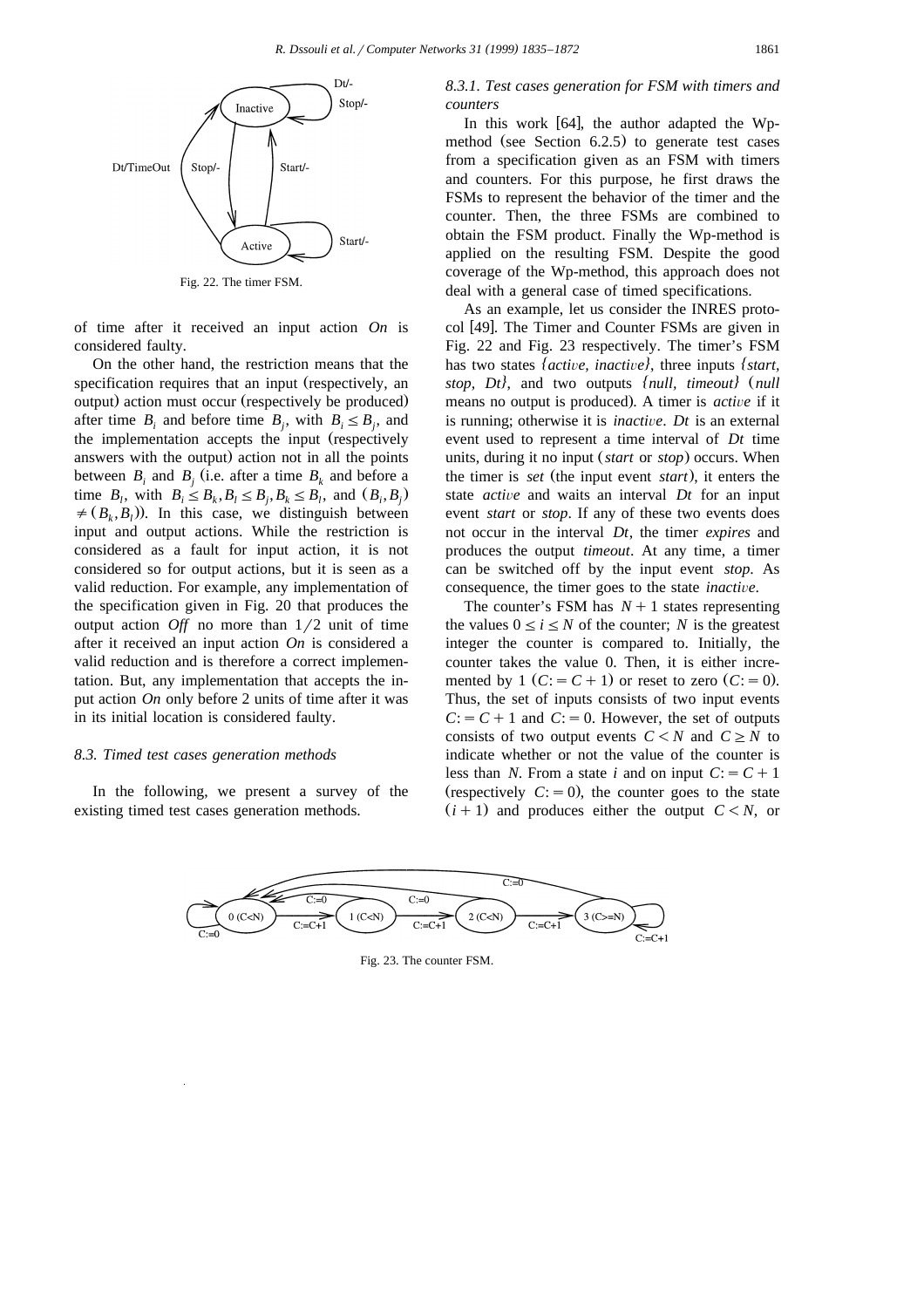$C \geq N$  (respectively goes to the state 0 and produces the output  $C < N$ ).

## *8.3.2. Test cases generation for TIOA*

As we early mentioned, the TIOA is the most suitable model to describe real-time systems. It represents an extension of the w-automata with clock variables and time constraints to control the execution of the transitions. From a testing viewpoint, the TIOA can be seen as an Extended Finite State Machine (EFSM for short) model in which the variables are clocks. In the EFSM model, the variables are manipulated by the user. Howeever, in the TIOA model, the only operation that a user can make on clocks is the reset to zero; otherwise, the clocks change continuously when time progresses. Moreover, since the TIOA remains an abstract model, testing such model assumes that the well known path executability problem of the EFSM model is solved. For this reason, we must consider the relation between clocks by using the region graph as a semantic model of TIOA.

Based on the region graph, many systematic testing methods are developed  $[36,88,37,38]$ . They are the adapted versions of the FSM's based techniques [88]. constitutes the first theoretical framework that has been published in this domain. In fact, the authors use the W-method (see Section 6.2.4) and the bisimulation relation  $[71,72]$  to derive timed test cases with a complete test coverage. However, the model used, as basis for this work, is not general. Indeed, in order to control the responses of the IUT, the outputs are assumed to occur only on the integer values of clocks. Moreover, the number of timed test cases generated by this approach is very large even for a simple example of specification. All subsequent work has to derive practical testers or test cases with less fault coverage guarantee but acceptable fault coverage.

In Ref. [36], we applied the TT-method on the entire region graph. We identified a state only by one empirical value for each clock and we have shown how to execute the obtained timed test cases by using a specific test architecture. In Ref.  $[38]$ , we re-used the test architecture of [36] and we used the LTS technique to generate timed test cases based on the conformance relation *ioconf* [93]. We first minimize the region graph using the algorithm presented

in Ref.  $[3]$ . Then, we translate the resulting minimal region graph into an LTS in which the label of each transition consists of a couple  $(l, z)$ , where *l* is an action of the initial TIOA and *z* is a clock zone. Finally, we applied Tretmans' method [93] to generate test cases from the resulting LTS.

In Ref. [37], we presented a method to generate timed test cases from a TIOA with a good fault coverage. This method is based on the state characterization technique and constitutes an extension of the Wp-Method to the timed setting. Thus, many transformations are required. First, the region graph is sampled with a particular granularity to cover all clock regions of the TIOA. For a *n*-clock TIOA, we use a granularity of  $1/(n+2)$  if the number of clocks is greater or equal to 2; otherwise, we use a granularity of  $1/2$  (see [60] for more details on sampling). The sampling operation leads to an explicit extension of the TIOA's alphabet (actions) with the granularity delay action; the resulting automata is called a *Grid Automata*. This grid automata is then transformed into a Nondeterministic Timed Finite State Machine (NTFSM). Finally, an adapted version of the Generalized Wp-Method  $[65]$  is applied to the resulting NTFSM.

As an example, let us consider again the TIOA of Fig. 20. The corresponding Grid automata is shown in Fig. 24. Since the TIOA of Fig. 20 has one clock, we use a granularity of  $1/2$  to sample the region graph. So, each state  $(l_i, v)$ , in the grid automata, has an outgoing delay transition labelled with  $1/2$  and whose target state is  $(l_i, v + 1/2)$ . For example, the set of states reachable from the initial state  $(l_0, 0)$  by consecutive 1/2-delay actions is  $\{(l_0, 1/2), (l_0, 1)\}$  $(l_0, \infty)$ . Notice that the time constraint of the transition  $l_0 \rightarrow {}^{20n,\lambda}l_1$  is empty. Therefore, from any of the states  $\{(l_0, 0), (l_0, 1/2), (l_0, 1), (l_0, \infty)\}\)$ , there is an outgoing transition labelled with the input action *?On* and whose target state is  $(l_1, 0)$ . For a complete description of the sampling algorithm, we refer the reader to  $[37]$ .

The NTFSM resulting from the transformation of the Grid automata of Fig. 24 is shown in Fig. 26. In this Figure, the reset to zero of clock *x* is represented explicitly by a signal *Resetx* following the timed test model of  $[36,38]$ . Furthermore, an output (possibly *Null*) is associated to each input to indicate what will be the response of the IUT on this input.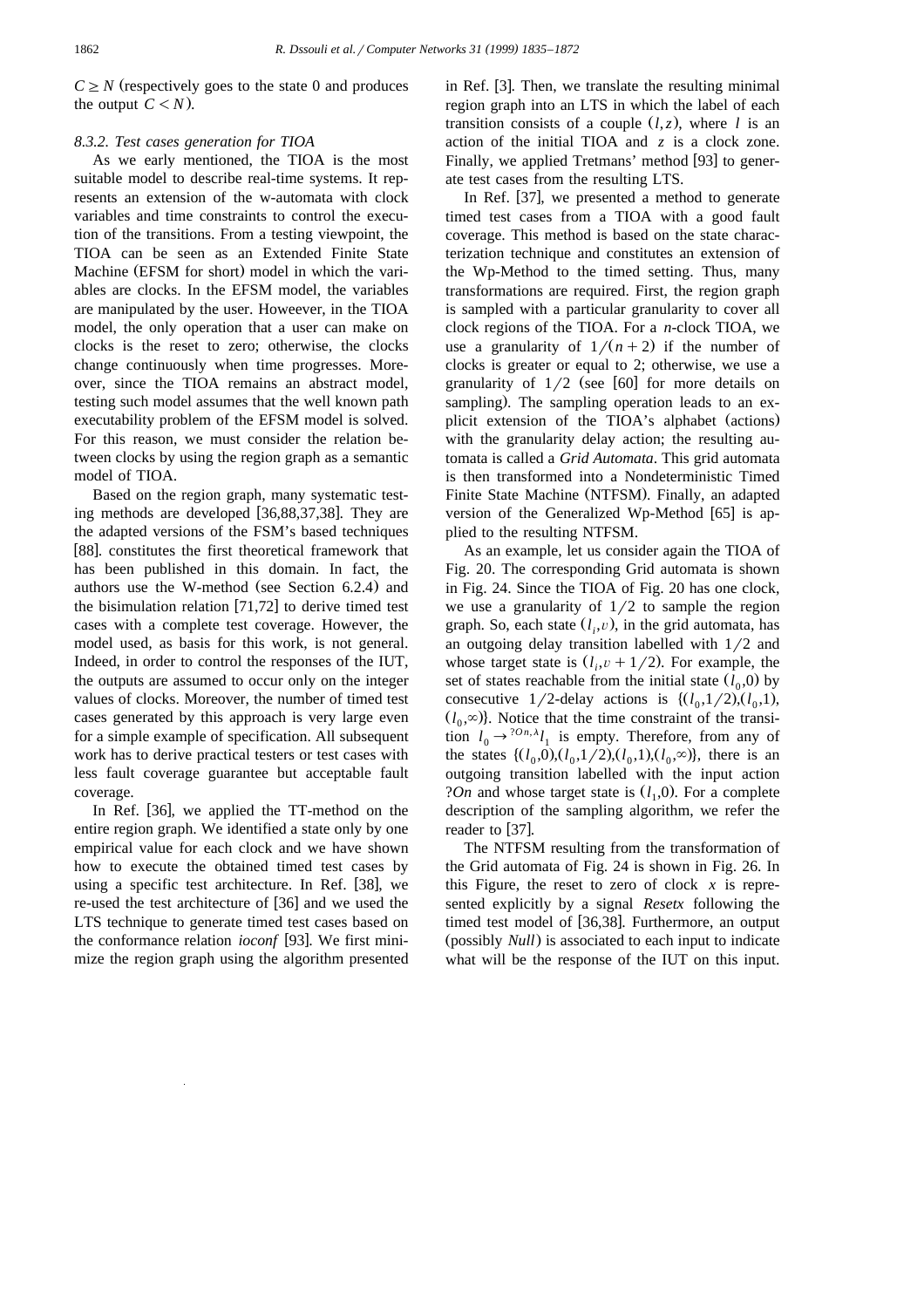

Fig. 24. A grid automata of the TIOA of Fig. 20.

The translation of the grid automata into the NTFSM is made according to the two basic schemes of Fig. 25.

## *8.3.3. Other timed test cases generation methods*

In addition to the timed test cases generation methods presented above, there exists other approaches  $[26,69]$  that are based on other formal models. In Ref. [26], the authors present an approach to generate timed test cases from a *Constraint Graph (CG)*. A CG is a directed acyclic graph  $G(V, E)$ , where *V* is the set of nodes representing input and output actions, and  $E$  is the set of edges modelling in some sense the transitions of the system. Each edge in the graph is labelled with a time interval that represents the time constraint between the occurrence of the edge's source action and that of the edge's destination action. The test cases are generated based on the satisfaction of some criteria on the set of actions and time constraints. In Ref. [69], an extension to the classical temporal logic is presented to deal with timing aspects, and timed test cases are generated from formulas written in that logic. In this study, the time domain is discretized into integer values and timed test cases are generated on the basis of what is called *Histories*.



Fig. 25. The basic transformation schemes.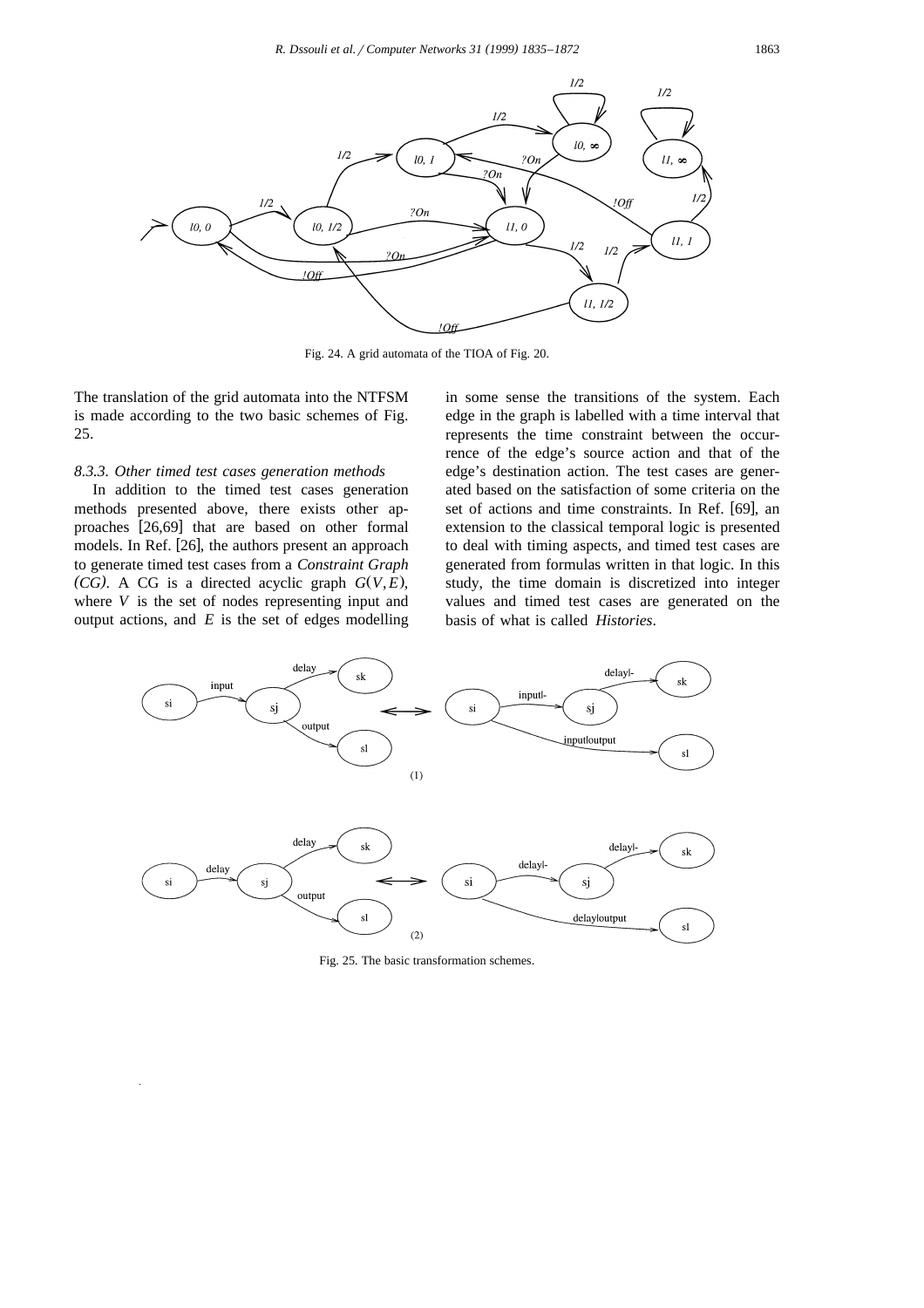

Fig. 26. The NTFSM of the grid automata of Fig. 24.

However, the formal models used as a basis to these results have limitations with respect to their description of real-time systems. In this sense, the CG model is restricted to only describing minimum and maximum allowable delays between input/output events in the execution of a system following Taylor's and Dassarathy's [89,29] classification of timing requirements. The extended temporal logic of  $[69]$  allows only simple formulas with one clock.

#### **9. Testing complex systems**

# *9.1. Introduction*

So far, we have only surveyed and assessed testing methods for sequential programs, typically assuming that a single program module would be tested in isolation. Moreover, testing methods based on finite state models, which are particularly suitable for reactive systems for which inputs and outputs, present themselves as sequences of interlaced interactions with the environment. In the following, we will address issues related to testing complex systems, usually having composite structures. The following are the main issues in testing such systems:

- Ø Composite structure of the system under test.
- Modeling techniques combining different behavior aspects and related testing methods, for example so-called extended FSM models combining FSM models and data (in terms of state variables,

interaction parameters, data types, etc., usually modeled using high-level programming languages), or real-time properties.

• Methodological issues related to the assumptions about the structure of implementations and associated fault models, and about coverage criteria and the cost of testing.

#### *9.2. Problems of distributed testing*

Several software programs calling one another (e.g. several related objects, or frameworks), several communicating FSM or EFSM modules. The following is a list of issues related to distributed testing of communications software:

- Composition issue.
- Testability in terms of observability and controllability.
- Synchronization of different testers.

The testing approaches can be classified according to whether they assume that the possible faults in one given module and their detection is independent of the possible faults in the other modules (independence assumption). With the independency assumption, coverage criteria for each module may be simply combined. Here are examples for the case of FSM testing: If the transition tour coverage is used for each given module, then the desired global test suite should simply cover all transitions of all modules. If the ''complete fault coverage for output and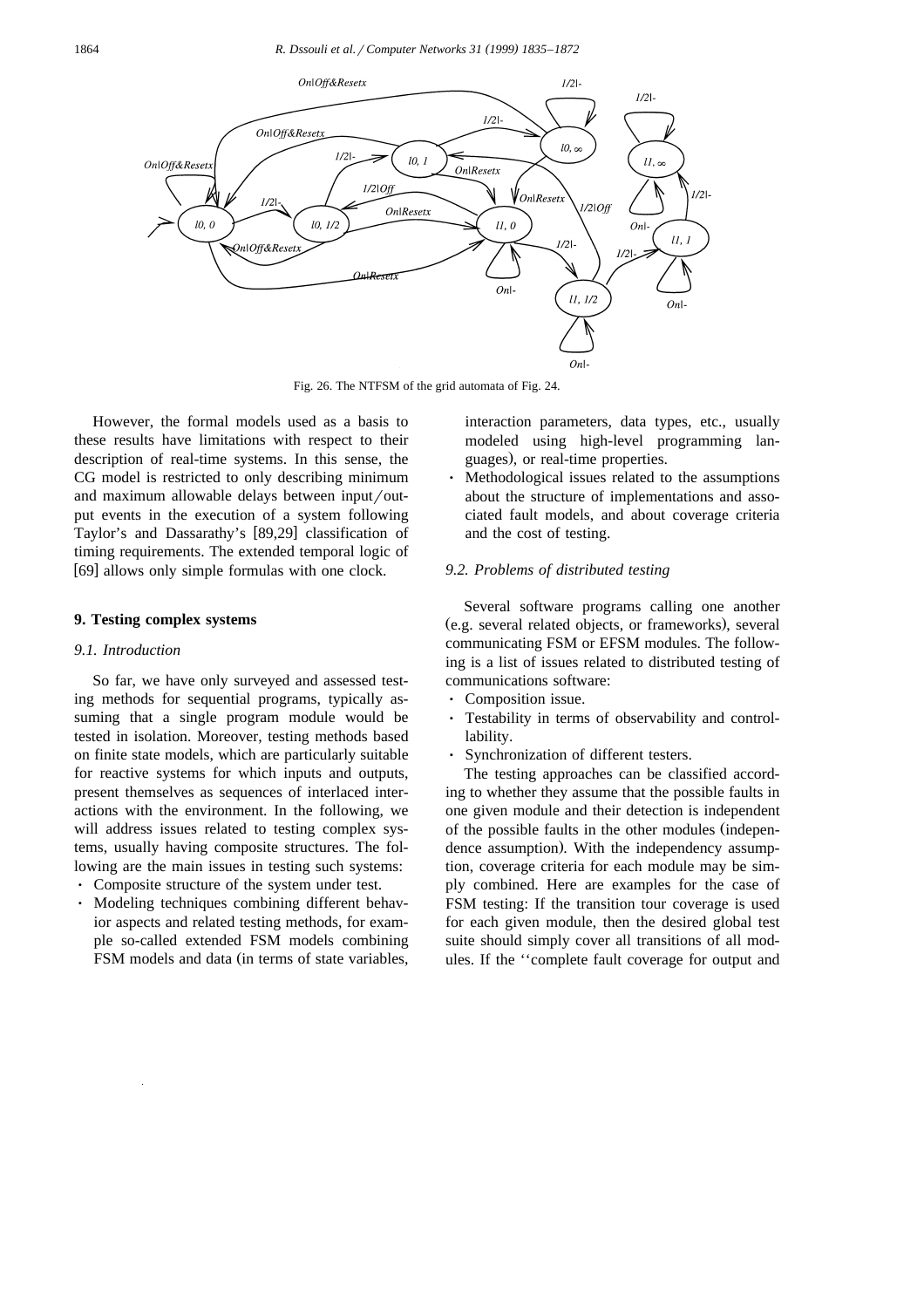transfer faults" (see Section 5) is used for each module, then the desired global test suite should satisfy the corresponding sufficient conditions for each given module, assuming that the other modules have no faults. (Note: In practice, these conditions are not so easy to satisfy in general, because certain wrong outputs of an internal module may not be directly visible by the testing environment.) Without this assumption, one may consider the reachability graph of the system of composed modules (i.e. consider all possible interactions among the modules for all possible input sequences) and apply some test derivation method based on this graph. However, this graph represents a kind of product of the individual modules and is thus much more complex that the ''sum'' of the modules, accordingly, the derived tests would be very complex in general.

#### *9.3. Testing module with multiple interfaces*

A general distributed test architecture where the IUT (implementation under test) contains several distributed ports has been studied for testing distributed systems. It is based on the Open Distributing Processing (ODP) Basic Reference Model (BRM), see Fig. 27. In this architecture, the IUT contains several distributed interfaces, called ports or PCOs (i.e., Points of Control and Observation). Also, the

testers cannot communicate and synchronize with one another unless they communicate through IUT, and no global clock is available in the system. This could be a test architecture of a communication network with n accessing nodes, where the testers reside in these nodes. When  $n = 2$ , this general distributed test architecture is reduced to the ISO distributed test architecture  $[55]$  for communication protocol testing.

Usually, in the so-called local test architecture developed by ISO, the specifications of communication protocols are first abstracted into state machines  $\left[62\right]$ , then test cases are generated from the resulting machines. A number of methods have been developed to generate test cases for finite state machines  $(FSMs)$   $[40,76,24,83,75]$  or for nondeterministic FSMs  $[67]$ , however, they are not directly applicable to the distributed test architecture, because of the synchronization problem between distributed testers. In distributed test architectures, testing is relatively difficult because certain problems of synchronization between the testers may arise during the application of test sequences. To solve this problem, with respect to the ISO distributed test architecture where there are only two ports, an approach for test generation has been developed in Ref. [84] by modifying the existing test generation methods for FSMs such as the transition tour  $[75]$ , the DS-method  $[59]$ , and



Fig. 27. Distributed test architecture.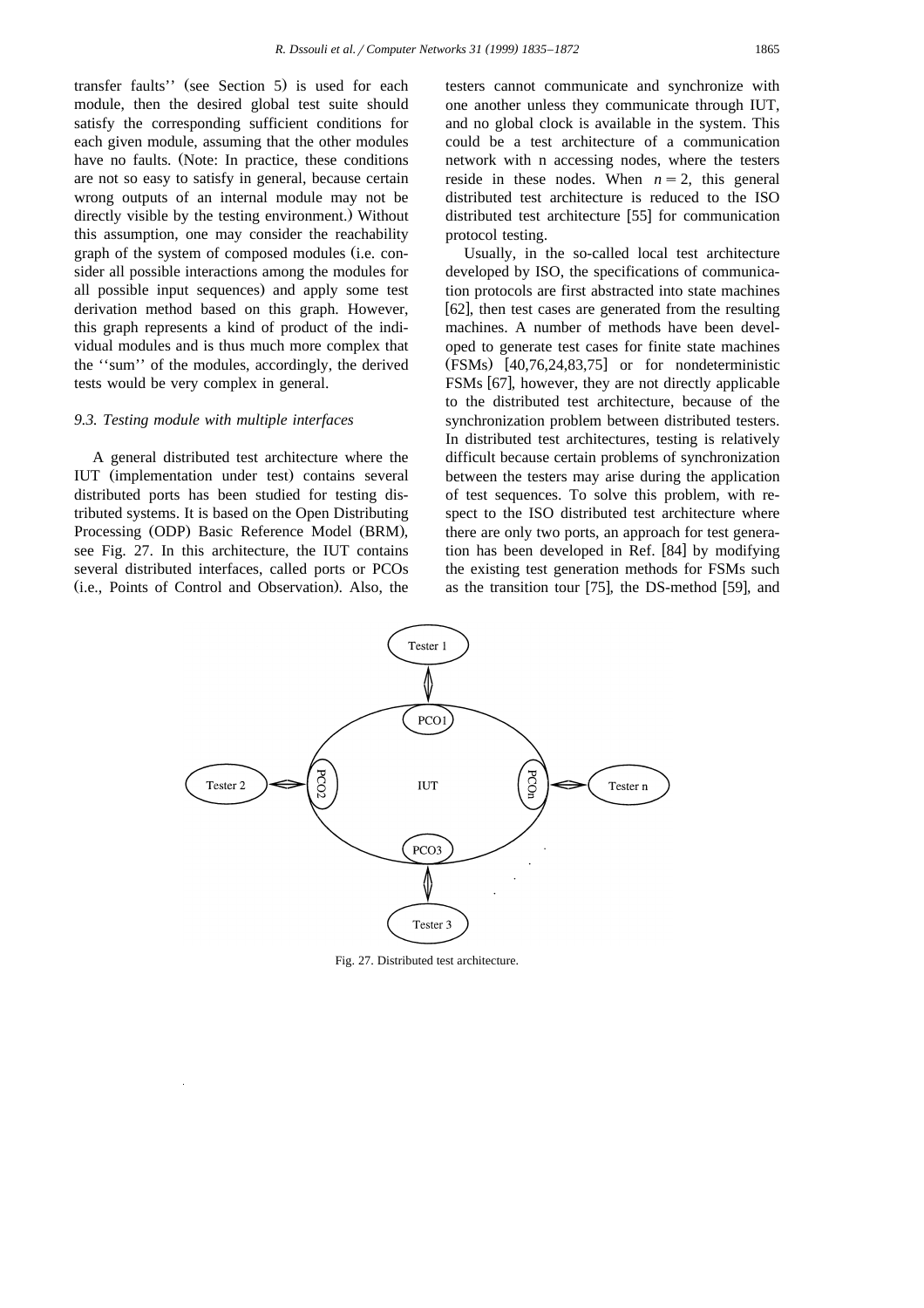the W-method  $[24]$  such that the resulting sequences are so-called synchronizable test sequences.

*9.4. Testing embedded components*

Testing an isolated component is usually less complex than testing the same component in its environment. The relationship of the component to be tested with others components in the environment should be taken into account for test cases generation. For this purpose, the structure of the environment has to be known. This type of testing is known as embedded testing or testing in context  $[56,77]$ ,  $63,13$ . An example of the application of such type of testing is the testing of telecommunication services in the switching systems. Let us consider a general case of a system with two components ''IUT'' and ''Test Context''. The ''IUT'' and ''Test Context'' communicate with each other through hidden interfaces, and the ''Test Context'' component communicates with the environment using PCOs in an observable way. Testing embedded ''IUT'' component raises the following problems, – partial controllability and observability of the component under test. The solution should foresee in order to determine the partial product of system components that provide the maximum controllability and observability of the component under test. In most cases and depending on the behavior of the environment, the partial product will offer less fault detection possibil-



Fig. 28. Embedded system.

ity (less control and observability) compared to the testing of the component in isolation (see Fig.  $28$ ).

# **10. A chain of tools for test development from formal specification**

## 10.1. Tools for test suite development

We mention specifically a tool for derivation of tests from deterministic, partially defined FSM models which was developed at the University of Montreal  $[12]$ . Testgen which was developed at INT Evry Tools for test suite development from SDL or Estelle specifications. Since SDL specifications have an underlying FSM model (which is a simplification of the SDL specification)  $[16,18]$ , one can apply the FSM test derivation methods to this simplified model. The tests derived by such an approach could check for output and transfer faults. The obtained FSM test cases must be augmented manually to include the necessary processing of interaction parameters. (Note: The outputs could be checked not only for the correct output primitive, but also for the correct output parameter values..

Different approaches to the automation of test development from EFSM models have been pursued: (i) combination of FSM testing methods and data flow criteria (e.g. Sarikaya, Tripathy at Concordia Univ., Kim at UBC), (ii) automated test case generation for user-guided test selection based on test purposes given in terms of interaction scenarios (Hogrefe's group at Bern), (iii) partial unfolding approach (the FEX tool developed at the University of Montreal), (iv) a pragmatic approach developed at CNET, France: The tool TVEDA, finally,  $(v)$  commercial test tool TestMaster (Paradyne Inc.) which uses an ad-hoc EFSM model and automatic exhaustive test development which can be constrained by the user. Various tools exist to support the Tree and Tabular Combined Notation (TTCN) test definition language, such as table-oriented editors, compilers, and partial translators from SDL to TTCN. (Note: many of the test generation tools mentioned above support TTCN as a possible output language.)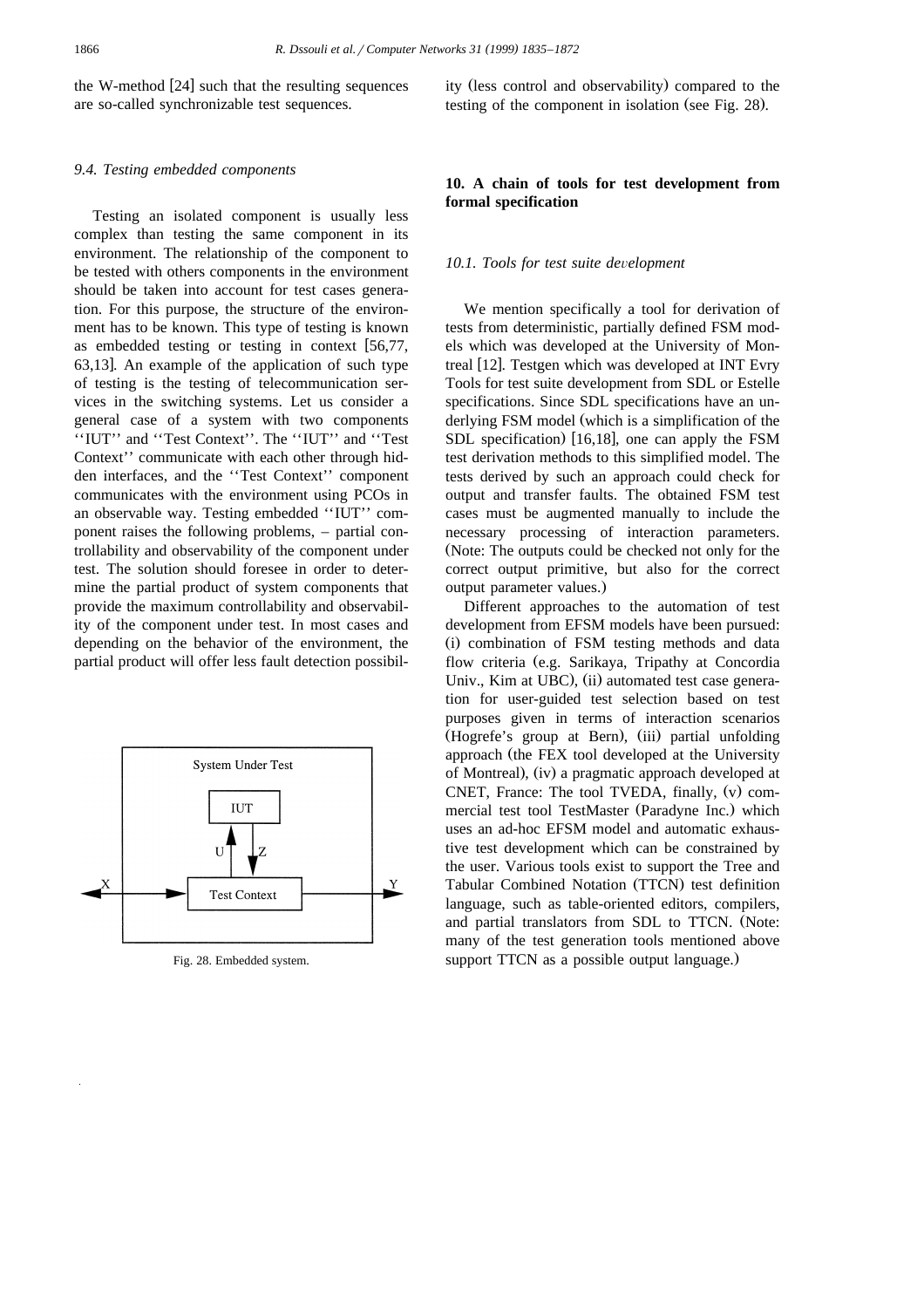# *10.2. An example of a chain of tools*

Fig. 29 shows a set of automated tools that has been developed at the University of Montreal. A complete description of this chain tool is given in Ref.  $[12]$ . The methodology followed in this work is based on partial unfolding of SDl specification of a given system to be tested. The test derivation relies on FSM-based techniques. To derive test suite from SDL specification, we have to extract automatically the FSM form specification. The FEX tool (FSM Extraction functions are:

- Permit to obtains FSM model from a given SDL specification.
- It uses partial unfolding branch coverage of SDL specification (similar to normal form transitions for Estelle).
- Preserves constraints on the values of input parameters.
- Creates separate files to be integrated in the test cases generated by the TAG tool.
- The test cases generated by TAG must be completed by hand provide values for output parameters: check input signal parameters in some situa-

tions, add iteration on some behavior to make test case executable.

A TAG tool for test suite derivation from partial FSM Specifications has been developed by Tan (PhD student, UdeM). it implements transition identification approach, that is similar to the approach used in TVEDA. TAG provides the following functions:

- Ø Compiles an FSM specification and provides related information: nondeterminism, state distinguishability, etc;
- Ø Displays the FSM state table and intermediate results: preambles, state identifiers and postambles;
- Generates a test suite with complete fault coverage;
- Derives test case for a given test purpose;
- Ø A simple and flexible input format facilitates the definition of states, input/output events and transitions;
- The generated tests are presented in the form of readable  $I/O$  sequences, or as SDL or TTCN skeletons.

A branch of commercial tools can be used for validation and translation to implementation lan-



Fig. 29. An example of test automation.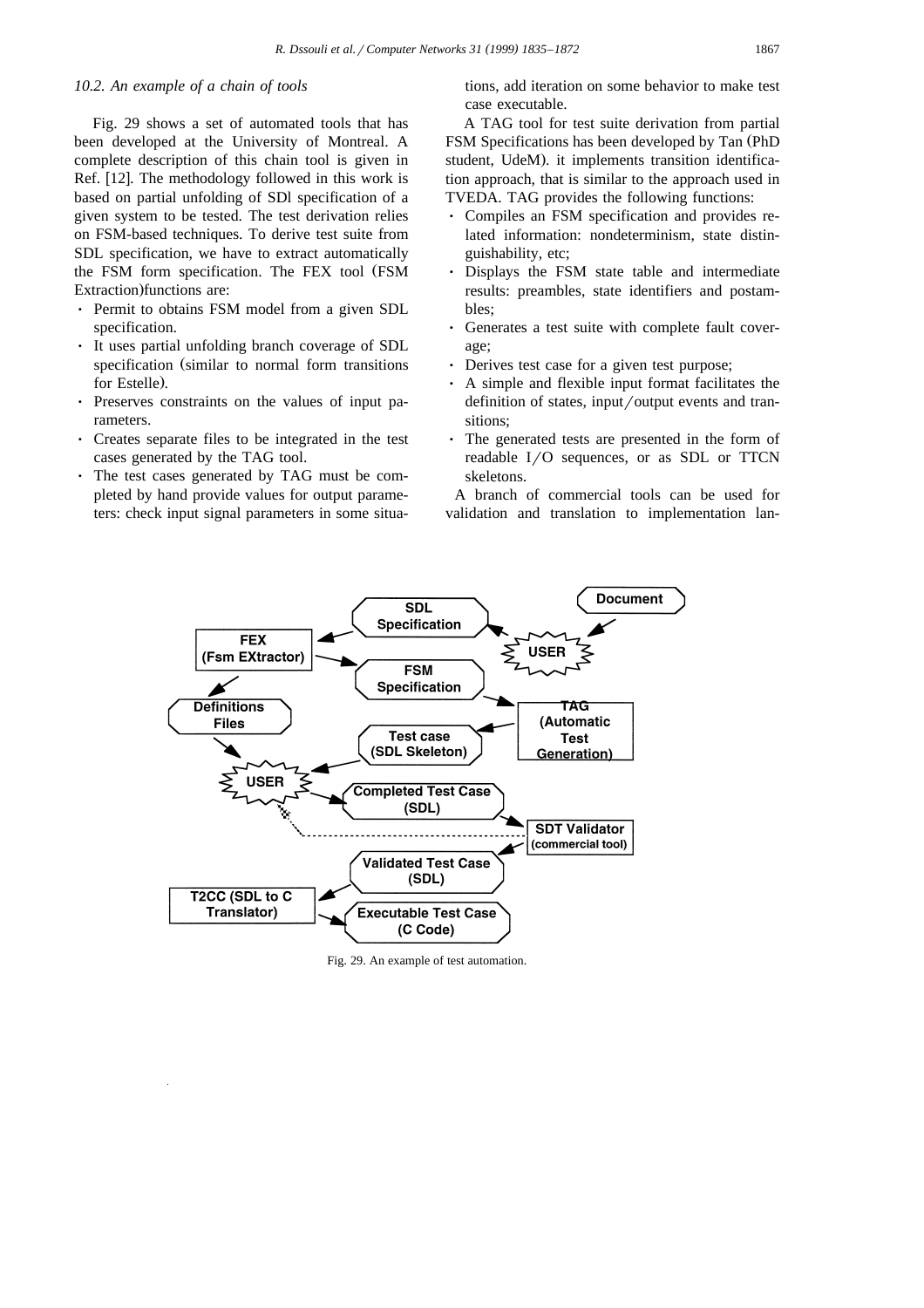guages. This cahin of tools has been used for the development of test suite for the ATM PNNI signalling protocol.

# **11. Some test generation tools from SDL specifications**

Over the past ten years, tools have become available that seek to automate the software testing process. These tools can help to improve the efficiency of the test execution process by replacing personnel with test scripts that playback application behavior. However, it is the up-front process of deciding what to test and how to test it that has the dominant impact on product quality. Likewise, the cost and time to develop tests is an order of magnitude greater than that required for test execution. Today, manual methods are still the primary tools for this critical stage, however, tools exist which automate some parts of the testing process. In the following, some existing tools for test case generation or tools that help the test suite developer in the test generation process are presented.

TESDL  $[15]$  is a prototype tool for the automatic generation of test cases from SDL specifications in the context of the OSI Conformance Testing Methodology and Framework. TESDL implements a heuristic algorithm to derive the global behavior of a protocol as a tree, called Asynchronous Communication Tree (ACT), which is based on a restricted set of SDL diagrams (one process per block, no two processes are able to receive the same kind of signal, etc.). The ACT is the global system description as obtained by reachability analysis by perturbation. In the ACT, the nodes represent global states. A global state contains information about the states of all processes in the specification. Tests are derived from the ACT of a specification by a software tool, called TESDL. Input for the tool is a SDL specification  $(SDL-PR)$ , the output are the test cases in TTCN-Notation.

TTCN Link  $(LINK for short)$  [90] is an environment for efficient development of TTCN test suites based on SDL specifications in SDT3.0 (SDL Description Tool) [91]. LINK assures consistency between the SDL specification and the TTCN test suite. It increases the productivity in the develop-

ment by automatic generation of the static parts of the test suite and specification-based support for the test case design. The intended user of the LINK tool is a TTCN test suite developer. His inputs are an SDL specification and a test suite structure with test purposes and his task is to develop an abstract TTCN test suite, based on this input. This tool is semi-automatic.

SAMSTAG [46] is developed within the research and development project ''Conformance Testing a Tool for the Generation of Test Cases'' which is funded by the Swiss PTT. The allowed behavior of the protocol which should be tested is defined by an SDL specification and the purpose of a test case is given by an MSC which is a widespread mean for the graphical visualization of selected system runs of communication systems. The SaMsTaG method formalizes test purposes and defines the relation between test purposes, protocol specifications and test cases. Furthermore, it includes the algorithms for the test case generation.

TOPIC  $V2$  [2] (prototype of TTC GEN) works by co-simulating the SDL specification and an observer representing the test purpose. This co-simulation enables to explore a constrained graph, i.e., a part of the reachability graph of the specification, which enables to use this method for infinite graphs. The observer is described in a language called GOAL (Geode Observation Automata Language). In order to facilitate the use of TOPIC, it is possible to generate the observers from MSC's. From the constrained graph, some procedures are executed in order to generate the TTCN test.

Tveda  $V3$  [28] is a tool for automatic test case generation which incorporates several features: A modular architecture, that makes it possible to choose between the specification languages (Estelle or SDL), test description languages (TTCN or Menuet) and test selection strategy (single transition, extended transition tour, etc.) A semantic module, which can be called from the strategy modules to compute feasible paths. Functional extensions, such as hypertext links between tests and specification, test coverage analysis, etc. To compute execution paths, two techniques can be used, symbolic computation techniques or reachability analysis. Symbolic computation techniques put strong restrictions on which constructs are accepted and the path computation re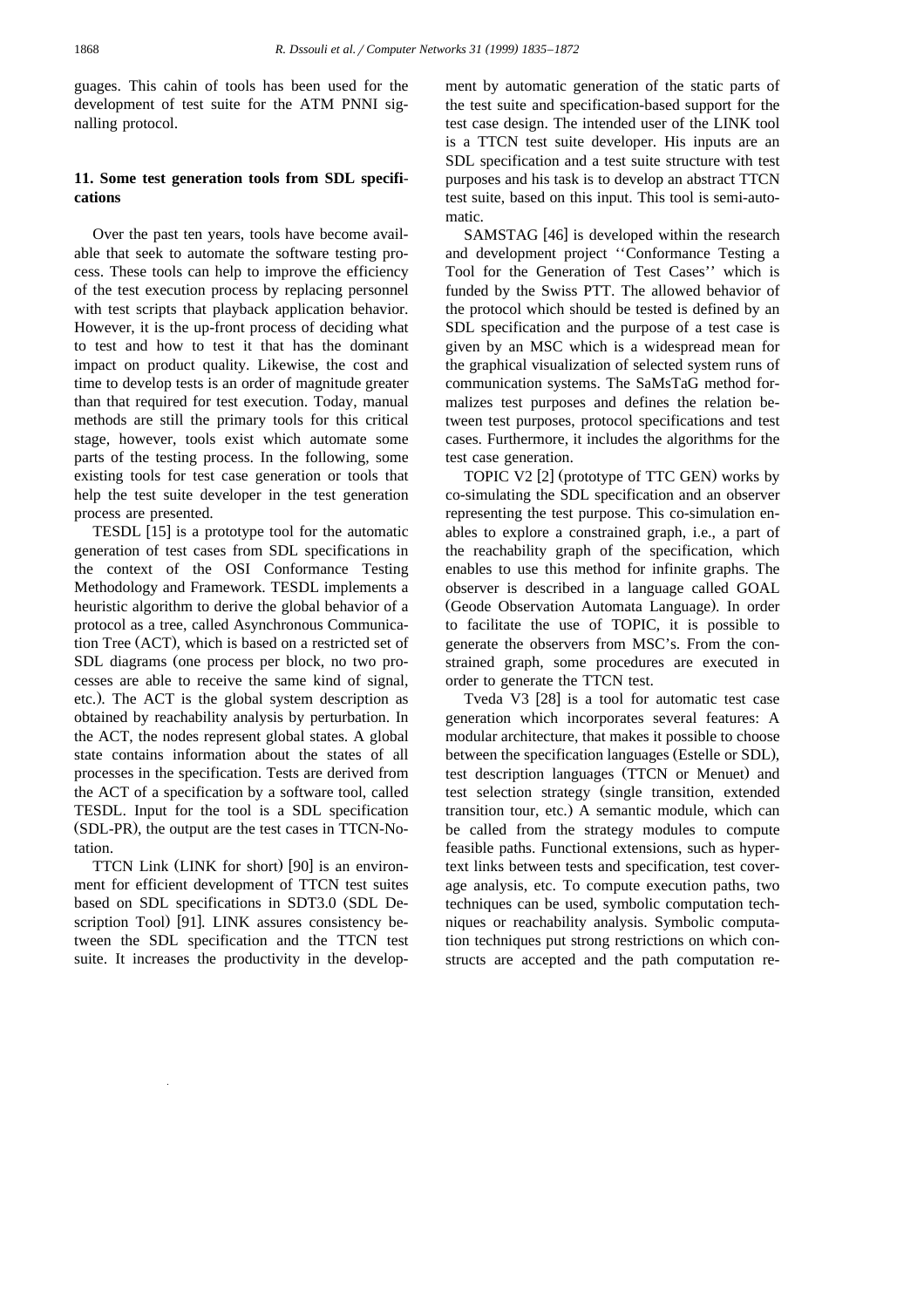quires an exponential computation with respect to the length of the path to be computed. On the contrary, reachability analysis puts almost no restriction on the Estelle or SDL constructs which are accepted, and it is implemented by interfacing Tveda with a powerful commercial tool for reachability analysis, Véda.

## **12. Conclusion**

From all this, we draw the following remarks:

FSM based testing methods are well developed for deterministic and completely defined specifications.

A huge amount of work has been completed on LTS  $[14]$  (testing based on LTS is not given in this paper).

All this work constitutes for industry a little step towards a complete test automation. Realistic implementation such as Switches, multimedia applications and emerging protocols are of composed type systems with multiple test interfaces and *m* to *n* communication model. Further work on test suite development is required for

non-deterministic specifications,

embedded testing,

testing based on extended FSM models, such as SDL,

real-time testing.

Furthermore, practical testing tools require simple interfaces with the IUT and flexible test architectures, easily usable test script language (SDL, TTCN, C), and better integration with specification and implementation languages.

#### **Acknowledgements**

This paper has been partially based on a tutorial which was prepared in collaboration with G. v. Bochmann for the SDL Forum 1997. The authors would like to acknowledge the contributions from other members of the research group at the University of Montreal, in particular Gregor v. Bochmann, Omar Bellal, Daniel Ouimet, Alexandre Petrenko and Mingyu Yao, Gang Luo, Aziz Saleh. Many examples and ideas in this tutorial have been taken from their work. This work was partly supported by

the Hewlett-Packard - NSERC - CITI Industrial Research Chair on Communication protocols, NSERC Individual Grant and an NSERC Strategic Grant.

# **References**

- [1] A. Aho et al., An optimization technique for protocol conformance test generation based on uio sequences and rural chinese postman tours, in: S. Aggarwal, K.K. Sabnani (Eds.), Protocol Specification, Testing and Verification VIII, North-Holland, Amsterdam, 1988.
- [2] B. Algayres, Y. Lejeune, F. Hugonnet, GOAL: observing SDL behaviors with object code, in: Proc. 7th SDL Forum, Oslo, Norway, September 1995.
- [3] R. Alur, C. Courcoubetis, N. Halbwachs, D. Dill, H. Wong-Toi, Minimization of timed transition systems, in: Third International Conference on Concurrency Theory, 1992, pp. 340–354.
- [4] R. Alur, D. Dill, Automata for modeling real-time systems, in: 17th ICALP (International Colloquium on Automata, Languages, and Programming), 1990, pp. 322-335.
- [5] R. Alur, D. Dill, A theory of timed automata, Theoretical Computer Science 126 (1994) 183-235.
- [6] B. Beizer, Software Testing Techniques, Van Nostrand Reinhold Electrical/Computer Science and Engineering Series, 1983.
- [7] G. Bernot, M.C. Gaudel, B. Marre, Software testing based on formal specifications: a theory and a tool, Software Engineering Journal (1991) 387-405.
- [8] G. v. Bochmann, Protocol specification for OSL, Computer Networks and ISDN Systems 18 (1989) 167-184.
- [9] G. v. Bochmann et al., Fault model in testing, in: R.J. Heijink, J. Kroon, E. Brinksma (Eds.), IFIP Transactions, Protocol Test Systems, IV (Proc. IFIP TC6 4th International Workshop on Protocol Test Systems, 1991) North-Holland, Amsterdam, 1992, pp. 17–30.
- [10] G. v. Bochmann, A. Das, R. Dssouli, M. Dubuc, A. Ghedamsi, G. Luo, Fault model in testing, in: Proc. International Workshop on Protocol Test System (IWPTS'91), Leidschendam, the Netherlands, 1991.
- [11] G. v. Bochmann, R. Dssouli, J.R. Zhao, Trace analysis for conformance and arbitration testing, IEEE Transactions on Software Engineering SE-15 (1989) 1347-1356.
- [12] G. v. Bochmann, A. Petrenko, O. Bellal, S. Maguiraga, Automating the process of test derivation from SDL specifications, in: Proc. Eighth SDL Forum, Evry, France, September 1997.
- [13] C. Bourhfir, R. Dssouli, El M. Aboulhamid, N. Rico, A guided incremental test case generation procedure for conformance testing CEFSM specified protocols, in: A. Petrenko, N. Yevtushenko (Eds.), IFIP International Workshop on Testing Communicating Systems 98, Chapman and Hall, London, 1998.
- [14] E. Brinksma, A theory of the derivation of tests, in: S. Aggarwal, K.K. Sabnani (Eds.), Protocol Specification,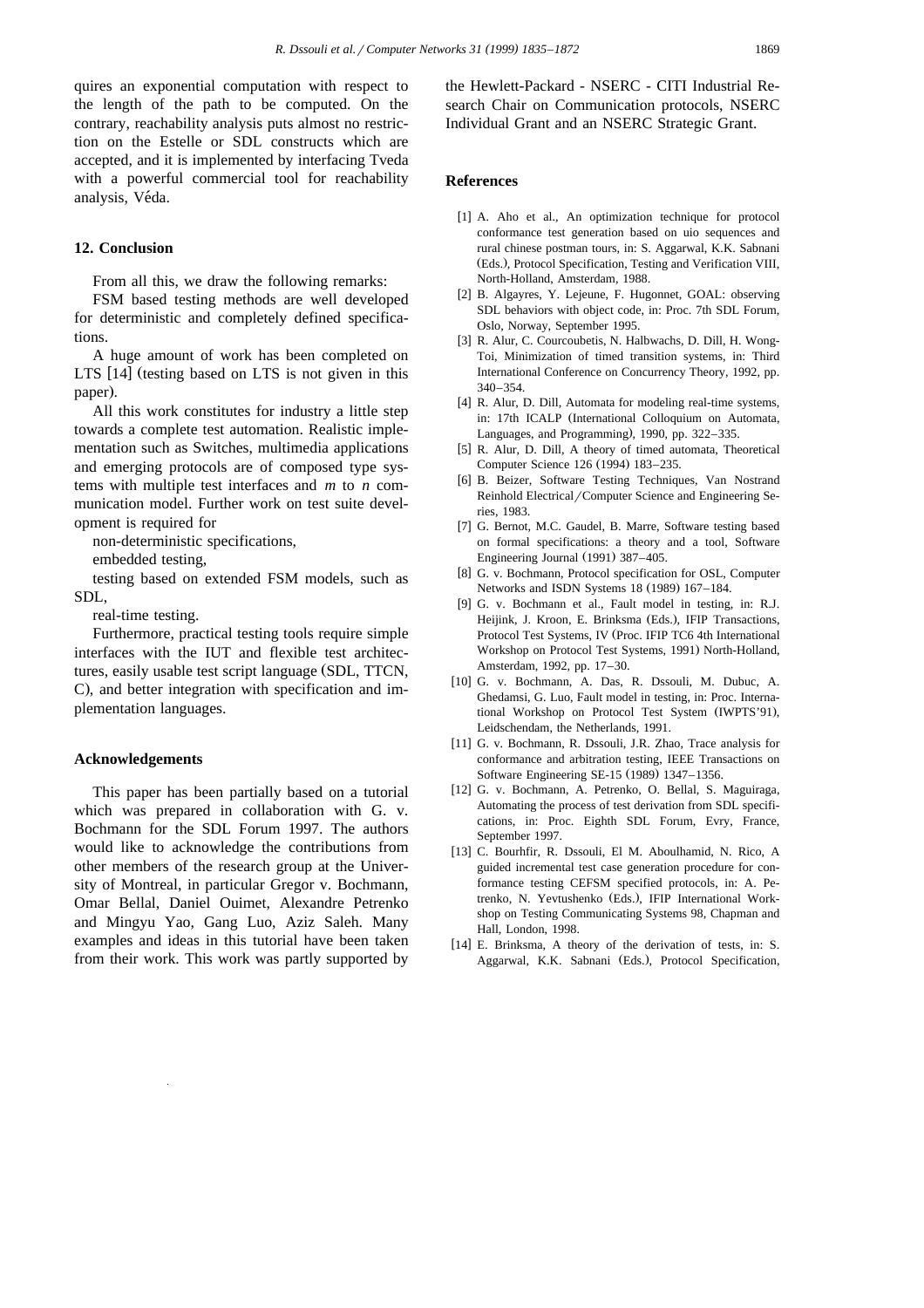Testing and Verification VIII, North-Holland, Amsterdam, 1988, pp. 63–74.

- [15] L. Bromstrup, D. Hogrefe, TESDL: Experience with generating test cases from SDL specifications, in: Proc. 4th SDL Forum, 1989.
- [16] A. Cavalli, B.M. Chin, K. Chon, Testing methods for SDL systems, Computer Networks and ISDN Systems 28 (1996) 1669–1683.
- [17] A. Cavalli, J-P. Favreau, M. Falippou, Standardization of formal methods in conformance testing of communication protocols, Computer Networks and ISDN Systems 29 (1996)  $3 - 14.$
- [18] A. Cavalli, B. Lee, T. Macavei, Test generation for the SSCOP-ATM network protocol, in: Proc. SDL FORUM'97, Evry, France, Elsevier, 1997.
- [19] A.R. Cavalli, R. Anido, Verification and testing techniques based on finite state machine model, Research Report 97- 09-02 INT, France, 1997.
- [20] CCITT, Specification and Description Language (SDL), Recommendation Z.100, International Standard Z.100, CCITT, Genève, 1993.<br>[21] S.T. Chanson, J. Zhu, A unified approach to protocol test
- sequence generation, in: IEEE INFOCOM, San Francisco, CA, 1993.
- [22] S.T. Chanson, J. Zhu, Automatic protocol test suite derivation, in: IEEE, 1994.
- [23] O. Charles, Application des hypothès de test à une définition de la couverture, PhD thesis, Université Henri Poincaré-Nancy 1, 1997.
- [24] T.S. Chow, Testing software design modeled by finite-state machines, IEEE Transactions on Software Engineering SE-4 (1978) 178-187.
- [25] W. Chun, P.D. Amer, Test case generation for protocols specified in ESTELLE, in: FORTE'90, Madrid, Spain, 1990.
- [26] D. Clarke, I. Lee, Automatic generation of tests for timing constraints from requirements, in: Proc. Third International Workshop on Object-Oriented Real-Time Dependable Systems, Newport Beach, CA, February 1997.
- [27] L.A. Clarke, D.J. Richardson, Applications of symbolic evaluation, Journal of Systems and Software 5 (1985) 15– 35.
- [28] M. Clatin, R. Groz, M. Phalippou, R. Thummel, Two approaches linking a test generation tool with verification techniques, in: Proc. International Workshop on Protocol Test System IFIP, North-Holland, Amsterdam, September 1995.
- [29] B. Dasarathy, Timing constraints of real-time systems: constructs for expressing them, IEEE Transactions on Software Engineering 11 (1985) 80-86.
- [30] J. De Kleer, B.C. Williams, Diagnosing multiple faults, Artificial Intelligence 32 (1984) 97 $-130$ .
- [31] R. Dechter, J. Pearl, Tree clustering for constraint networks, Artificial Intelligence 38 (1989) 353-366.
- [32] R.A. DeMillo, J. Offutt, Constraint-based automatic test data generation, IEEE Transactions on Software Engineering SE-17 (1991).
- [33] D. Dill, Timing assumptions and verification of finite-state

concurrent systems, in: 1st CAV (Conference on Computer-Aided Verification) 1989, pp. 197-212.

- [34] R. Dssouli, Etude des méthodes de test pour les implantations de protocoles de communication basées sur les spécifications formelles, PhD thesis, Université de Montréal, 1986.
- [35] R. Dssouli, Les facteurs influancant l'observation de fautes dans les logiciels de communication. in: O. Rafiq (Ed.), Actes du Colloque Francophone pour l'Ingénierie des Protocoles CFIP'91 (Pau, France), Paris, September 1991.
- [36] A. En-Nouaary, R. Dssouli, A. Elqortobi, Génération de tests temporisés, in: Proc. 6th Colloque Francophone de l'Ingénierie des Protocoles, 1997.
- [37] A. En-Nouaary, R. Dssouli, F. Khendek, A. Elqortobi, Timed test cases generation based on state characterisation technique, in: 19th IEEE Real-Time Systems Symposium (RTSS'98), Madrid, Spain, December 1998.
- [38] A. En-Nouaary, H. Fouchal, A. Elqortobi, R. Dssouli, E. Petitjean, Timed testing using clock zone vertices, Technical Report, 1998.
- [39] R.E. Fikes, A system for solving problems stated as procedures, Artificial Intelligence  $1(1970)$  27–120.
- [40] S. Fujiwara, G. v. Bochmann, F. Khendek, M. Amalou, A. Ghedamsi, Test selection based on finite state models, IEEE Transactions on Communications  $17$  (1991) 591–603.
- [41] M.C. Gaudel, Testing can be formal, too, TAPSOFT, 1995.
- [42] M.C. Gaudel, Test selection based on ADT specifications, in: Proc. 5th International Workshop on Protocol Test Systems (IWPTS'92), Montreal, Canada, 1998.
- [43] A. Ghedamsi, G. v. Bochmann, R. Dssouli, Diagnosing distributed systems modeled by CFSMs, Journal Réseaux et Informatique Répartie, France, 1993.
- [44] A. Gill, Introduction to the Theory of Finite State Machines, McGraw-Hill, New York, 1962.
- [45] G. Gonenc, A method for the design of fault detection experiments, IEEE Transactions on Computers C-19 (1970) 551–558.
- [46] J. Grabowski, D. Hogrefe, R. Nahm, A method for the generation of test cases based on SDL and MSC, Technical Report Institut für Informatik, Universität Bern, April 1993.
- [47] R. Groz, M. Phalippou, La génération automatique de tests est-elle possible, in: C. Jard, P. Rolin (Eds.), Colloque Francophone sur l'Ingenierie des Protocols CFIP'95, 1995.
- [48] T. Higashino, G. v. Bochmann, X. Li, K. Yasumoto, K. Taniguchi, Test system for a restricted class of LOTOS expressions with data parameters, in: Proc. Fifth IFIP International Workshop On Protocol Test Systems (IWPTS'92), North-Holland, Amsterdam, 1992, pp. 205–216.
- [49] D. Hogrefe, MUTEST: OSI Formal Specification Case Study: The INRES Protocol and Service, Internal Report, 1992.
- [50] W.E. Howden, Reliability of the path analysis testing strategy, IEEE Transactions on Software Engineering SE-2 (3)  $(1976)$ .
- [51] W.E. Howden, An evaluation of the effectiveness of symbolic testing, Software Practice and Experience 8 (1978) 381–397.
- [52] E. Htite, R. Dssouli, G. v. Bochmann, Sélection des tests à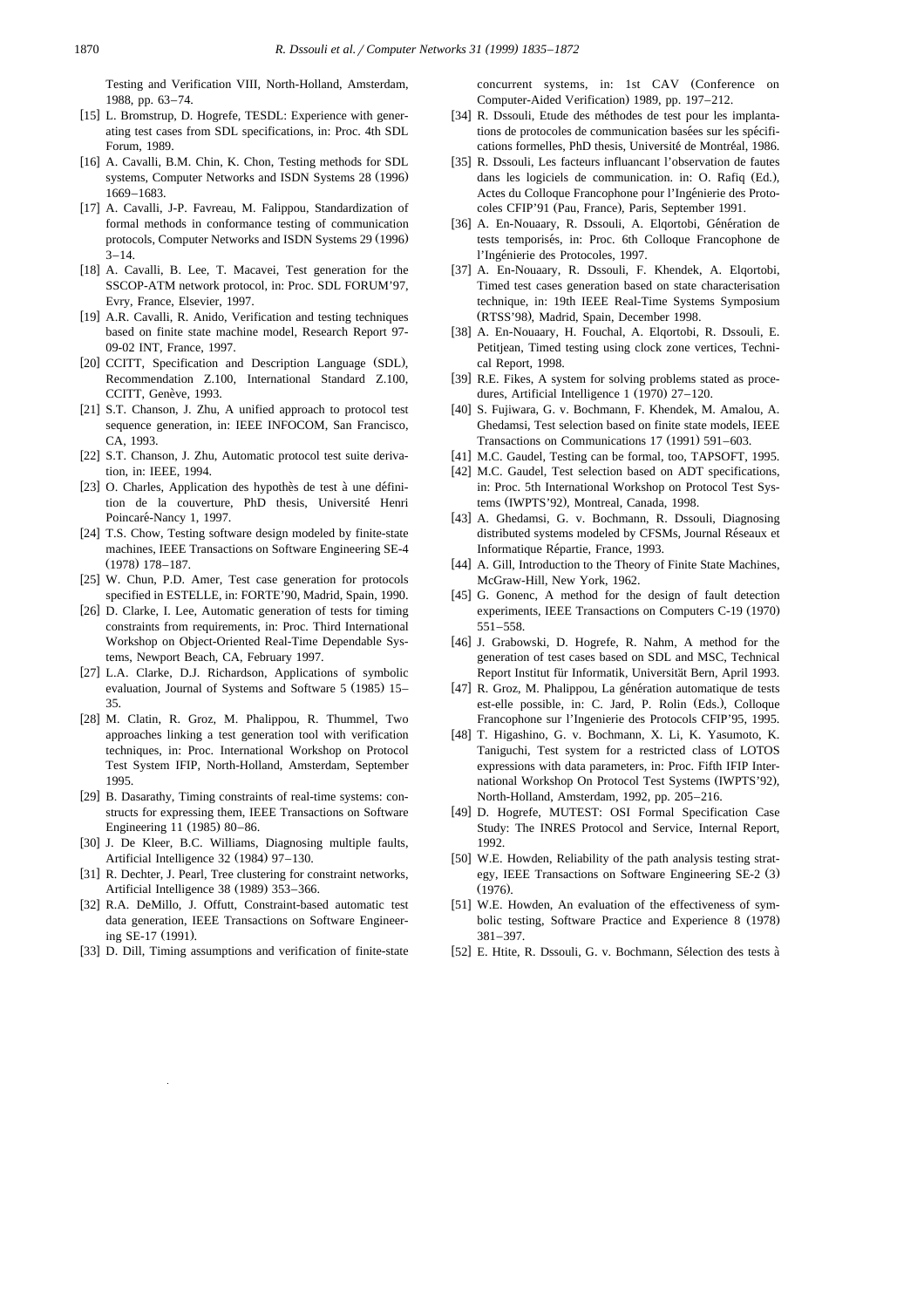partir de spécifications orientées objets, in: Proc. Third Maghrebian Conf. on Software Eng. and Art. Intelligence, Rabat, Maroc, April 1994.

- [53] S. Htite, R. Dssouli, A. Ghedamsi, Diagnostique automatic avec l'outil MFDT, in: Proc. 6th bi-Annual Colloque Francophone de l'ingénierie des Protocoles, Lièges, Belgique, 1997.
- [54] C.M. Huang, Y.C. Lin, M.Y. Jang, Executable data flow and control flow protocol test sequence generation for EFSM-specified protocol, in: International Workshop on Protocol Test Systems (IWPTS), Evry, France, 1995.
- [55] ISO, Information Processing Systems Open Systems Interconnection – LOTOS – A Formal Description Technique Based on the Temporal Ordering of Observational Behaviour, ISO/TC97/SC21/N DIS8807, 1987.
- [56] ISO9646, International Standard 9646, International Organization for Standardization — Information Technology — Open Systems Interconnection, Genève 1991.
- [57] J. Jaffar, J.L. Lassez, Constraint logic programming system, in: Proc. 14th ACM POPL Conference, Munich, Germany, 1987.
- [58] J.C. King, T.J. Watson, Symbolic execution and program testing, Communications of the ACM 19 (7) (1976).
- [59] Z. Kohavi, Switching and Finite Automata Theory, Mc-Graw-Hill Computer Science Series, New York, 1978.
- [60] K.G. Larsen, W. Yi, Time abstracted bisimulation: implicit specifications and decidability, in: Proc. Mathematical Foundations of Programming Semantics (MFPS 9), Lecture Notes in Computer Science, vol. 802, Springer, Berlin, 1993.
- [61] G. Leduc, On the role of implementation relations in the design of distributed system, PhD thesis, Publications de la Faculté des Sciences Appliquées de l'Université de Liège, vol. 130, Liège 1991.<br>[62] D.Y. Lee, J.Y. Lee, A well-defined ESTELLE specification
- for automatic test generation, IEEE Transactions on Communications 40 (1991) 526–542.
- [63] L.P. Lima, A. Cavalli, A pragmatic approach to generating test sequences for embedded systems, in: Proc. IWTCS'97, Cheju Islands, Korea, 1997.
- [64] F. Liu, Test generation based on an FSM model with timers and counters, Master thesis, Département d'Informatique et de Recherche Opérationnelle, Université de Montréal, 1993.
- [65] G. Luo, G. v. Bochmann, A. Petrenko, Test selection based on communicating nondeterministic finite state machines using a generalised WP-method, IEEE Transactions on Software Engineering SE-20  $(2)$  (1994).
- [66] G. Luo, R. Dssouli, G. v. Bochmann, P. Vankataram, A. Ghedamsi, Test generation with respect to distributed interfaces, Computer Standards and Interfaces 16 (1994) 119– 132.
- [67] G. Luo, A. Petrenko, G. v. Bochmann, Selecting test sequences for communicating partially-specified nondeterministic finite state machines, Technical report TR-864 IRO, Université de Montréal, 1993.
- [68] A.K. Mackworth, Consistency of network relations, Artificial Intelligence  $8(1977)$  99-118.
- [69] D. Mandrioli, S. Morasca, A. Morzenti, Generating test

cases for real-time systems from logic specifications, ACM Transactions on Computer Systems 13 (1995) 365–398.

- [70] R.E. Miller, S. Paul, Generating conformance test sequences for combined control and data flow of communication protocols, in: Proc. Protocol Specification, Testing, and Verification (PSTV'92), Florida, USA, 1992.
- [71] R. Milner, A Calculus of Communicating Systems, Lecture Notes in Computer Science, vol. 92, Springer, Berlin, 1980.
- [72] R. Milner, Communication and Concurrency, Prentice-Hall International, Englewood Cliffs, NJ, 1989.
- [73] U. Montanari, Networks of constraints: fundamental properties and applications to picture processing, Information Science 7 (1974) 95-132.
- [74] L.J. Morell, A theory of fault-based testing, IEEE Transactions on Software Engineering SE-16  $(8)$  (1990).
- [75] S. Naito, M. Tsunoyama, Fault detection for sequential machines by transition tours, in: Proc. Fault Tolerant Computer Systems, 1981, pp. 238–243.
- [76] A. Petrenko, Checking experiments with protocol machines, in: J. Kroon, R. Heijink, E. Brinksma (Eds.), IFIP International Workshop on Protocol Test Systems IV, North-Holland, Amsterdam, 1991.
- [77] A. Petrenko, N. Yevtushenko, G. v. Bochmann, R. Dssouli, Testing in context: A framework and test derivation, Special Issue on Protocol Engineering of Computer Communication, 1997.
- [78] M. Phalippou, Relation d'implantation et hypothèses de test sur des automates à entrées et sorties, PhD thesis, Université de Bordeaux I, 1994.
- [79] D. Pountain, Constraint logic programming, Byte Magazine, February 1995.
- [80] T. Ramalingom, A. Das, K. Thulasiraman, A unified test case generation method for the EFSM model using context independent unique sequences, in: Proc. International Workshop on Protocol Test System (IWPTS'95), Evry, France, 1995.
- [81] C.V. Ramamoorthy, S.B.F. Ho, W.T. Chan, On the automated generation of program test data, IEEE Transactions on Software Engineering SE-2  $(4)$  (1976).
- [82] D. Rayner, OSI conformance testing, Computer Networks and ISDN Systems 14 (1987) 79-98.
- [83] K. Sabnani, A.T. Dahbura, A protocol testing procedure, Computer Networks and ISDN Systems 15 (1988) 285-297.
- [84] B. Sarikaya, G. v. Bochmann, Synchronization and specification issues in protocol testing, IEEE Transaction on Communications 32 (1984) 389-395.
- [85] B. Sarikaya, G. v. Bochmann, E. Cerny, A test methodology for protocol testing, IEEE Transactions on Software Engineering SE-13 (1987) 518–531.
- [86] Y.N. Shen et al., Protocol conformance testing using multiple UIO sequences, in: Protocol Specification, Testing and Verification IX, Twente, Netherlands, 1989.
- [87] D.P. Sidhu, T.K. Leung, Formal methods for protocol testing: a detailed study, IEEE Transactions on Software Engineering SE-15 (4) (1989).
- [88] J. Springintveld, F. Vaandrager, P.R. d'Argenio, Testing timed automata, invited talk at TAPSOFT'97, 1997, http://www.cs.kun.nl/fvaan/publications.html